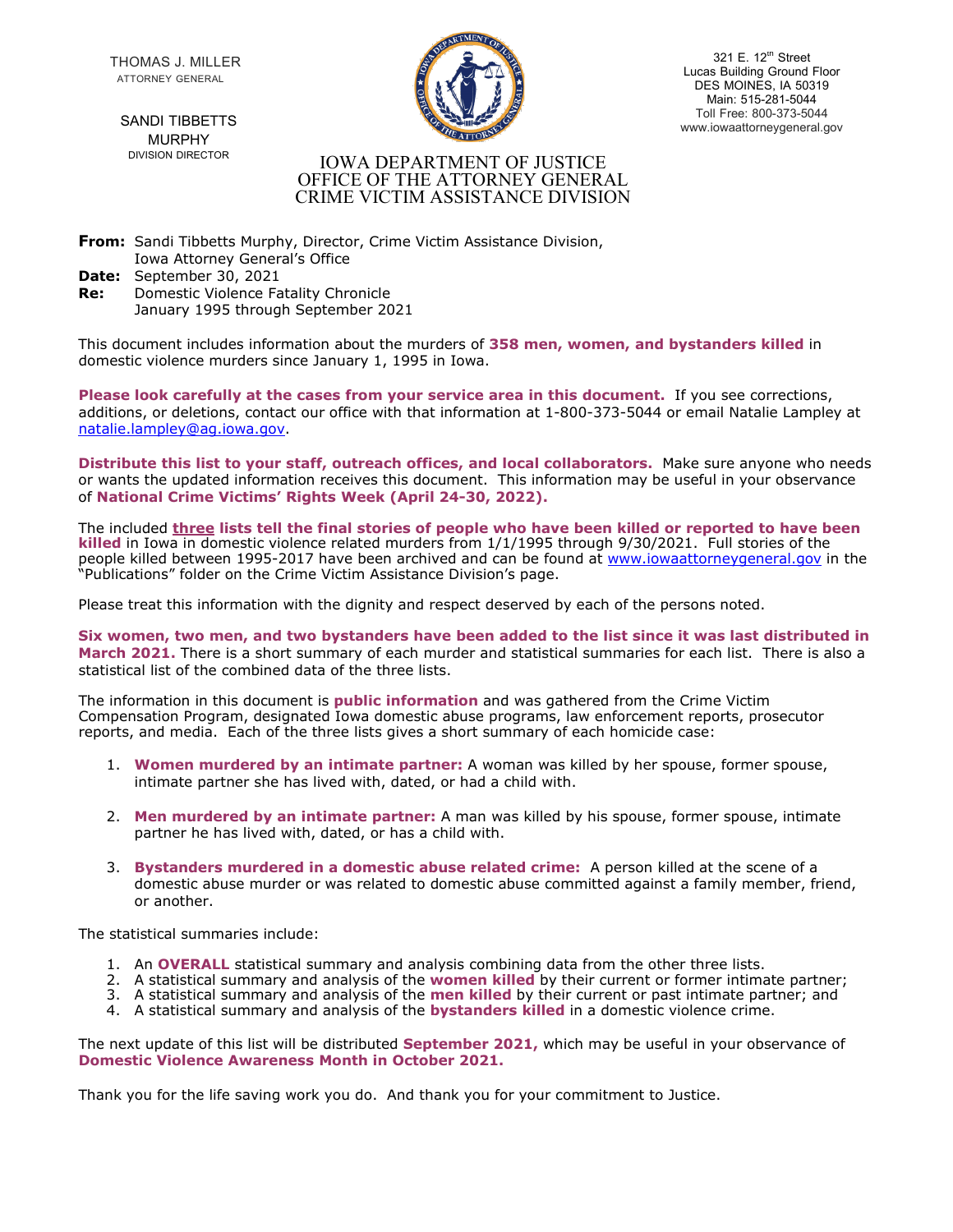# **IOWA ATTORNEY GENERAL'S OFFICE CRIME VICTIM ASSISTANCE DIVISION**

# **IOWANS MURDERED: MURDER RELATED TO INTIMATE PARTNER DOMESTIC ABUSE**

| <b>Calendar</b> | <b>Women</b>    | <b>Men</b>              | <b>Bystanders</b>       | <b>Total DV</b>         |
|-----------------|-----------------|-------------------------|-------------------------|-------------------------|
| Year            | <b>Murdered</b> | <b>Murdered</b>         | <b>Murdered</b>         | <b>Murders</b>          |
| 1995            | 9               | $\overline{2}$          | $\overline{2}$          | 13                      |
| 1996            | 8               | $\overline{3}$          | $\overline{5}$          | 16                      |
| 1997            | 8               | $\mathbf 0$             | $\overline{1}$          | 9                       |
| 1998            | 11              | $\mathbf 0$             | $\overline{6}$          | 17                      |
| 1999            | 6               | 1                       | $\overline{2}$          | 9                       |
| 2000            | 10              | $\overline{c}$          | $\overline{\mathbf{1}}$ | 13                      |
| 2001            | $\overline{7}$  | $\overline{2}$          | $\overline{7}$          | 16                      |
| 2002            | $\overline{7}$  | $\overline{3}$          | $\overline{\mathbf{1}}$ | 11                      |
| 2003            | $\overline{8}$  | $\overline{0}$          | 4                       | $\overline{12}$         |
| 2004            | 10              | $\overline{1}$          | $\overline{0}$          | $1\overline{1}$         |
| 2005            | 11              | $\overline{0}$          | $\overline{4}$          | 15                      |
| 2006            | 16              | $\overline{1}$          | $\overline{5}$          | $\overline{22}$         |
| 2007            | 4               | 5                       | $\overline{1}$          | 10                      |
| 2008            | 11              | $\overline{3}$          | $\overline{7}$          | 21                      |
| 2009            | 9               | $\overline{1}$          | $\mathbf 0$             | 10                      |
| 2010            | 15              | 3                       | $\overline{2}$          | 20                      |
| 2011            |                 | $\overline{1}$          | $\overline{0}$          | $\boldsymbol{9}$        |
| 2012            | $\frac{8}{8}$   | $\overline{0}$          | $\frac{1}{3}$           | $\overline{11}$         |
| 2013            | $\frac{5}{8}$   | $\frac{2}{4}$           | $\overline{0}$          | $\overline{\mathbf{7}}$ |
| 2014            |                 |                         | $\overline{2}$          | $\overline{14}$         |
| 2015            | 10              | $\overline{0}$          | $\overline{1}$          | 11                      |
| 2016            | 9               | $\overline{2}$          | $\overline{3}$          | 14                      |
| 2017            | $\overline{6}$  | $\frac{2}{2}$           | $\overline{0}$          | 8                       |
| 2018            | $\overline{7}$  |                         | $\overline{1}$          | 10                      |
| 2019            | 11              | $\overline{0}$          | 4                       | 15                      |
| 2020            | 9               | $\overline{3}$          | 5                       | 17                      |
| 2021            | 11              | $\overline{\mathbf{4}}$ | $\overline{2}$          | 17                      |
| <b>Totals</b>   | 242             | 47                      | 69                      | 358                     |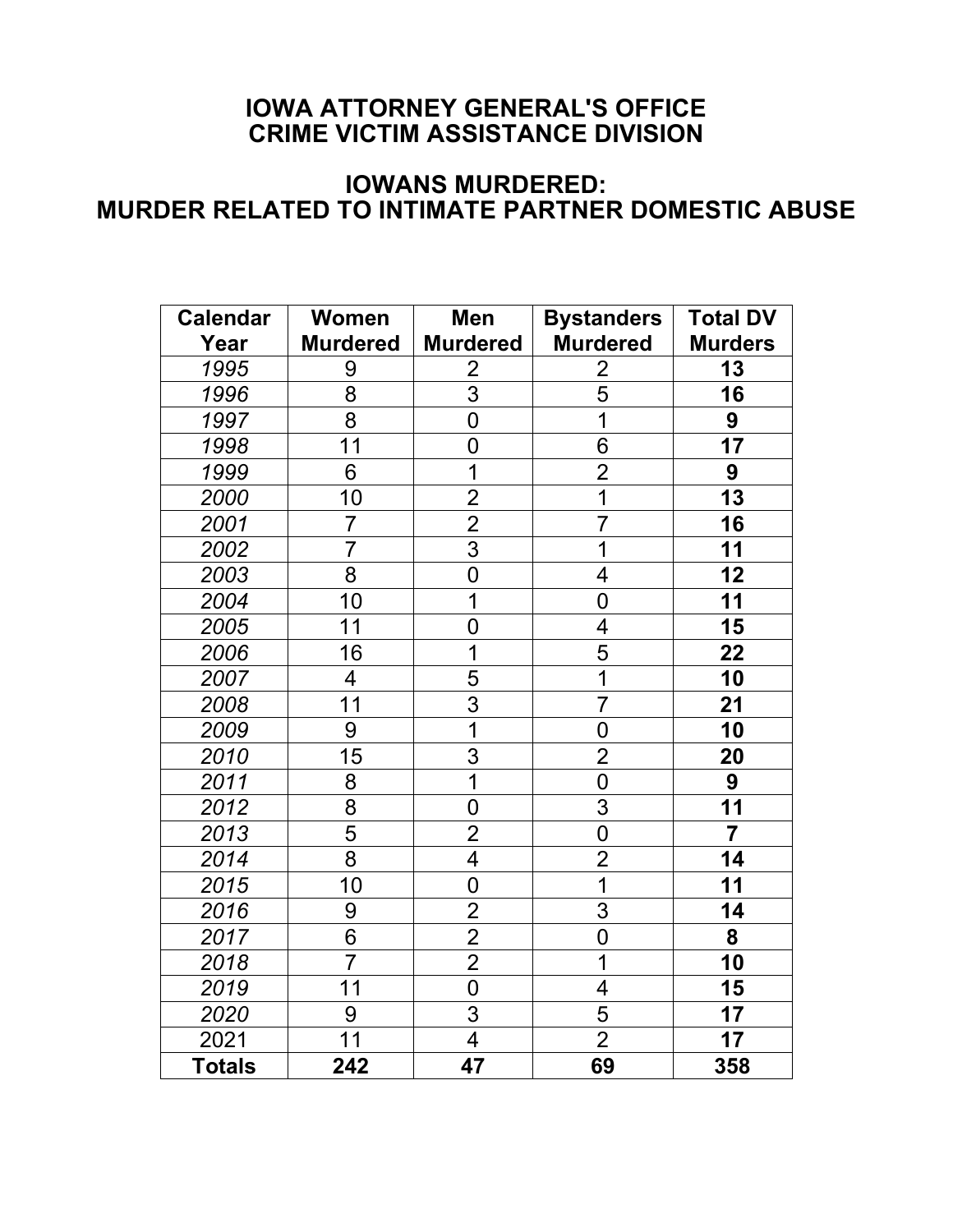#### 9/2021 **IOWA ATTORNEY GENERAL'S OFFICE CRIME VICTIM ASSISTANCE DIVISION IOWANS MURDERED: RELATED TO INTIMATE PARTNER DOMESTIC ABUSE** General Analysis of Cases\*

Women, Men, and Bystanders

## **358 IOWANS HAVE BEEN KILLED IN DOMESTIC ABUSE MURDERS SINCE 1/1/1995:**

242 women have been killed by their partners;

47 men have been killed by their partners;

69 bystanders have been killed in domestic violence murders.

#### **Perpetrators who killed in domestic abuse murders:**

309 persons were killed by men;

<sup>49</sup> persons were killed by women (1 female collaborated with her son to kill her daughter-in-law)

# **Primary relationship of the victim to the offender:**

# **324 Adults were killed in domestic abuse murders**

132 adults were killed by their spouse or former spouse

102 adults were killed by people they had dated

54 adults were killed by partners they lived with or had lived with

10 adults were killed by their intimate partner's former partner/spouse

8 adults were killed by their children's current or former intimate partner/spouse

6 adults were killed by their friend's current/former dating partner

4 adults had no relationship to their killer

4 adults were killed by their sibling's or cousin's current/former dating partner

1 adult was killed by her son

1 adult was killed by her brother

1 adult was killed by a hitman hired by her husband

1 adult was killed by his stepfather

#### **34 Children were killed in domestic abuse murders**

21 children were killed by their fathers

5 in-uteri fetuses were killed

1 child was killed by their stepfather

6 children were killed by a man that lived with them and their mother

1 child was killed by a man who had dated her mother

**Method of homicide:**<br>197 women, children, and men were shot to death

81 women, children, and men were strangled, beaten, or suffocated

63 women and men were stabbed to death

3 persons were given an overdose of medication

3 persons were burned to death/killed by smoke inhalation

3 persons were killed in deliberate car crashes

7 persons were killed by an unknown method/foul play

1 person was poisoned to death

#### **Perpetrator outcomes:**

<sup>182</sup> men and women were found guilty of or pled guilty to homicide or related crimes 96 perpetrators committed suicide after the murder

4 were not charged

3 were acquitted of charges

4 died (non-suicides) prior to facing charges

3 were convicted of non-homicide charges

21 have pending charges

*\*\*\* Please note: some numbers may not be accurately reflected in the total due to limited data.*

# **Child survivors of the women and men killed by their partners:** 461 daughters and sons survive these women and men

285 of the surviving children were minors

103 children were present at the scene of the murder

*\*\*\* Please note: some numbers may not be accurately reflected in the total due to limited data.*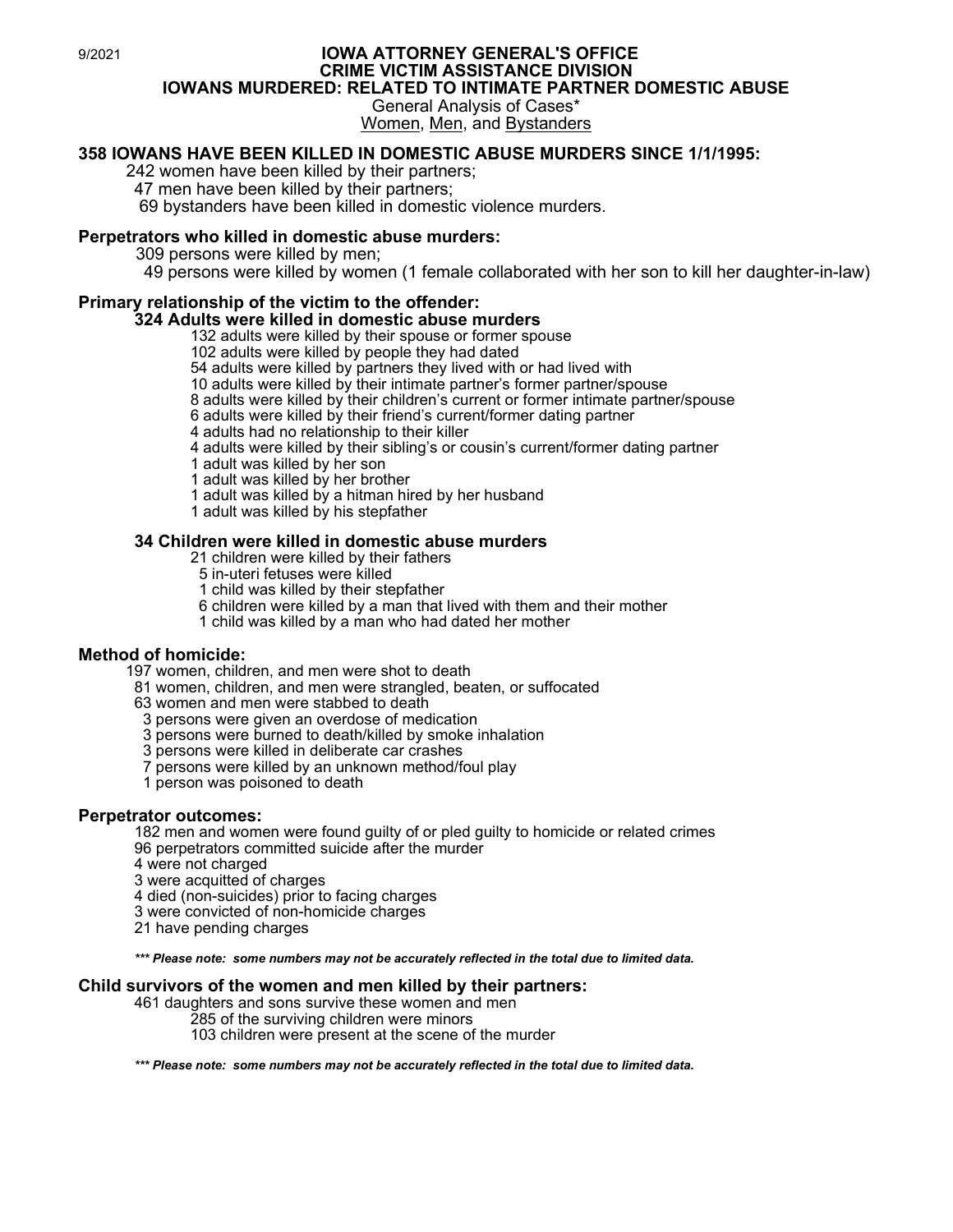# 9/2021 **IOWA ATTORNEY GENERAL'S OFFICE CRIME VICTIM ASSISTANCE DIVISION IOWA WOMEN MURDERED BY THEIR INTIMATE PARTNERS General Analysis of Cases\***

# **242 IOWA WOMEN HAVE BEEN KILLED IN DOMESTIC ABUSE MURDERS SINCE 1/1/95:**

- 9 women were killed in 1995; 8 women were killed in 1996; 8 women were killed in 1997; 11 women were killed in 1998; 6 women were killed in 1999; 10 women were killed in 2000; 7 women were killed in 2001; 7 women were killed in 2002; 8 women were killed in 2003; 10 women were killed in 2004;
- 11 women were killed in 2005; 16 women were killed in 2006; 4 women were killed in 2007; 11 women were killed in 2008; 9 women were killed in 2009; 15 women were killed in 2010; 8 women were killed in 2011; 8 women were killed in 2012; 5 women were killed in 2013; 8 women were killed in 2014;

 women were killed in 2015; women were killed in 2016; women were killed in 2017; women were killed in 2018; women were killed in 2019; women were killed in 2020; *women have been killed so far in 2021.*

## **Perpetrators who killed women:**

 women were killed by husbands or former husbands women were killed by men they dated or had dated women were killed by men they lived with or had lived with woman was killed by a man hired by her husband

## **Perpetrator outcomes:**

138 homicides resulted in convictions of homicide-related crimes 86 perpetrators committed suicide after the murder

4 perpetrators died (non-suicide) prior to facing charges

1 perpetrator was not charged

1 perpetrator was acquitted of charges

1 perpetrator was convicted of non-homicide-related crimes

11 perpetrators have pending charges

#### **Relationships ended:**

90 women were **known** to have left or been leaving the partner

#### **Method of homicide:**

132 women were shot to death

60 women were strangled, beaten, or suffocated

38 women were stabbed to death

7causes of death are undetermined/foul play

2 women were killed by an overdose of medication or drugs

2 women were killed in deliberate car crashes

1 woman was burned to death in her home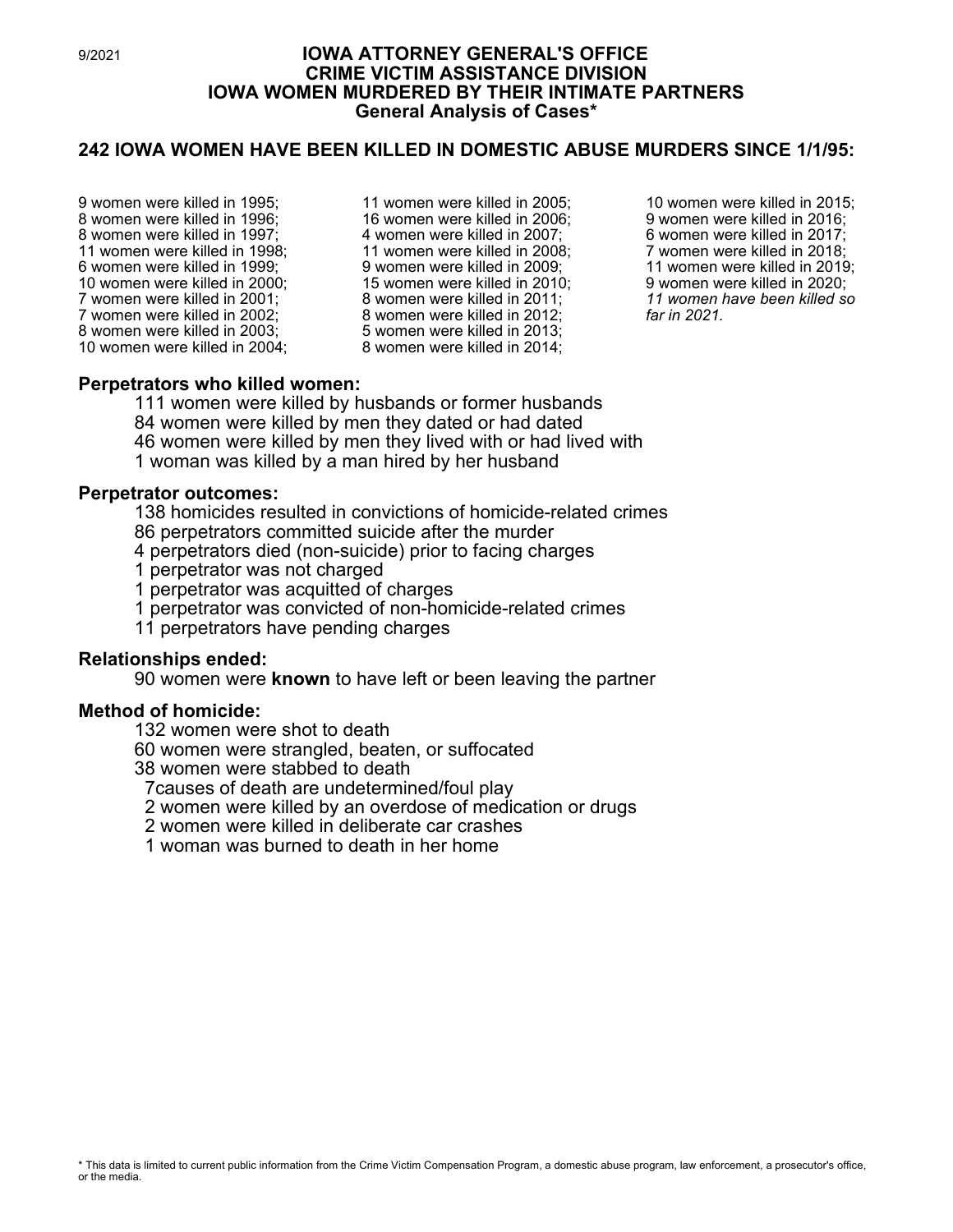# 9/2021 **Iowa Attorney General's Office Crime Victim Assistance Division Iowa Women Murdered by Their Intimate Partners**

\* This data is limited to current public information from the Crime Victim Compensation Program, a domestic abuse program, law enforcement, a prosecutor's office, or the media.

- 01/01/21 **Margaret Jensen**, 54, shot to death by her husband, Garry Jensen, in **Urbana**. Garry called 911 and reported that he killed his wife. When officers arrived, they found Margaret dead from an apparent gunshot wound inflicted by Garry. Garry was found dead from a selfinflicted gunshot wound. Margaret is survived by one adult child and two adult stepchildren.
- 01/09/21 **Karen Will**, 67, shot to death by her husband, Allen Will, in **Vincent**. When Karen and Allen did not make it to a scheduled event, a welfare check was conducted. Deputies found Karen dead of a gunshot wound, and Allen dead of an apparent self-inflicted gunshot wound. Karen is survived by one adult child.
- 02/01/21 **Jennifer Lopez**, 20, reported stabbed to death by her ex-boyfriend, Richard Forsythe, in **Dubuque**. Witnesses snowshoeing at the Dubuque Arboretum found an ankle monitor that appeared to have been cut off and a bloody hat. Their report to law enforcement led officers to discover Jennifer, who had suffered 15-20 stab wounds to her torso and abdomen. The ankle monitor was traced back to Forsythe, who was arrested and awaits trial for first-degree murder.
- 02/20/21 **Ranea Bell**, 37, reported beaten to death by her boyfriend, Richard Fleck, in **Ames**. Fleck had been staying with Ranea in Ames for about a month. Kansas City Police called Ames Police to request a welfare check on Ranea after finding items of hers in Kansas City. Ames Police found Ranea dead at her apartment from blunt force trauma. A warrant was issued for Fleck (also known as Rashaud Sims). He was apprehended after reportedly assaulting a woman in Des Moines to the point where he nearly killed her. A witness to this assault ran from the scene to call the police. Fleck allegedly chased the witness and attempted to assault her as well until neighbors intervened. Police found Fleck hiding in a tree. He was arrested and charged with first-degree murder for Ranea's killing and charged with attempted murder and willful injury causing serious injury for the subsequent assaults. He awaits trial.
- 2/20/21 **Katrina Brinson**, 34, stabbed to death in **Cedar Rapids**, by her husband, Arnell States. The day prior to her murder, Katrina and States had both been arrested and charged with domestic abuse assault with injury after law enforcement reported they could not determine the primary aggressor. Katrina's sister reported that States was controlling, had a history of violence toward Katrina, and threatened to kill her and their children if she tried to leave him. The night of her death, Katrina was afraid to go back home, so she checked into a hotel. An hour after checking in, States broke into the hotel room and stabbed a woman who was staying with Katrina. He then stabbed Katrina. Police responded to the hotel where the women reported that they had been stabbed by States who had run from the room. An officer in pursuit of States shot him and States later died from his injuries. The other woman survived, but Katrina later died from the injuries inflicted by States. Katrina is survived by six minor children.
- 03/24/21 **Cobrianda Anderson**, 34, reported strangled and blunt force head injuries by her boyfriend, Sylvis Brandon Nelson in **Davenport**. Davenport police responded to the home for a report of a nonresponsive woman. The woman was identified as Anderson. Reports say Nelson told authorities that Anderson suffered an asthma attack and died but investigators state Anderson's injuries are not consistent with Nelson's claims. An autopsy confirmed her cause of death was a result of strangulation and blunt-force head injuries. He awaits trial. Cobrianda is survived by 4 children.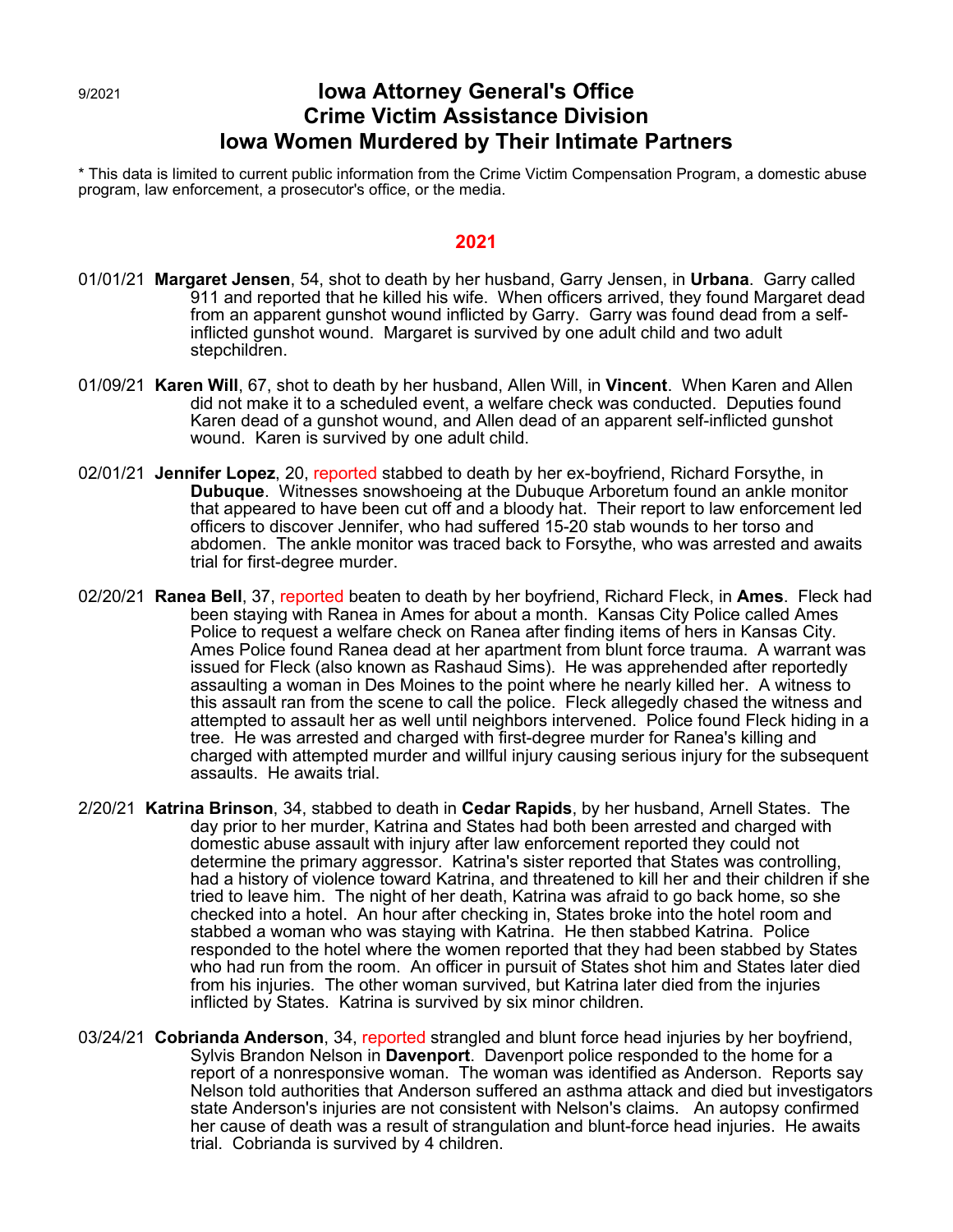- 04/29/21 **Kelli Socknat**, 53, shot and killed in by her husband, Nicholas Socknat, in **Sioux City**. Officials were called to the home of the Kelli and Nicholas Socknat to conduct a welfare check. After several attempts to gain access to the home, officials found Kelli and her husband Nicholas dead from an apparent gun-shot wound. According to media accounts, Officials believe Nicholas was responsible for the death of Kelli before shooting himself in a murder-suicide. Officials state given the circumstances of the case, they consider this a case of domestic violence. Kelli is survived by 2 children.
- 05/09/21 **Wilanna Bibbs**, 20, reported shot to death, by Justin Wright, in **Davenport**. Police responded to a disturbance. Wilanna was found shot to death at a home in Davenport. According to officials, Bibbs was pronounced dead at the scene. Reports state that Bibbs and Wright had been dating for a few months after meeting in Atlanta where Bibbs moved to begin a singing career and where Wright is a multi-platinum songwriter. Wright was arrested and charged with first-degree murder. Wright is currently awaiting trial.
- 05/15/21 **Tanniaah Spates**, 43, shot and killed by Tony Flowers, in **Waterloo.** According to reports, Spates and Flowers had several children together and Spates had an order of protection against flowers for a recent domestic assault charge. After shooting Tanniaah, Flowers fled the area in his vehicle. Several hours later, Officers located Flowers, in his van, deceased from a self-inflicted gunshot wound to the head. Tanniaah is survived by 13 children.
- 07/03/21 **Helen Showalter**, 60, reported missing after being seen walking near Garrison Rock Park in, **Ottumwa**. Helen was later found dead near the Cliffland Boat Ramp near the Des Moines River by a passerby. Cause of death is yet to be determined, pending an autopsy. It was reported that Helen and Gregory were going through a recent separation. Gregory Allen Showalter was charged with first-degree murder and felon in possession of a firearm after turning himself in. Gregory is currently released on bond and has yet to make a plea. Helen Showalter is survived by 4 children.

- 01/08/20 **Charlotte Davis**, 78, shot to death by her husband, Richard Davis, in **Colo**. The Story County Sheriff's Office reported that deputies responded to the Davis' residence after a family member called 911 about two deceased people at the residence. Charlotte and Davis were found dead in their home in an apparent murder-suicide. The couple's children revealed in a statement that their father's health had gotten worse in the last year and that declining health and financial hardship likely led to their father to kill Charlotte and himself. Charlotte is survived by three adult children and as preceded in death by one child.
- 02/10/20 **Tamica Takeisha Allison,** 42, reported shot to death by her boyfriend, Matthew Dee Buford III, in **Waterloo**. Police responded to a report of a suspicious incident and found Tamica and her cousin, Andrea Rochelle Anderson dead from apparent gunshot wounds. Buford fled to Peoria, IL where he later turned himself in. According to news reports, Buford was charged with two counts of first-degree murder and one count of flight to avoid prosecution. He remains in the Black Hawk County awaiting trial. Tamica is survived by four children.
- 05/01/20 **Asia Grice**, 25, reported shot to death by her boyfriend, Johnnie Osborne IV, in **Cedar Rapids**. According to media reports, Asia's roommate heard gunshots in their apartment. When she went out to see what was happening, Osborne also reportedly shot her in the head and arm. Her roommate survived, but Asia, who was pregnant with her unborn son, King, died from her gunshot wounds, as did her baby. Osborne faces charges of first-degree murder, non-consensual termination of pregnancy, attempted murder, and willful injury. He awaits trial.
- 07/15/20 **Miranda Arlene Stierwalt**, 27, shot to death by her boyfriend, Daniel Francis Dooley, in **Des Moines**. Dooley had a history of domestic violence and had previously been charged with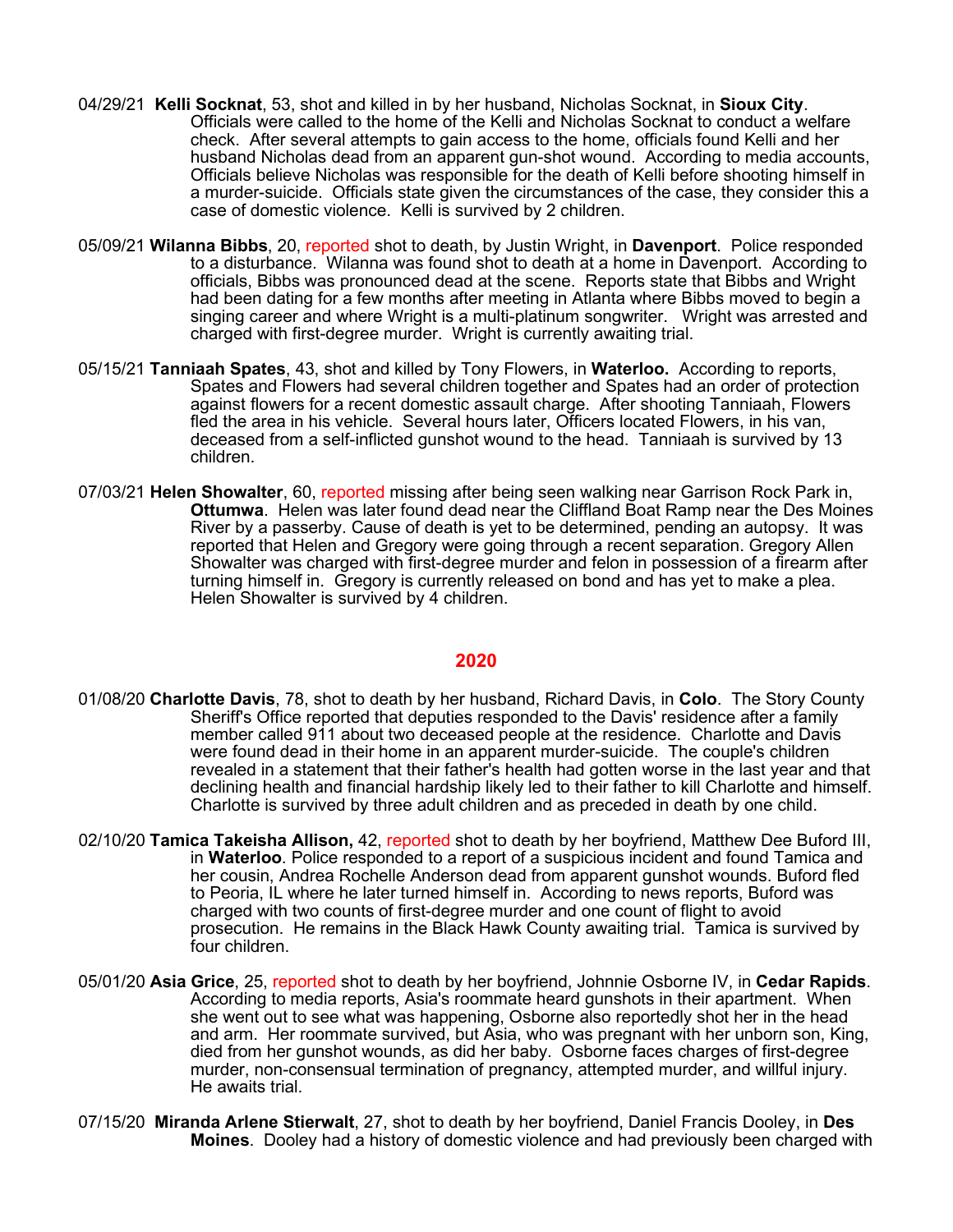domestic abuse in September 2019 after he strangled Miranda. After that attack, Miranda told police that she thought that Dooley was going to kill her. On the day of her death, law enforcement responded to a call from a child saying that they thought their mother was injured. First responders arrived and found Miranda shot. Dooley had killed himself in an apparent murder-suicide. Miranda is survived by one minor child.

- 07/23/20 **Bethany Castro**, 25, shot to death by her boyfriend, Phillip Koromah, in **Pleasant Hill**. Records state that Koromah shot Bethany in the head and then stole her car, leading law enforcement on a chase. He was arrested and originally charged with attempted murder. Bethany died the next day from her injuries. Koromah was found guilty of first-degree murder and is awaiting sentencing.
- 08/05/20 **Maggie Flint** 38, shot to death by her estranged husband, Justin Hurdel, in **Fort Dodge**. Hurdel had a history of domestic violence with multiple victims, documented in prior charges of harassment, stalking, burglary, and domestic abuse assault since 1996. Maggie reported to police in November 2019 that Hurdel threatened to kill her, telling her "I will kill you if you try to leave." Four days before she was murdered, Maggie filed a report stating that Hurdel was in violation of a no-contact order. The day of her death, Maggie was found with gunshot wounds in the garage of a home. Witnesses stated that Hurdel was waiting inside a garage with a shotgun when Maggie entered. He was "angry" and told Maggie he intended to kill her. Witnesses state he shot Maggie twice and then sped away after the shooting. Police found his vehicle unoccupied, but did not locate Hurdel until the next morning after a 17-hour manhunt. He was arrested and charged with 1st degree murder. Hurdel was later convicted of first degree murder. He was sentenced to life in prison without the possibility of parole. Maggie is survived by three children.
- 09/06/20 **Connie Simmons**, 50, killed by her husband, Datron Simmons, in **Des Moines**. Police were initially called for a welfare check for Connie on 9/11/20. When she was not found in the home, a missing person report was filed. Police later found Connie's body in a wooded area outside her home in Des Moines. Police believe Simmons killed Connie on 9/6/2020 and then went to extensive lengths to conceal her murder by disposing of her body in the woods. Simmons attempted to flee the state, police believe he was headed to Kansas City, but Simmons was arrested and was charged with first degree murder in her death. He was later convicted of second degree murder and sentenced to spend up to 50 years in prison with a mandatory 35-year minimum. Connie is survived by one minor child.
- 09/15/20 **Latoya Smith**, 45, shot to death by her husband, Floyd Rush, in **Iowa City**. Officers responded to Latoya's home after concerned family members saw her through a window laying on the bathroom floor. After entering the home, officers found Latoya and Rush both deceased. Their investigation concluded that Rush shot Latoya several times and then shot himself. Latoya is survived by four adult children.
- 11/11/20 **Riley Smith**, 24, reported shot to death by Kevin Rashawn Lee in **Burlington**. Law enforcement responded to a report of a shooting and robbery. Upon arrival officers found Lee standing outside where he ran from police. Lee reported that men had broken in and shot Riley and then him in the hand. However, his statements didn't line up with witness statements and evidence. Law enforcement concluded that Lee shot himself in the hand after shooting Riley in an attempt to conceal his killing her. Riley's mother reported that Riley and Lee had been in a relationship over the last year and there were multiple incidents of domestic violence perpetrated by Lee. Lee was arrested and is awaiting trial for charges of domestic abuse assault and first-degree murder.
- 12/12/20 **Mary Sample**, 29, reported beaten to death by her husband, Dustin Sample in **Urbandale**. Law enforcement responded to an emergency call to the couple's residence where they found Mary unresponsive with severe head trauma. She was pronounced dead at the scene. Court documents state that Dustin had defensive wounds and could not say where he got them. Officers also located blood on the vacuum cleaner, concluding that Dustin had attempted to clean up the crime scene. He awaits trial for first-degree murder. Mary is survived by one minor child.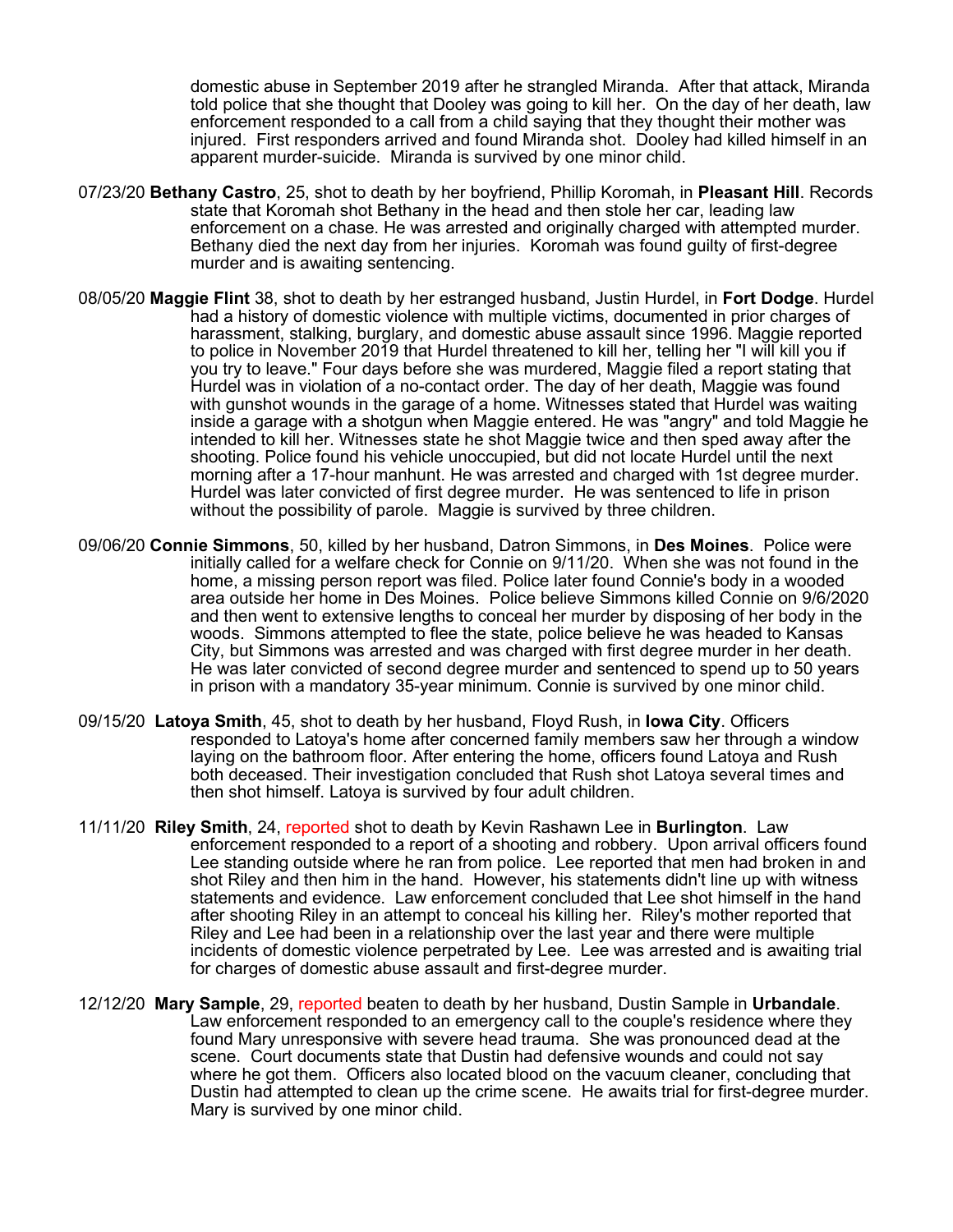- 01/24/19 **Elizabeth Bockholt**, 40, strangled to death in **Sioux City** by Jordan Henry. Court documents state that Elizabeth and Henry had a romantic relationship prior to Henry going to prison. Henry was released on parole on January 16, 2019. Eight days after his release, Elizabeth met Henry at a hotel in Sioux City where he then reportedly strangled her and set the hotel room on fire. Henry was charged with first-degree murder and first-degree arson. He was convicted of second-degree murder and first-degree arson and sentenced to 75 years in prison. Elizabeth is survived by four children.
- 02/06/19 **CaLove Sackman**, 27, stabbed to death in **Keokuk** by her ex-boyfriend Adam McCain. McCain said he had been driving around with CaLove when he became angry with her. She jumped out of his vehicle and into the street, at which point he reportedly followed her and stabbed her once. As she attempted to escape him he allegedly got back in his vehicle, ran her over, then got back out and stabbed her several more times. Prior to her death, she identified McCain as her assailant. He was found guilty of first-degree murder and sentenced to life in prison without the possibility of parole. CaLove is survived by four minor children.
- 02/22/19 **Chekesha Clark**, 29, shot to death in **Altoona** by her former partner Kalen Burgess. The two had been in a domestic relationship and had a young child together. The night Chekesha was killed, the two had met at the Applebee's in Altoona to talk. An argument ensued, and Burgess pulled a gun on Chekesha and shot her in the parking lot of the restaurant full of witnesses. Burgess fled the scene and two hours later, law enforcement found Burgess dead of what appeared to be a self-inflicted gunshot wound. Chekesha is survived by two minor children.
- 04/05/19 **JoEllen Browning**, 65, reported stabbed to death in **Iowa City** by her husband, Roy Carl Browning Jr., 67. Browning Jr. called police that morning stating that his wife was unresponsive. JoEllen had been stabbed in the front and back of her torso and her left hand. According to court records, police found no signs of forced entry in the home but found blood in the master bedroom and shower. Browning Jr.'s DNA was also found under JoEllen's fingernails. Investigators found that Browning Jr. had taken out multiple high-interest loans without JoEllen's knowledge and had blown through the couple's savings. Records show that the same day JoEllen told him that she had set up a meeting with their banker to discuss the discrepancies, Browning Jr. purchased gloves and towels from a nearby paint store. After more than 6 months of investigating, Browning Jr. was charged with first-degree murder and awaits trial. JoEllen is survived by two adult children.
- 05/27/19 **Roseanna Otto**, 23, shot to death in **Winterset** by her ex-boyfriend Jerome Moyer III. Moyer entered Roseanna's home and shot her in the home she shared with her three children and her grandmother as her two daughters slept in the next room. Moyer had a history of domestic violence perpetrated against Roseanna and his other ex-girlfriends that had resulted in past criminal charges. He was convicted of first-degree murder, which carries a mandatory life sentence. Roseanna is survived by her three minor children.
- 06/15/19 **Lavanya Sunkara**, 41, shot to death at her home in **West Des Moines** along with her two sons, Prabhas, 14, and Suhas, 10, by her husband, Chandrasekhar Sunkara. After killing his wife and their two sons, Chandrasekhar killed himself.
- 6/19/19 **Christy Hribal**, 43, reported shot to death in **Creston** by her partner, Charles Keeton. Police responded to a call of shots fired and found Christy suffering from a gunshot wound. She was airlifted to a hospital where she later died. Keeton was arrested and initially charged with felon in possession of a firearm. He was later charged with 2nd-degree murder, however, accordingly to court reports, those charges were subsequently dismissed. Christy is survived by one adult child and was preceded in death by one child.
- 7/12/19 **Amy Manna**, 30, shot to death in **Bancroft** by her ex-boyfriend, Austin Bernhard. Bernhard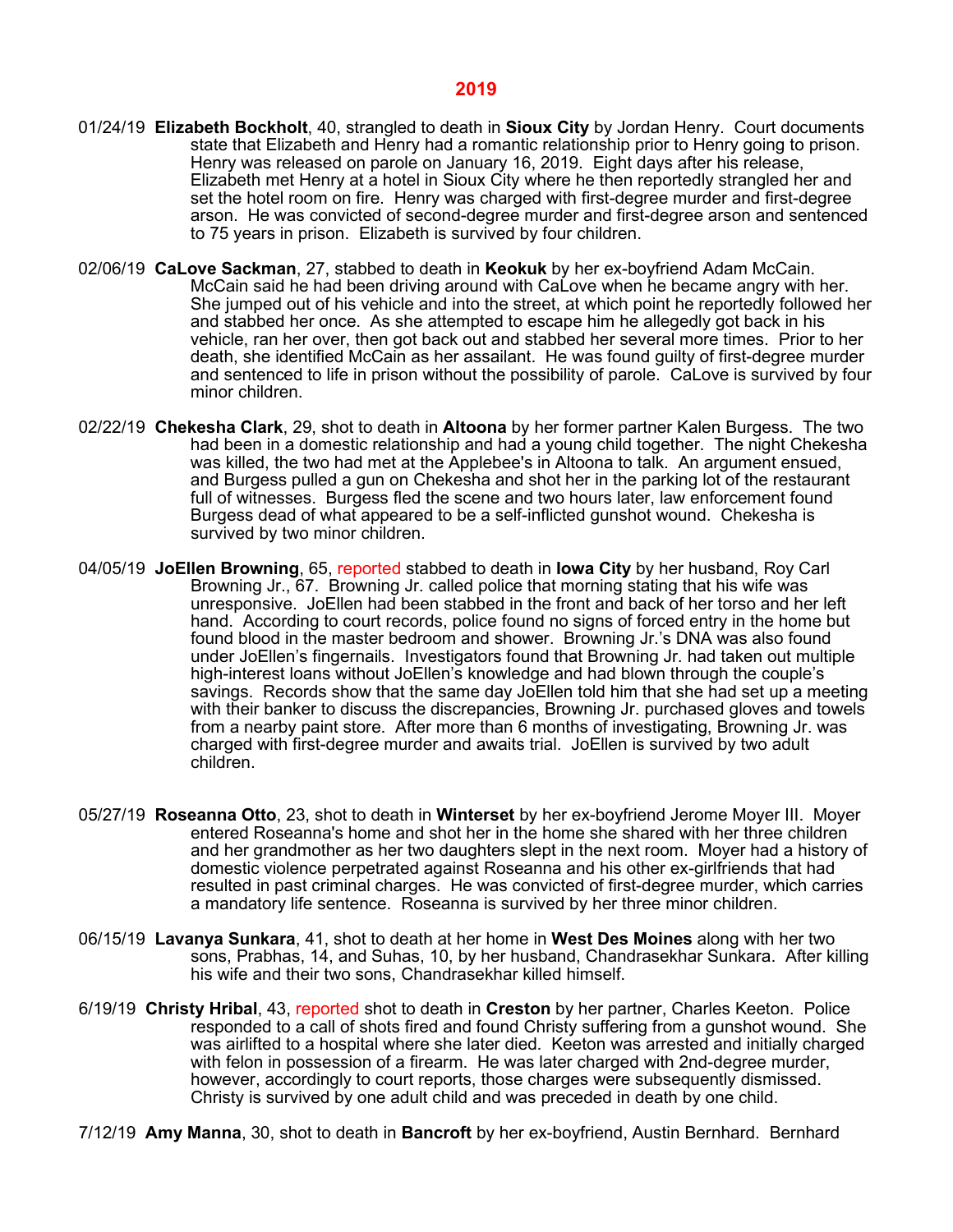also shot and killed Amy's friend, Mason Cederwall, 22. A week before their murders, Bernhard had broken into Amy's home and assaulted Mason, which resulted in burglary and assault charges. He was set to appear in court days before the killings. Bernhard killed himself after murdering Amy and Mason.

- 7/26/19 **Tiffany Klemme**, 39, beaten to death by her husband, Casey Klemme, in **Davenport**. The night before she was found dead, officers responded to the Klemme's home after he was heard saying he was going to choke Tiffany. Officers found Tiffany laying on the floor with fresh bruises on her face and a bloody nose. Reports state that she declined medical attention and did not want her injuries photographed. Casey was arrested for domestic assault with injury and taken to jail that evening. The next morning police responded to a call of an unresponsive woman and found Tiffany dead. Autopsy reports showed that Tiffany had internal injuries from strangulation and ultimately died of a brain bleed from blunt force trauma to her head. Casey plead guilty to second-degree murder and domestic abuse assault impeding air/blood flow. He pleaded guilty to voluntary manslaughter and domestic abuse assault impeding air/blood flow and was sentenced to 20 years in prison. Tiffany is survived by three children.
- 10/16/19 **Kaitlyn Palmer**, 18, shot to death by her boyfriend, David J.S. Hatfield, in **Muscatine**. Hatfield initially called 911 and reported that Kaitlyn had shot herself in front of him at the Saulsbury Recreation Area. However, after being interviewed by law enforcement, Hatfield admitted to shooting Kaitlyn in the head and that he had practiced the shot before firing at her. Kaitlyn was taken to the hospital but died the next day. June 2021, a Muscatine County jury returned a guilty verdict for Hatfield on the charge of first-degree murder in the death of his girlfriend Kaitlyn Palmer. Hatfield was sentenced to life in prison without the possibility of parole.
- 11/13/19 **Betty Jean Pillman**, 62, reported stabbed to death by her husband, Gary Pillman, in **Zearing**. According to court records, Pillman feared his wife was leaving him and told agents that he wasn't going to let Betty leave. Pillman went to a neighbor's home and told them that he stabbed his wife and then tried to kill himself. Betty's body was found outside the Pillmans' home. Pillman was initially charged with second-degree murder, but the charges were upgraded to first-degree murder. Pillman pleaded not guilty to the charge, however, according to court documents, criminal proceedings against Pillman have been suspended indefinitely. It was concluded that Pillman was unable to assist in his own defense and committed to the Iowa Medical Classification Center for treatment. Betty is survived by two adult children.

- 01/28/18 **Paiten Sullivan**, 17, stabbed to death in **Sioux City** by her ex-boyfriend, Tran Walker, 18. Paiten and Walker were reportedly previously involved in a romantic relationship. Police responded to reports of victims with multiple stab wounds. Paiten was transported to Mercy Medical Center-Sioux City where she was pronounced dead as a result of the injuries. Paiten's friend, Felipe Negron Jr. attempted to intervene and died as a result of multiple stab injuries. Walker was convicted of two counts of first-degree murder and was sentenced to life in prison.
- 03/01/18 **Zoanne Fullhart**, 34, shot to death in **Cresco** by her husband, Brian Fullhart, 34. Witnesses reported hearing a gunshot and seeing Brian holding a handgun and Zoanne on the floor. When police arrived a standoff ensued and Brian was eventually arrested. Brian was convicted of first-degree murder and was sentenced to life in prison. Zoanne is survived by one minor son.
- 03/03/18 **Krista Hesebeck**, 38, stabbed to death in **Lakota** by her boyfriend, Chad Dietrick, 45. Deputies responded to a call about a domestic dispute and found Krista unresponsive and covered in blood. She died after suffering multiple stab wounds to her upper body. Dietrick reportedly admitted to stabbing Krista and was arrested by authorities after he was found at the home of his parents. Dietrick was charged with first-degree murder. A jury found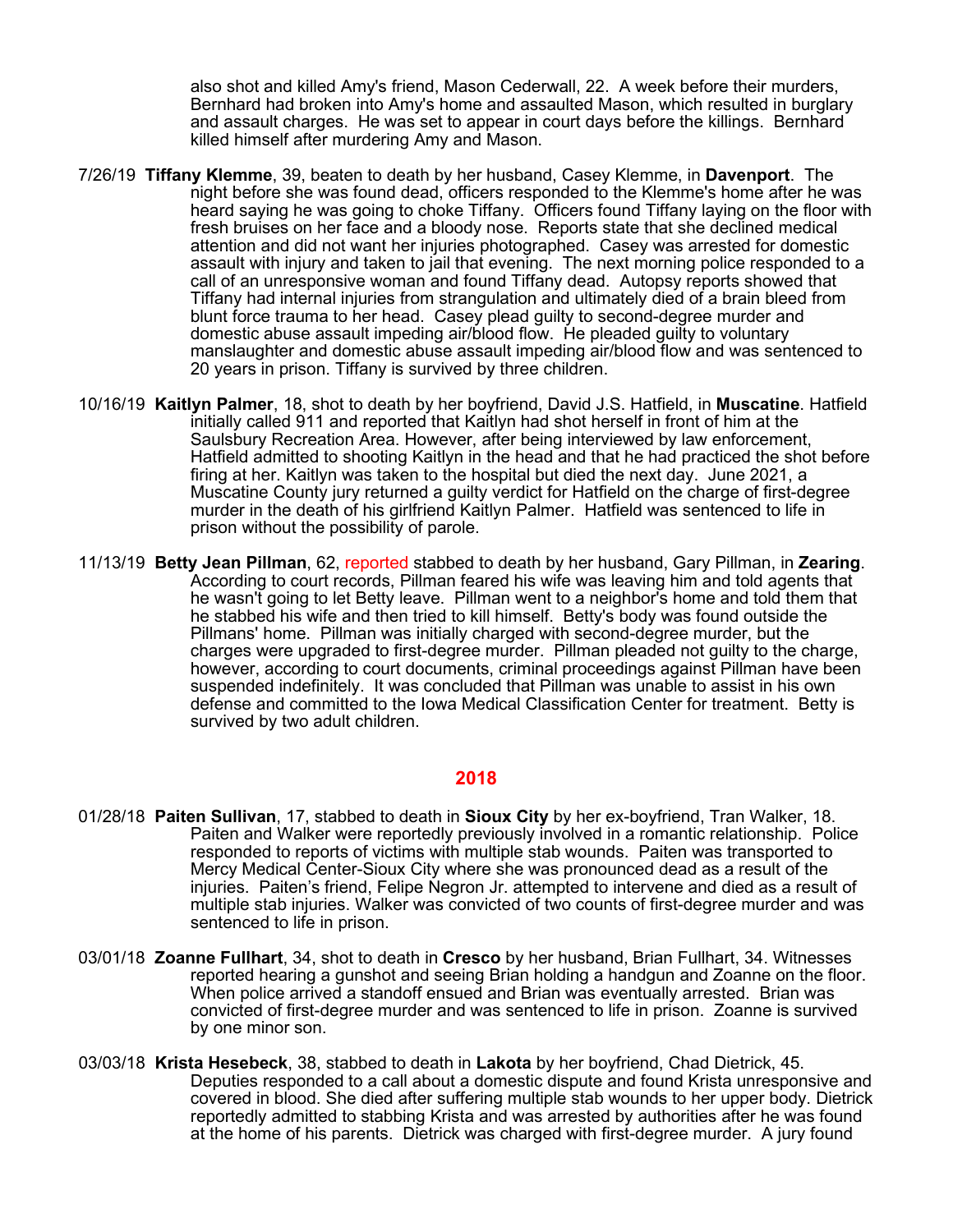him guilty of second-degree murder and he was sentenced to 50 years in prison. Krista is survived by three children.

- 06/28/18 **Stephanie Bowling**, 24, died several days in **Cedar Rapids** after being assaulted by her exboyfriend, Cody L. Brown. Stephanie had broken up with Brown that evening, and after repeatedly calling and texting her, he showed up at her apartment. A neighbor witnessed Brown standing over Bowling asking, "Have you had enough?" Stephanie's injuries were consistent with a head injury and she died later at the hospital after Brown waited to call 911. Brown was convicted of involuntary manslaughter and faces up to five years in prison. Stephanie is survived by two minor children.
- 09/17/18 **Julie Dawson**, 64, shot to death in **Lucas** by her husband Craig Dawson. Craig Dawson called 911 in the early morning hours telling dispatchers he had shot and killed his wife in their home. When officers arrived they found both Julie and Craig dead from gunshot wounds. Craig was a retired Des Moines Police officer.
- 09/22/18 **Andrea Sokolowski**, 50, killed in **Webster City** by her boyfriend, Zackery Bassett. Bassett had a history of domestic violence toward Andrea for at least a year and a half prior to her death, including having pushed her through a window, stalking and surveilling her, slashing her tires, and strangling her. Bassett had expressed jealousy and violence toward Andrea in the months leading up to her death. Bassett contacted 911 the evening he killed Andrea and an autopsy later revealed "several suspicious findings" that ultimately lead them to charge Bassett with first-degree murder. He was found guilty of second-degree murder. Bassett was sentenced to 50 years in prison, however, he must be in prison for at least 35 years of the ruling. Autopsy revealed an injury consistent with suffocation, but the cause of death for Andrea Solokowski was stated to be undecided. Andrea is survived by five children.
- 11/10/18 **Amy Mullis**, 39, stabbed to death in **Earlville** by her husband, Todd Mullis. According to reports, the couple had marital problems for several years and Amy feared her husband would kill her, telling a friend if she was found dead, "you'll know Todd did something to me." Amy was found unresponsive in the family's barn by their 13-year-old son. Her husband then took her to the hospital where she was pronounced dead. Investigators report that in the days prior to Amy's death, Mullis had searched the internet for "organs in the body" and "killing unfaithful women." Mullis was found guilty of first-degree murder and sentenced to life in prison. Amy is survived by three minor children.

*\* Please note that the full stories of women killed by intimate partners between 1995-2017 have been archived and can be found at [www.iowaattorneygeneral.gov](http://www.iowaattorneygeneral.gov/) in the "Publications" folder on the Crime Victim Assistance Division's page.*

- 01/25/17 **Marilyn Miller**, 83, shot to death in **Waterloo** by her husband, Neil Miller, 86.
- 02/13/17 **Rasema Keco**, 51, stabbed to death in **Des Moines** by her estranged husband, Ekrem Keco, 58.
- 03/31/17 **Samantha Link**, 21, stabbed to death in **Dubuque** by her boyfriend, Fontae Beulow, 25.
- 04/15/17 **Agnes Yarlee**, 34, shot to death in **Johnston** by her boyfriend, Abraham Roberts, 38.
- 06/03/17 **Mary Dudley**, 36, shot to death in **Des Moines** by her husband, Harold Dudley, 50.
- 08/5/17 **Jessica Gomez**, 26, murdered and then burned in an attempt to conceal the crime in **Fort Dodge** by a man she was seeing Phillip Williams, 25, and her friend, Mackenzie Knigge, 26.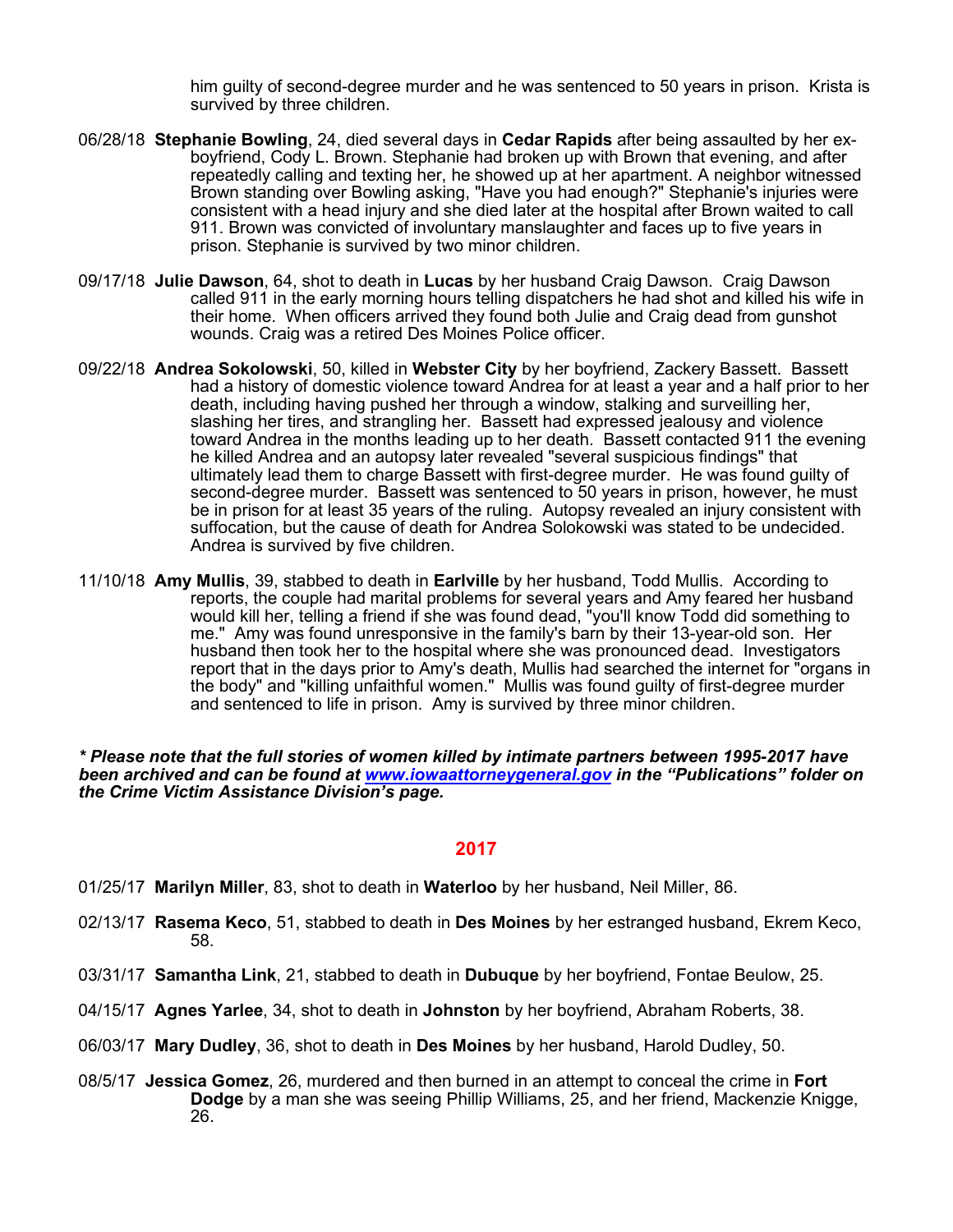- 03/21/16 **Morgan Kaye**, 27, shot to death in **West Union** by her boyfriend, Anthony Hebert, 27.
- 04/29/16 **Tiffany Inghram**, 36, shot to death in **Danville** by her estranged husband, Robert Inghram, 60.
- 07/26/16 **Enola Neff**, 75, shot to death in **Packwood** by her husband, Franklin Neff, 79.
- 09/04/16 **Melissa Lewis,** 37, strangled and beaten to death in **Davenport** by her boyfriend, Thomas Lopez, 55.
- 09/17/16 **Kathryn Weber**, 18, shot to death in **Glenwood** by her estranged boyfriend, Mark Troutman, 27.
- 10/01/16 **Carrissa Rivers**, 29, shot to death in **Keokuk** by her estranged boyfriend, Russell Jerrud Tallmann, 39.
- 10/16/16 **Sarah Szabo**, 41, shot to death in **Decorah** by her estranged boyfriend, Craig Freilinger, 55.
- 10/29/16 **Lourdes Flor De Leake,** 34, stabbed to death in **Perry** with a machete by her boyfriend, Carlos Hernandez-Ventura, 25.
- 12/12/16 **Katelynn Gould**, 19, beaten to death in **Des Moines** by her boyfriend, Nickolas Pettinger, 31.

- 02/24/15 **Sherry Haferbecker**, 44, shot to death while she was sleeping in **Cedar Rapids** by Mitchell Haferbecker, 45, her husband.
- 04/19/15 **Mevlida Dzananovic**, 24, strangled to death in **Urbandale** by, Mersed Dautovic, 32, her boyfriend.
- 04/19/15 **Margarita Morales**, strangled to death by her estranged husband Rogelio Pablo-Morales in **Sioux City**.
- 04/21/15 **Lynnsey Donald**, 21, 32, stabbed to death by her ex-boyfriend Nicolas Luerkens. Luerkens ambushed Lynnsey as she and her 7-year-old son were leaving the grocery store in **Marion**.
- 05/01/15 **Miranda Hogan**, 20, shot to death in **Dubuque** by her boyfriend, Andrew Birch, 27.
- 06/17/15 **Kaydyesha Lemon**, 21, stabbed to death in **Dubuque** by her boyfriend Eddie Hicks, 26.
- 06/23/15 **Cornelia Ann Stead**, 43, stabbed to death in **Sioux City** by her boyfriend, Isack Abdinur, 35.
- 10/25/15 **Sabrina Hustad-Janish**, 44, stabbed to death in **Shellsburg** by David Miller, 32, her boyfriend.
- 11/22/15 **Amy Fraaken**, 42, shot to death in **Des Moines** by Barney Fraaken, 47, her husband. Fraaken shot Amy and their 16-year-old daughter.
- 12/13/15 **Michelle Key**, 51, shot to death in **Hampton** by her on again-off again boyfriend of 11 years, Ronald Rand, 61.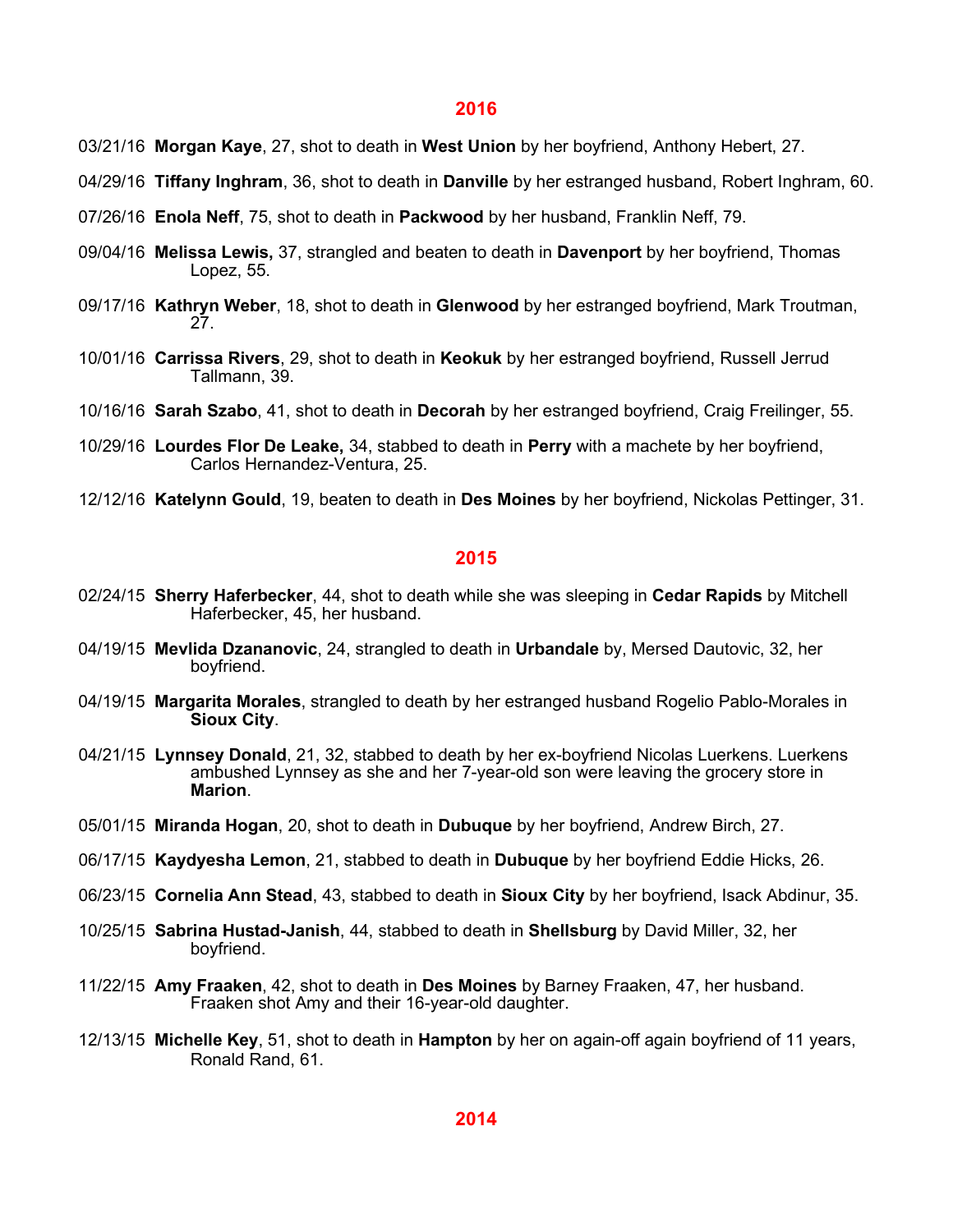- 01/30/14 **Ingrid Huber Livingston**, 41, shot to death in **Cedar Rapids** by Robert Livingston, 47, her estranged husband. Livingston shot Ingrid and his mother-in-law Linda Huber, 73, and then turned the gun on himself.
- 02/21/14 **LuElla Koopman**, 52, shot to death in **Cedar Rapids**, by her estranged husband Dennis Lee Koopman, 54.
- 02/26/14 **Michaela Jordan**, 30, shot to death in **Estherville**, by her boyfriend Scott Sudbeck, 35.
- 04/11/14 **Vallerie Cory**, 49, shot to death in **Cambridge**, by her husband Jeremy Cory, 44.
- 06/30/14 **Chantele Crowley**, 39, strangled to death in **Cedar Rapids**, by her estranged husband Shawn Crowley, 44.
- 07/08/14 **Crystal Gaffney**, 29, beat to death in **Walker**, by her estranged boyfriend and father of her youngest child Shaun Hogan.
- 09/08/14 **Tong Shao**, 20, strangled to death in **Ames**, by her boyfriend Xiangnan Li.
- 12/15/14 **Melissa Downing,** 48, shot to death in **Des Moines**, by her live-in boyfriend, Matthew Hansen.

- 06/29/13 **Teresa Rowan**, 43, shot to death in **Muscatine** by Lance Stormm, 39, live-in boyfriend.
- 08/05/13 **Justina Smith**, 30, stabbed to death in **Northwood** by Tyrone Washington, Jr, 39, estranged boyfriend.
- 09/25/13 **Kerry O'Clair Jefferson**, was beaten and stabbed to death in **Tama** by her husband Dustin Jefferson, 40 and his mother Ginger Jefferson, 57.
- 10/15/13 **Millisa Cox**, 44, shot to death in **Council Bluffs** by Darwin Cox, 55, her husband.
- 12/08/13 **Sarah Grimmius**, 37, beaten to death in rural **Spirit Lake** by Tailer Handsaker, 21, a man she was dating.

- 01/13/12 **Lori Yeager**, 45, shot to death in **Mount Ayr** by Robert Taylor, 40, live-in boyfriend.
- 01/29/12 **Emily Fazzino**, 32, died from multiple head and neck injuries in **Boone** allegedly by her estranged husband, Alexander Fazzino, 39.
- 03/21/12 **Lindsay Nichols**, 22, shot to death in **Jesup** by Timothy Roses, 44, ex-boyfriend.
- 05/26/12 **Lisa Techel**, 23, shot to death in **Agency**, by Seth Techel, 22, husband.
- 06/17/12 **Judy Vanlo**, 18, beaten to death in **Des Moines**, by Raymond Benitez, 19, boyfriend.
- 07/10/12 **Sarah "Dawn" Winters**, 40, strangled to death in **Mason City**, by Aaron Harris, 35, boyfriend.
- 08/09/12 **Crystal Newman**, 32, shot to death in **Burlington**, by Chico Newman, 38, husband.
- 10/20/12 **Jaclyn Powell**, 25, strangled to death in **Ogden**, by Joshua Powell, 28, husband.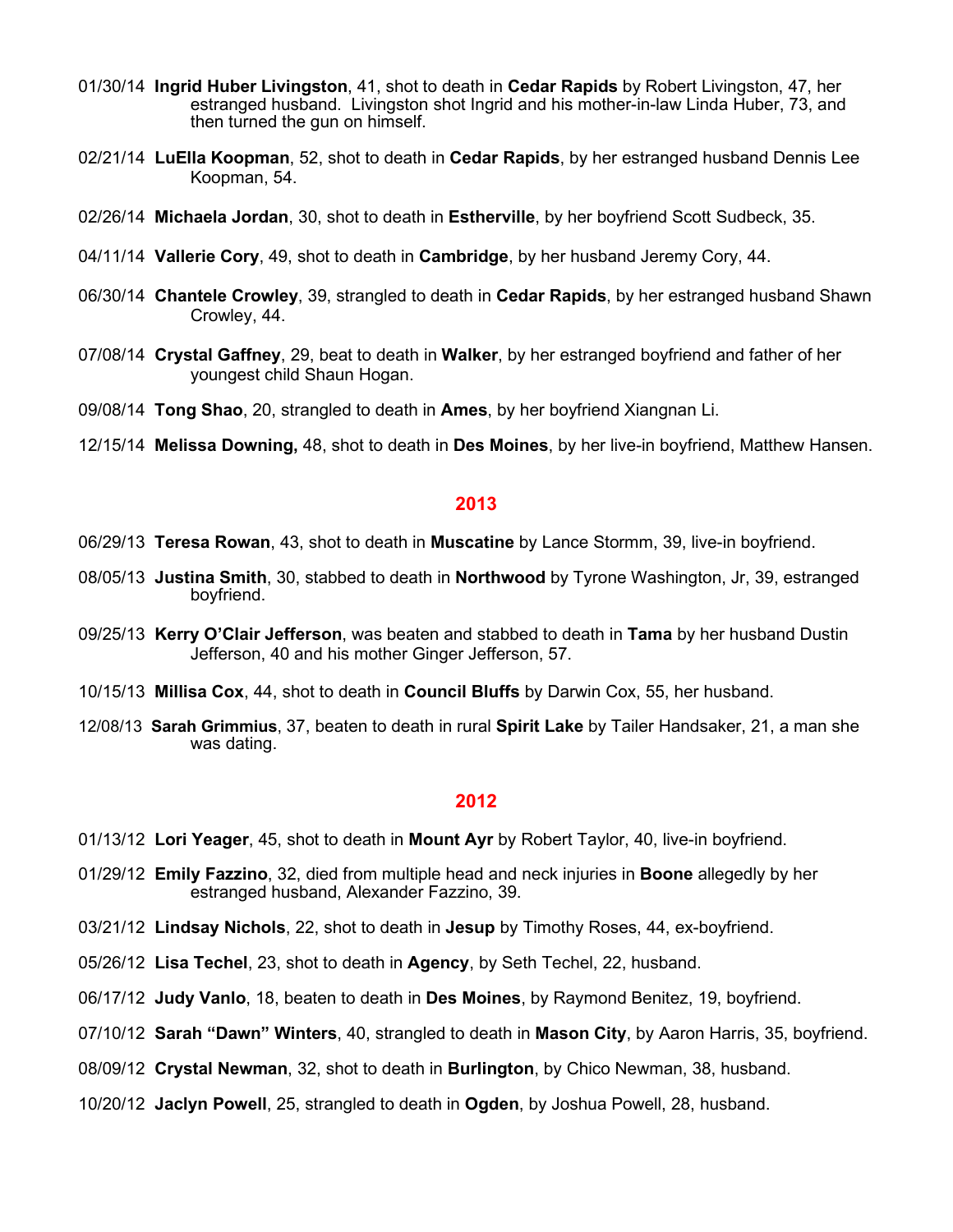- 01/07/11 **Teresa Miller**, 51, shot to death in **Knoxville** by Terry Cobbins, 31, a man hired by her husband, Michael Miller, 42 to kill her.
- 01/17/11 **Wanda Isenberg**, 38, killed by blunt force in **Davenport** by Eric Olson, 36, who she had dated.
- 02/24/11 **Shani Smith**, 40, shot to death in **Dubuque** by her live-in boyfriend of 21 years, Teodoro Borrego, 52.
- 03/03/11 **Jamie Jackson**, 39, exact cause of death unknown, the victim's burned body was discovered in a rural shed in **Grand Mound** owned by her ex-boyfriend Craig Diercks.
- 05/01/11 **Sharon Gerot**, 54, shot to death outside of her home in **Riverside** by her longtime partner, Thomas Lee Hansen, 70.
- 05/11/11 **Karen McCoy**, 68, shot to death at her residence in **Shambaugh**, by her husband Frank McCoy Sr., 68, who then shot and killed himself.
- 06/04/11 **Judy "Renee" Petersen**, 36, stabbed to death in her residence in **Greene** by her husband Thomas Petersen, 39.
- 08/31/11 **Laura Welch**, beaten to death in **Des Moines** by her live-in boyfriend Kevin Sellers, 39.

- 01/11/10 **Patricia Blum**, 67, strangled and suffocated to death in **Washington** by her husband James Dean Blum, 70.
- 01/12/10 **Laura Wharff**, 51 shot to death in **Altoona** with a deer slug by her husband Mark Wharff, 51.
- 01/16/10 **Ashley Singh**, 20 shot to death in **Leon** by her fiancé Brandan Broich, 21.
- 01/22/10 **Tawny Tomberlin**, 43, shot to death in **Cedar Rapids** by Christopher Vogt, 42, who she had dated.
- 03/07/10 **Sara McKay** 34, beat with a baseball bat and strangled in **Iowa City** by Eric Osborn, 24, the man she lived with.
- 03/26/10 **Machelle Nichols West**, 46, shot to death in **Waterloo** by her husband, Charles West, 55.
- 04/05/10 **Randi Gilmore**, 23, shot to death in **Des Moines** by her husband, Donte Gilmore, 25, with a gun he legally owned.
- 06/03/10 **Deborah Gardner**, 46, shot to death in **Ottumwa** by William Gardner, 47, her husband.
- 06/11/10 **Paige Gallo**, 19, shot to death in **Lake City** by Luke Schleisman, 20, her fiancé who she lived with. He also shot her friend Heather Campbell, 20 to death then committed suicide.
- 06/27/10 **Anessa Johnson**, 40, stabbed to death in **Ottumwa** by her husband, Christopher Johnson, 31.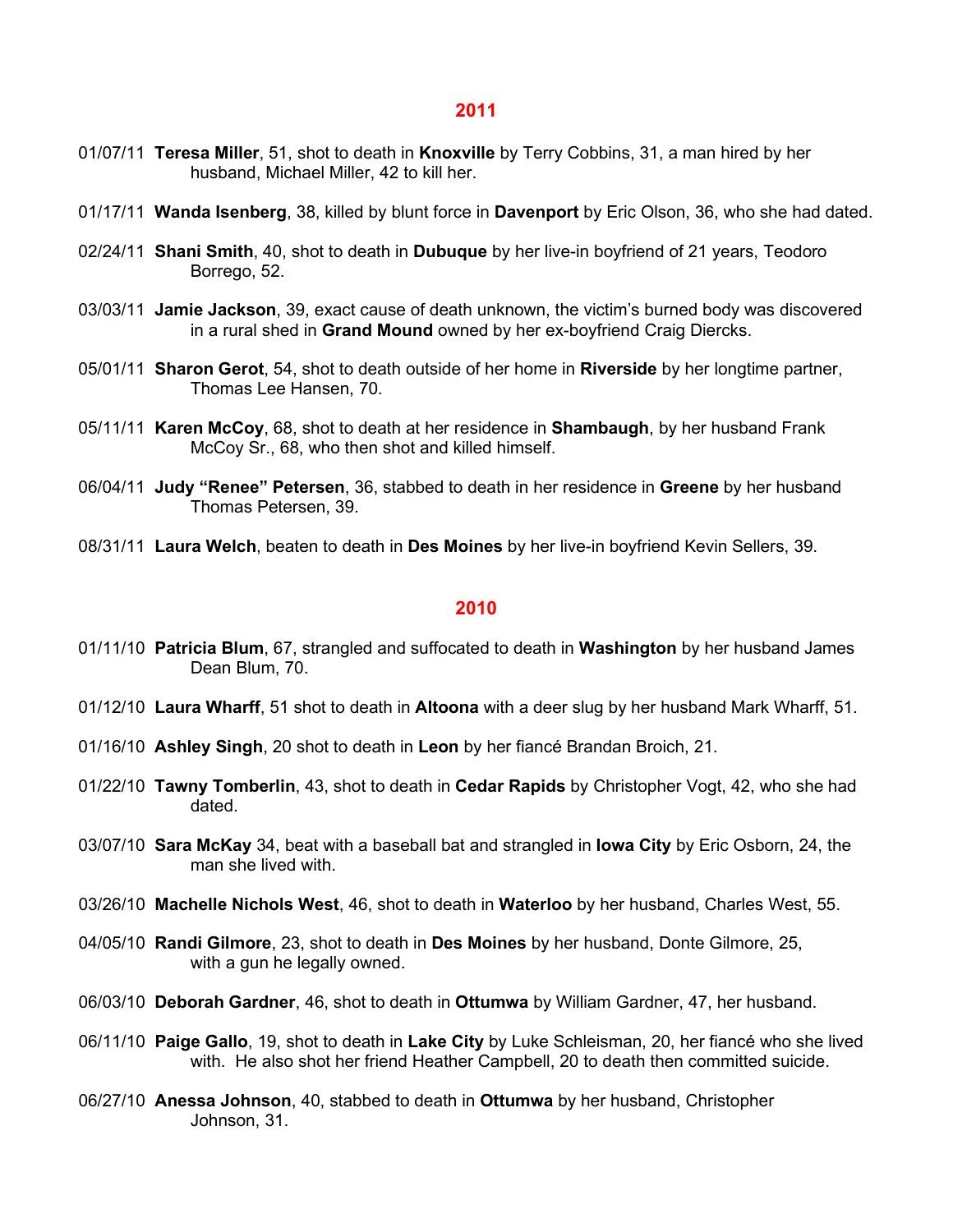- 10/02/10 **Angela Gabel**, 30, shot to death in **Allamakee County** by the man she lived with and had a child with, Christopher Thompson, 33.
- 10/09/10 **Angelina Ancer**, 43, shot to death in **Newton** by Jay Mack, 42, her fiancé who she lived with
- 10/11/10 **Carrie Russell**, 24, shot to death in **Des Moines** by Robert Sears, 25, who she lived with until leaving in August 2010.
- 12/21/10 **Kelsey Stahl**, 24, shot to death in **Clinton** by Jason Tate, 32, a man she dated.
- 12/5/10 **Brigett Wirtjes**, 27, sexually assaulted, contributing to her death in **Manly** by Tyler Wirtjes, 26, her husband.

- 01/04/09 **Cyd Richards**, 46, strangled to death in **Burlington** Dennis Duane Richards, 58, her former husband and current fiancé.
- 02/21/09 **Tina Marie O'Leary**, 39, strangled to death in **Lone Tree** by Timothy Mellinger, 51, a man she had lived with.
- 05/17/09 **Rachelle Vega**, 42 shot to death in **Fort Dodge** by her husband Angel Vega Sanchez, 29.
- 06/29/09 **Ramona Hunt**, 43, stabbed to death in **Winterset** by her former live-in partner, Clarence Ralph Fenton, 49.
- 07/18/09 **Holly Rae Durben**, 29, shot to death in rural **Fremont** County, Iowa by her boyfriend, Brian Davis.
- 07/12/09 **Doretta Glascock**, 56, shot to death in **Cincinnati**, Iowa by her husband, Jackie Glascock Sr., 66.
- 09/18/09 **Melissa Kay Dean**, 38, beaten to death in **Des Moines** by Christopher Phipps, 42, the man she lived with.
- 11/11/09 **TereseAnn Lynch**, 30 shot to death in **Des Moines** by her estranged husband, Randal Todd Moore, 38.
- 12/20/09 **Bobbie Jean Tucker**, 54, beaten to death in **Council Bluffs** by her husband, Michael Tucker, 45.

- 02/01/08 **Wendy Jane Peck**, 44, stabbed to death in **West Liberty** by Robert Lovetinsky, 50, who she previously lived with and currently dated.
- 02/09/08 **Sandra Badger,** 49, stabbed to death in **Burlington** by a man she lived with, Franklin Lee Harris, 40.
- 03/24/08 **Sheryl Sueppel**, 42, beaten to death with a baseball bat in **Iowa City** by Steven Sueppel, 42, her husband.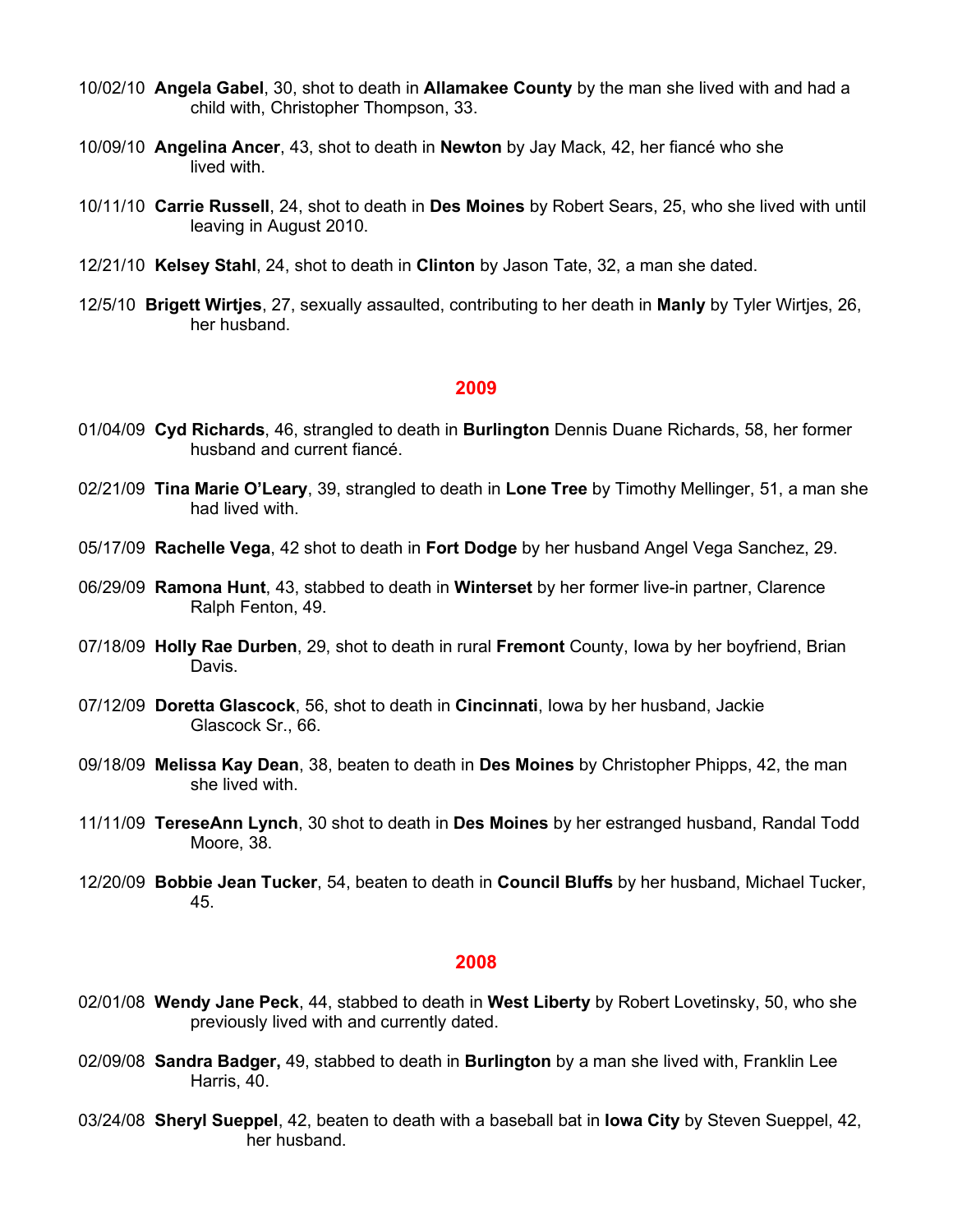- 07/27/08 **Lacrissa Davis**, 27, shot to death at her workplace, a convenience store, in **Ames** by Tony Hayes, 33, a man she had dated.
- 08/14/08 **Bounpanh (Bunni) Xayavongchanh**, 32, shot to death in **Des Moines** by her husband, Nath Inthaboun, 31. He also shot their neighbor, Amelia "Mollie" Vasquez, in her car as she drove by and witnessed the murder.
- 09/11/08 **Michele Davis**, 41, shot to death in **Des Moines** by her estranged husband, Randy Lee Davis, 52.
- 09/11/08 **Maria Moedano**, 46, shot to death in **Columbus Junction** by her husband, Pedro Moedano, 47.
- 10/17/08 **Jessica Deemer**, 24, of **Waukee,** shot to death in Marshal County by her estranged husband, Kyle Deemer, 27. He also shot and killed Jessica's companion Bryce Mercer, 24.
- 11/18/08 **Robin Young**, 50, beaten to death in **Davenport** by Charles Harris, 59, who she dated.
- 12/06/08 **Shakena Varnell**, 34, stabbed to death in **Ames** by Atiba Spellman, 33, who she lived with. He also killed Michael Odikiro, a friend of the victim.
- 12/22/08 **Susan Sohler**, 44, stabbed to death in **Sioux City** by her husband, Tim Sohler, 49.

- 04/19/07 **Gabriella Perez-Ramirez**, 37, stabbed to death in **West Des Moines** by Isaac Martinez-Zepada, 25, a man she lived with.
- 04/30/07 **Kimberly Johnson**, 37, shot to death in **Bayard** by Johnny Lee Johnson, her estranged husband.
- 06/18/07 **Mary McBride**, 41, strangled and beaten to death in **Marion** by Christopher Murray, 32, a man she had dated for a month.
- 09/02/07 **Shayla Todd,** 26, strangled to death in **Waterloo** by Dewayne Craft, 27, a man she lived with.

- 01/06/06 **Jessie Renae Smith**, 22, shot to death in **Wapello** by Kirk Massey, 25, a man who she had dated and lived with on and off for eight years. He also shot their 4-year-old son to death.
- 03/20/06 **Laura Cox**, 74, shot to death in **Gruver** by her husband, Marvin Cox, 74.
- 04/17/06 **Amy Anderson**, 34, shot to death in **Armstrong** by her husband, Nathan Anderson.
- 05/04/06 **Tracy Tribble**, 35, beaten and asphyxiated to death in **Council Bluffs** by her husband, Stanley Tribble, 40.
- 05/10/06 **Marilyn Hayden**, 37, shot to death in **Lemars** by her husband, Tim Hayden, 39.
- 05/08/06 **Lois Jean Tomich**, 28, strangled to death in **Council Bluffs** and found after missing since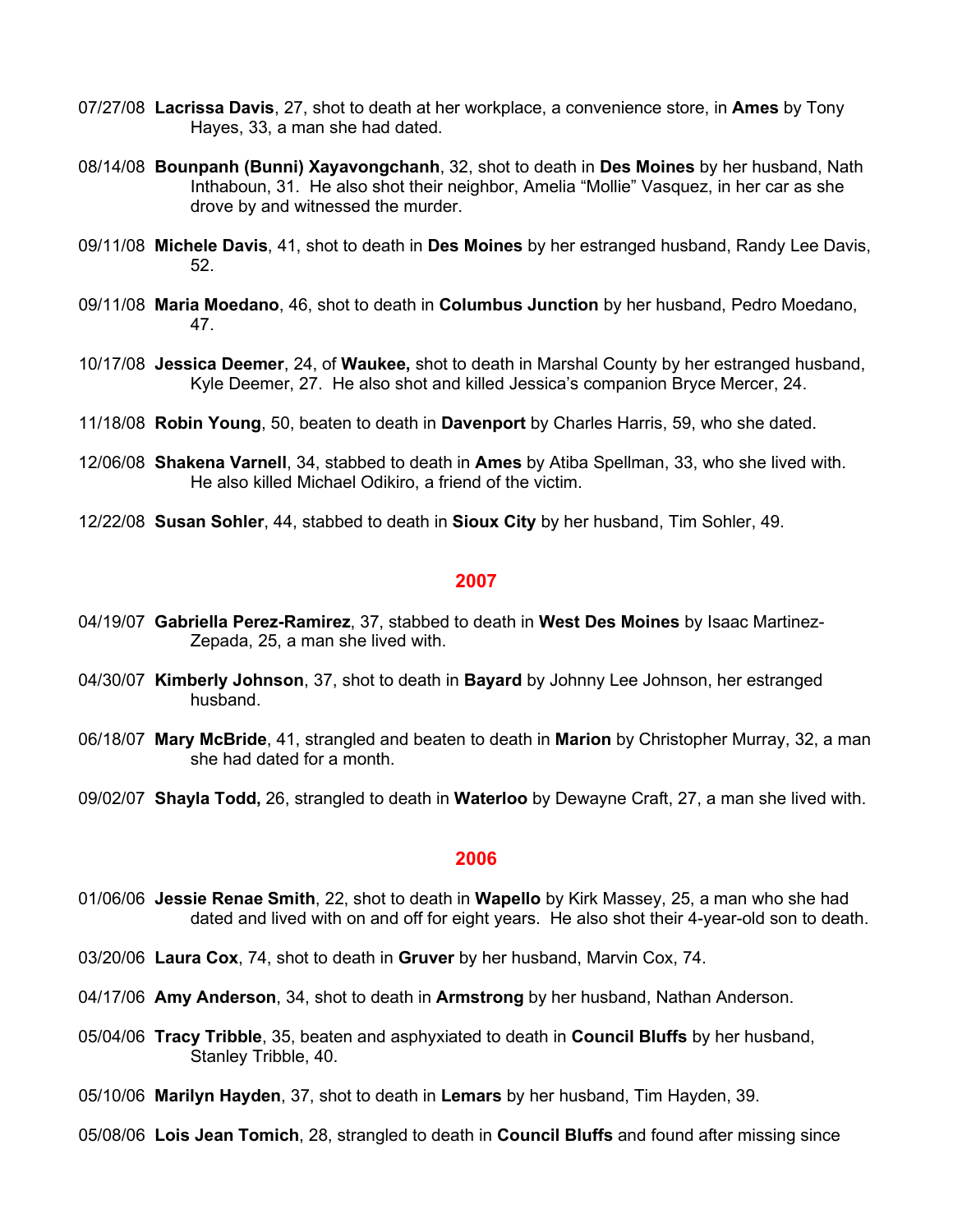1983.

- 05/30/06 **Anne Overman-Moore**, 46, of **Council Bluffs** shot to death in Omaha by James Dragon, 46, a man she had dated.
- 07/05/06 **Maria Zamora**, 35, shot to death in **Grandview** by her estranged husband Gustavo Sierra, 40.
- 07/11/06 **Tracy Davis,** 23, stabbed to death in **Des Moines** by Troy Bresley, 34, the live-in father of her two youngest children.
- 07/15/06 **Nancy Suverkrup Allen**, 46, beaten to death with blunt force to her chest in **Davenport** by her former husband Randy Allen, 41 with whom she lived.
- 07/22/06 **Michelle White**, 23, shot to death in **Bettendorf** by Jason Crowe, 25, her estranged intimate partner with whom she had a child.
- 09/09/06 **Brenda Renae Curnes**, 36, shot to death in **Clinton** by Edward Brown, 44, who she lived with in her home.
- 09/2006 **April Corter,** 24, strangled to death in **Red Oak** by her live-in boyfriend Dan Miller, 25.
- 10/22/06 **Miriam Carmona**, 22, strangled and beaten to death in **Muscatine** by Victor Seratto, 20, her estranged boyfriend.
- 12/06/06 **Cinda LaRue**, 41, beaten to death in **Grundy Center** by Edward Neeson, 42, who she lived with.
- 12/25/06 **Terri Petit**, 32, killed when intentionally hit with a car in **Guttenberg** by Curtis Pierce, 44, with whom she lived.

- 02/20/05 **Michelle Proud**, 30, shot to death in **Clinton** by Mark Moeller, 36, a man she dated.
- 02/23/05 **Maria Antonia Rivero**, 34, shot to death in **Muscatine** by Luis Gomez-Rodriguez, her estranged husband.
- 04/05/05 **Michelle Barnhart**, 45, shot to death in **Muscatine** by Shawn Taylor, 38, a man she had been dating.
- 04/12/05 **Renee Walker**, 39, shot to death in **Clinton** by her former husband, Marice Walker Sr. He also shot to death her current live-in partner, Steven Kersey, 32.
- 04/14/05 **Wendy Barnes**, 22, stabbed to death in **Cedar Rapids** by Robert Stanley Davis, 26, who she lived with.
- 05/16/05 **Laurie Reyes**, 41, strangled with a lamp cord in **Marshalltown** by Pedro Perez, 39, the man she lived with.
- 05/20/05 **Marie Farrell**, 28, beaten and suffocated to death in **Oelwein** by Tonie Barrett, 40, who she had dated.
- 06/19/05 **Jeanne Flaherty**, 48, shot to death in **Des Moines** by James Samuel, 52, a man she had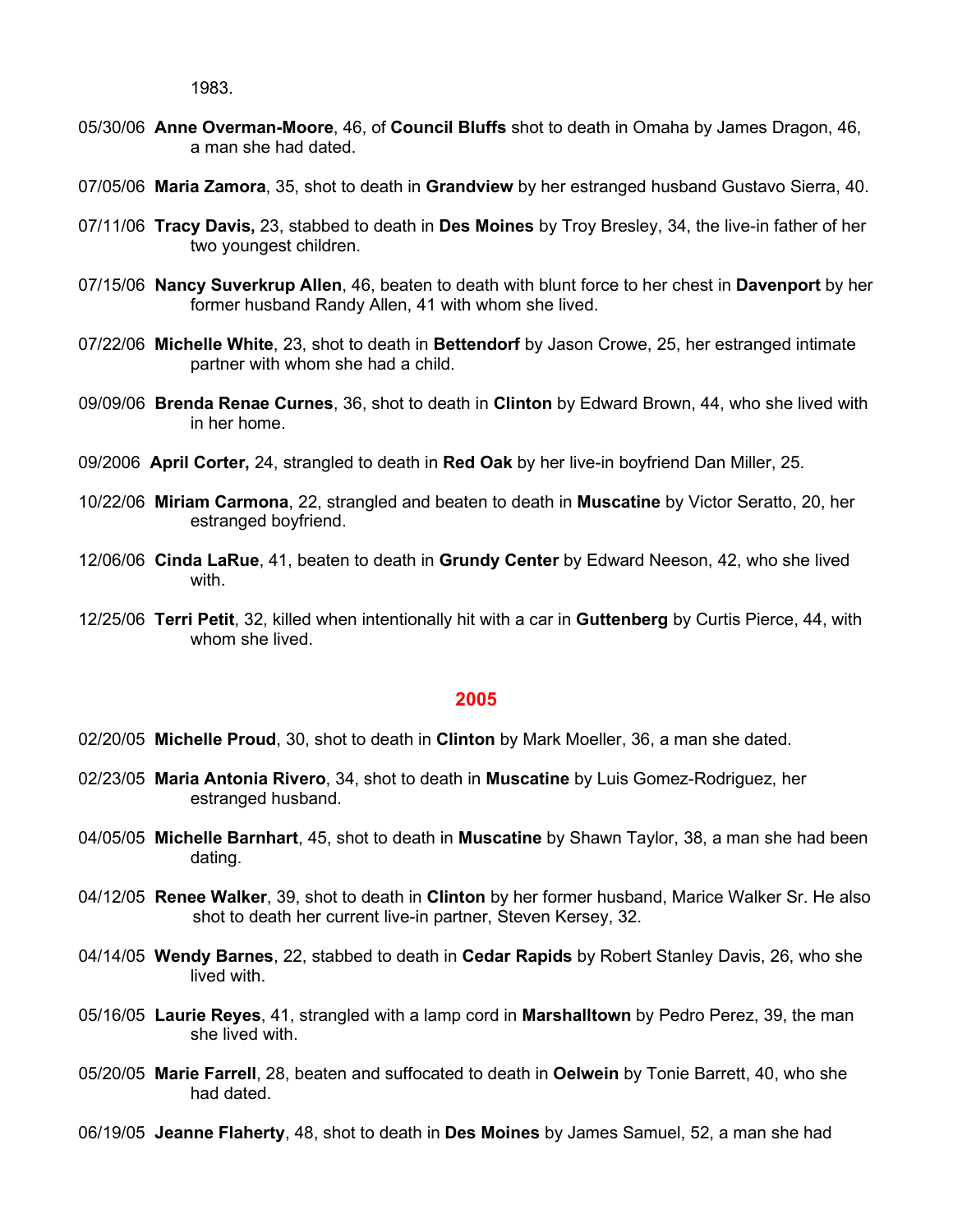dated.

- 08/04/05 **Darcie Scott**, 33, killed in a deliberate car crash in **Des Moines** by Raymond Miller, 44, the man she lived with.
- 08/18/05 **Debra Mead,** 46, stabbed to death in **Davenport** by Daniel Dawson, 49, a man she lived with.
- 10/15/05 **Brenda Cuevas**, 39, strangled and beaten to death in **Eldora** by her husband Jess Espinoza Cuevas.

#### **2004**

- 01/06/04 **Alexis Jordan**, 16, shot to death in **Des Moines** by Corara Lewis, 16, who she dated.
- 01/12/04 **Patricia Rapacki**, 43, strangled to death in **Jessup** by Lynn Lamasters, 38, with whom she lived.
- 01/14/04 **Sara Palumbo,** 26, killed by forced drug intake in **North Liberty** by Erich Newton, 31, her fiancé.
- 02/01/04 **Michelle Streeter**, 33, shot to death in **Sioux City** by Vaughn Brewer, 36, a man who she lived with.
- 03/20/04 **Janel Cadden**, 46, killed in **Jefferson** by Jerry Murphy, 43.
- 05/10/04 **Carole Zartman**, 32, asphyxiated in **Dubuque** by Brett Zartman, 34, her husband.
- 05/23/04 **Sally Kennedy**, 46, shot to death in **Council Bluffs** by Michael Gunther, 48, a man she had dated.
- 06/19/04 **Linda McQuerrey**, 60, stabbed to death in **Des Moines** by Hubert Hardesty, 64, a man who she had dated.
- 08/01/04 **Angela Unger**, 26, killed in **Des Moines** by Adrien Unger, her estranged husband with an overdose of oxycontin.
- 11/14/04 **Rogena Fisher**, 48, stabbed to death in **Des Moines** by Henry Clemons, 48, a man she dated off and on for three years.

- 01/12/03 **Karen Kay Duncan**, 62, shot to death in **Spencer** by her husband Harold Duncan, 71.
- 07/28/03 **Shelly Razor-Markwell**, 36, strangled to death in **Hiawatha** by Christopher Wheeler, 21, a man she lived with.
- 08/06/03 **Lisa Jo Hering**, 41, shot to death in rural **Stockton** by her husband David Hering, 42.
- 08/15/03 **Dora Hernandez**, 21, shot to death in **Denison** by Esteban Ramirez, 22, a man she had dated.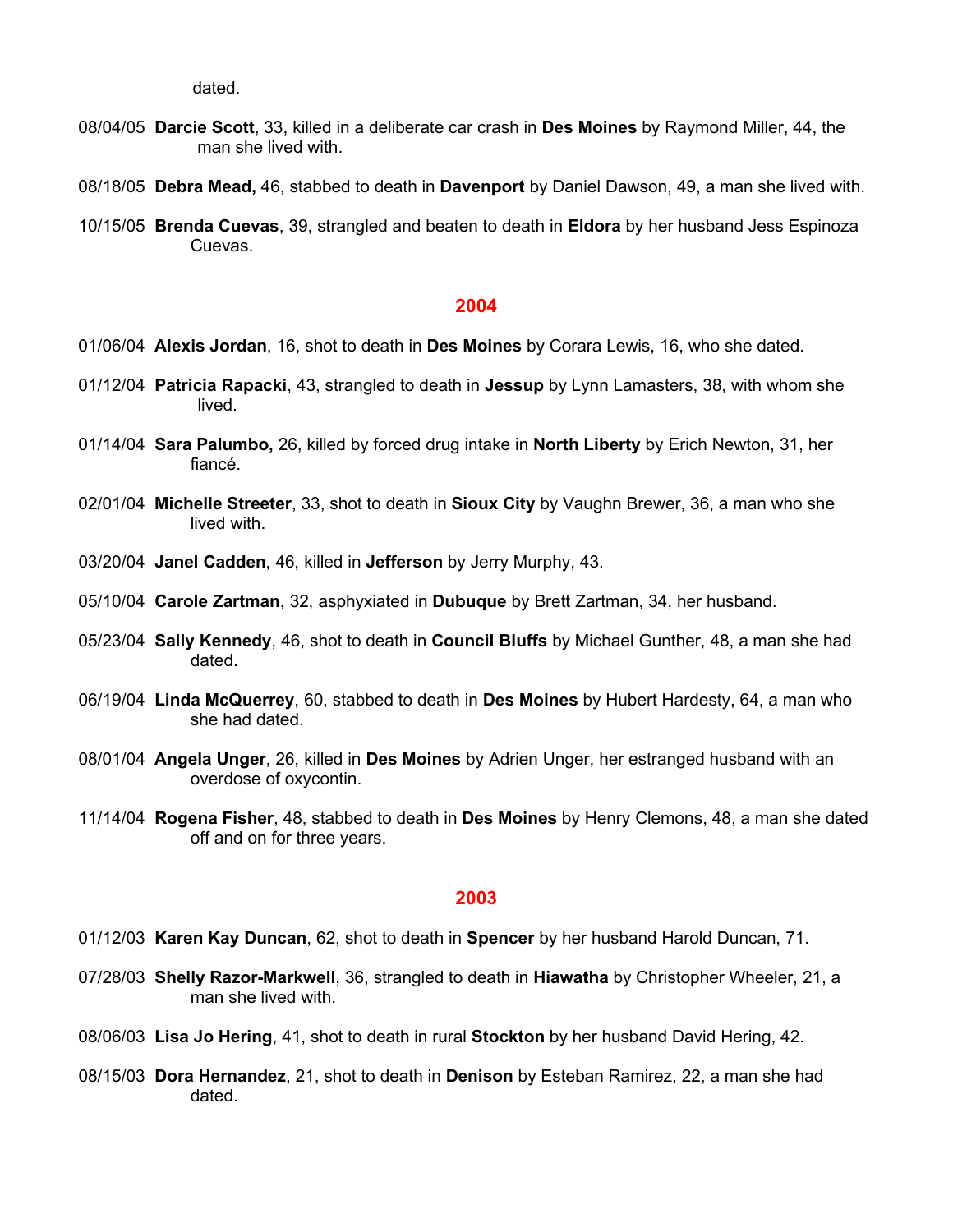- 08/20/03 **Marjorie Beck**, 43, beaten to death with a brick in **Davenport** by Anthony Brown, 44, a man with whom she had lived.
- 09/05/03 **Cynthia Johnson**, 19, stabbed to death in **Ankeny** by the father of her son, Joel Kramersmeier, 24.
- 10/18/03 **Rachel Fischer**, 22, shot to death in **New Hampton** by Rick Allen Devries, 39, a man with whom she lived.
- 10/26/03 **Tina Conde**, 24, reported shot to death in **Mexico** after being taken from **Estherville** by her husband, Lobo Conde.

- 01/04/02 **Angela Devries-Woltjer**, 32, shot to death in **Hampton** by her husband Gordon Woltjer, 37.
- 02/23/02 **Rachael Talli**, 23, shot to death in **St. Charles** by Howard Iseton, 28, the man she lived with.
- 08/01/02 **Melinda Persons-Termaat**, 44, strangled to death in **Rock Valley** by Phil Termaat, 51, her estranged husband.
- 09/13/02 **Michelle Richards**, 34, shot to death in **Cedar Rapids** by Duane Richards, 28, her estranged husband.
- 10/22/02 **Amber Parks**, 20, shot to death in **Council Bluffs** by John Higgins Jr., 17, a man she lived with.
- 10/26/02 **Sarah Harvey**, 19, shot to death with a rifle in **Hospers** by John Turpin III, 20, a man she had dated.
- 11/25/02 **Khieeda Brinson**, 29, stabbed to death in **Des Moines** by her former fiancé, Andra (Anthony) Peterson, 40.

- 06/15/01 **Kathleen Gillen**, 37, strangled and beaten to death in **Waterloo** by Jerry Lee Michael Newell, 42, the man she lived with.
- 07/08/01 **Joni Manning**, 42, beaten to death in **Fort Dodge** by Mark Wilson, 42, a man she had lived with and dated.
- 07/09/01 **Angela Hyke**, 25, strangled to death in **Cresco** by Clay Thomas, 25, a man she had dated.
- 08/27/01 **Leticia Aguilar**, 31, stabbed and beaten to death in **Sioux City** by Adam Moss, 23, who she lived with. He also killed her 12- and 7-year-old daughters and her 11, 9, and 6-year-old sons. The children were killed in their sleep by hammer blows to their heads.
- 09/07/01 **Stephania Bojdol,** 45, shot to death in **Des Moines** by her estranged husband Janusz Bojdol, 46.
- 09/23/01 **Keo Gail Pittman**, 33, stabbed to death in **Storm Lake** by her husband George Pittman Jr., 33.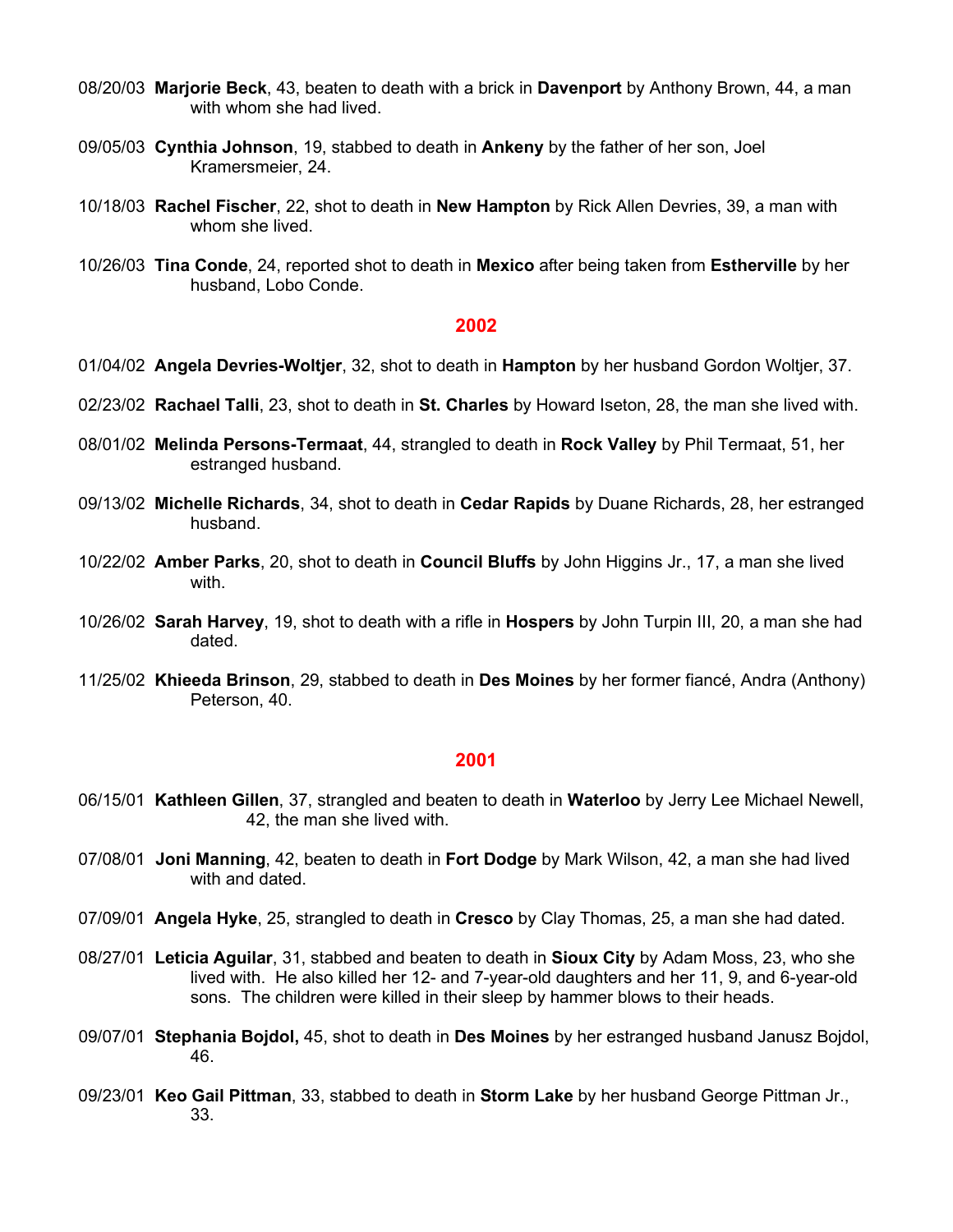10/06/01 **Pamela Hansen Schrier**, 51, shot to death in **Stuart** by her husband Richard Schrier, 71.

### **2000**

- 02/06/00 **Jane Ruby** 45, stabbed to death in **Creston** by the man she lived with, Barry Chubbick Jr., 35.
- 02/16/00 **Lida Jones** 37, strangled to death in **Des Moines** by the man she lived with, James Clemons, 33.
- 04/16/00 **Cora Ann Okonski**, 23, murdered in **Tama** by Tait Purk, 34.
- 05/28/00 **Roberta Abernathy**, 22, shot to death in **Belle Plaine** by Ricardo Jackson Jr. 25, who she previously dated. The perpetrator broke into her trailer and waited for her with a sawedoff shotgun. He also shot and killed Jerry Williams, a man dating Roberta.
- 06/17/00 **Shelley Westlund**, 56, shot to death in **Urbandale** by her husband, Larry Westlund.
- 06/20/00 **Nancy Sinnard**, 39, shot to death in **Knoxville** by her former husband Randy, 40.
- 07/12/00 **Chung Thi Lee**, 43, stabbed to death in **Sioux City** by the man she lived with, Thuyet Van Nguyen, 47.
- 09/07/00 **Carla Wehrle**, 41, shot to death in **Burlington** by her former husband Mark, 43.
- 09/14/00 **Joann Thomann**, 68, shot to death in **Agency** by her husband Dean Thomann, 73 with a .22 caliber handgun.
- 10/06/00 **Karon Eckert**, 57, shot to death **Carson** by her estranged husband Gary Eckert, 63.

#### **1999**

- 01/09/99 **Angela Holland**, 25, shot to death in **Estherville** by her husband, Donald Holland, 30.
- 02/14/99 **Dolores "Toni" Martinez Hornung**, 48, shot to death in **Keokuk** by Lewis Ray Greer, 33, a man she was dating.
- 03/17/99 **Anna Keosay**, 35, shot to death in **Sergeant Bluff** by her husband, Sounthaly Keosay. He also shot to death Ammy Douangsibounthan, his 15-year-old stepdaughter.
- 04/04/99 **Pamela Donahue**, 46, shot to death in **West Des Moines** by her estranged husband, Michael Donahue, 41. He also shot and killed Helenjane Rasmussen, 67, Pamela's mother.
- 07/11/99 **Sharon Sydness**, 60, shot to death in **Des Moines** by Carroll Sydness, 58, her husband.
- 09/29/99 **Rebecca Paulson**, 43, shot to death in **Coulter**, where she was Mayor, by Delbert Paulson, her estranged husband.

### **1998**

01/01/98 **Mai Chao (Lee) Vang**, 28, shot to death in **Des Moines** by Young Lee, 37, her estranged husband.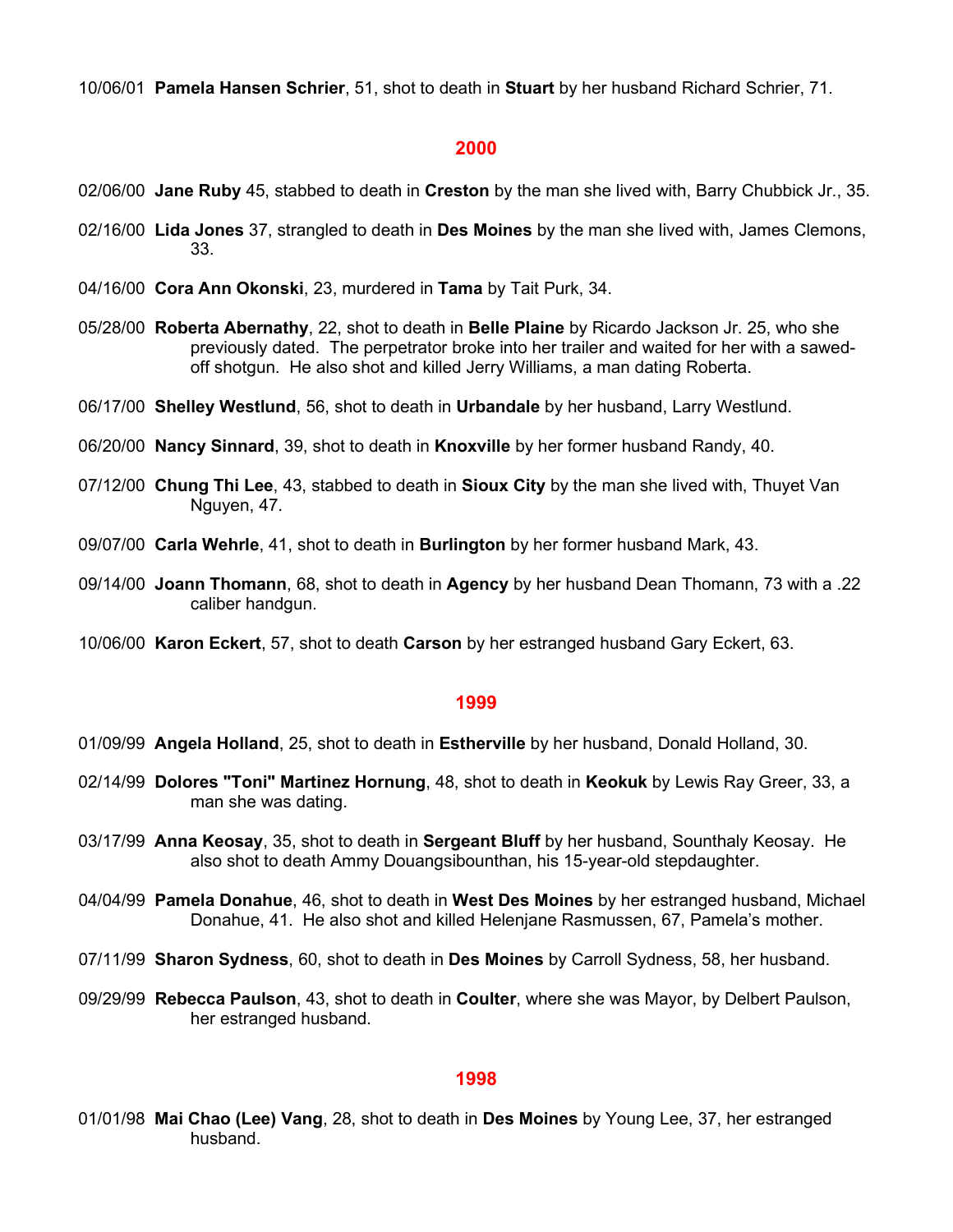- 01/02/98 **Kelsey Bitting**, 20, shot to death in **Des Moines** by Bobby Joe Morris, 31, her husband of a few weeks and Courtney Nelson who helped him.
- 01/29/98 **Linda Frahm**, 47, shot to death in **Prescott** by her estranged husband, Henry Frahm.
- 03/30/98 **Michelle Ann Gibson**, 22, beaten to death in **Gowrie** by the Randy Allen Zaabel, 26, the man she lived with. Michelle was 6 months pregnant.
- 04/13/98 **Susan John**, 20, shot to death in **Des Moines** by Darrel Miller, 24, a co-worker who she had dated.
- 06/24/98 **Maribeth Schwark**, 56, shot to death in **Conrad** by her husband Jerry Schwark, 57.
- 08/24/98 **Ruth Ann Downing**, 30, beaten to death in **Cedar Rapids** with a baseball bat by her husband Scott Allen Downing, 32. He strangled their 7-year-old daughter, Cassie, to death and attempted to strangle and drown their 4-year-old daughter.
- 08/31/98 **Ana Laticia Quezada**, 29, shot to death in **West Liberty** by Estevan Marroquin, 32, the man who she lived.
- 09/04/98 **Jean Steele**, 46, beaten to death in **Sioux City** by the man she lived with, Robert R. Butler, 47.
- 09/18/98 **Gwendolyn Wilson**, 36, shot to death in **West Okoboji** by her estranged husband, Jerry Wilson, 37. He also killed their 7-year-old daughter, Brittany.
- 12/03/98 **Deborah Wright**, 32, shot to death in **Evansdale** by her estranged husband Glen Wright, 71.

- 01/19/97 **Jennifer Caskey**, 19, stabbed to death in **Sioux City** by Fabian Andrade, 28, a man she had dated.
- 02/03/97 **Marguerite Kirkpatrick**, 58, reported beaten to death in **Council Bluffs** by her husband Robert Kirkpatrick, 58.
- 02/19/97 **Linda Trenkle**, 47, beaten to death in **Creston** by Rick Bird, 49, a man she had lived with.
- 04/11/97 **Faith Nylin**, 21, stabbed to death in **Clinton** by Jeremy Harris, 25, who she had dated.
- 09/26/97 **Erin Miller-Darnall,** 26, beaten and strangled to death in **Shellsburg** by her estranged husband, Kent Darnall, 31.
- 09/27/97 **Frances Bloomfield**, 57, reported strangled to death in **Iowa City** by her husband John Bloomfield, 56 at the time.
- 11/06/97 **Denise Dallner**, 19, shot to death in rural **Ottumwa** by Christopher Adams, 24, who she was dating.
- 12/20/97 **Rachel Boer**, 24, shot to death by Darin Burck, 31, a man she had dated, in **Oskaloosa**.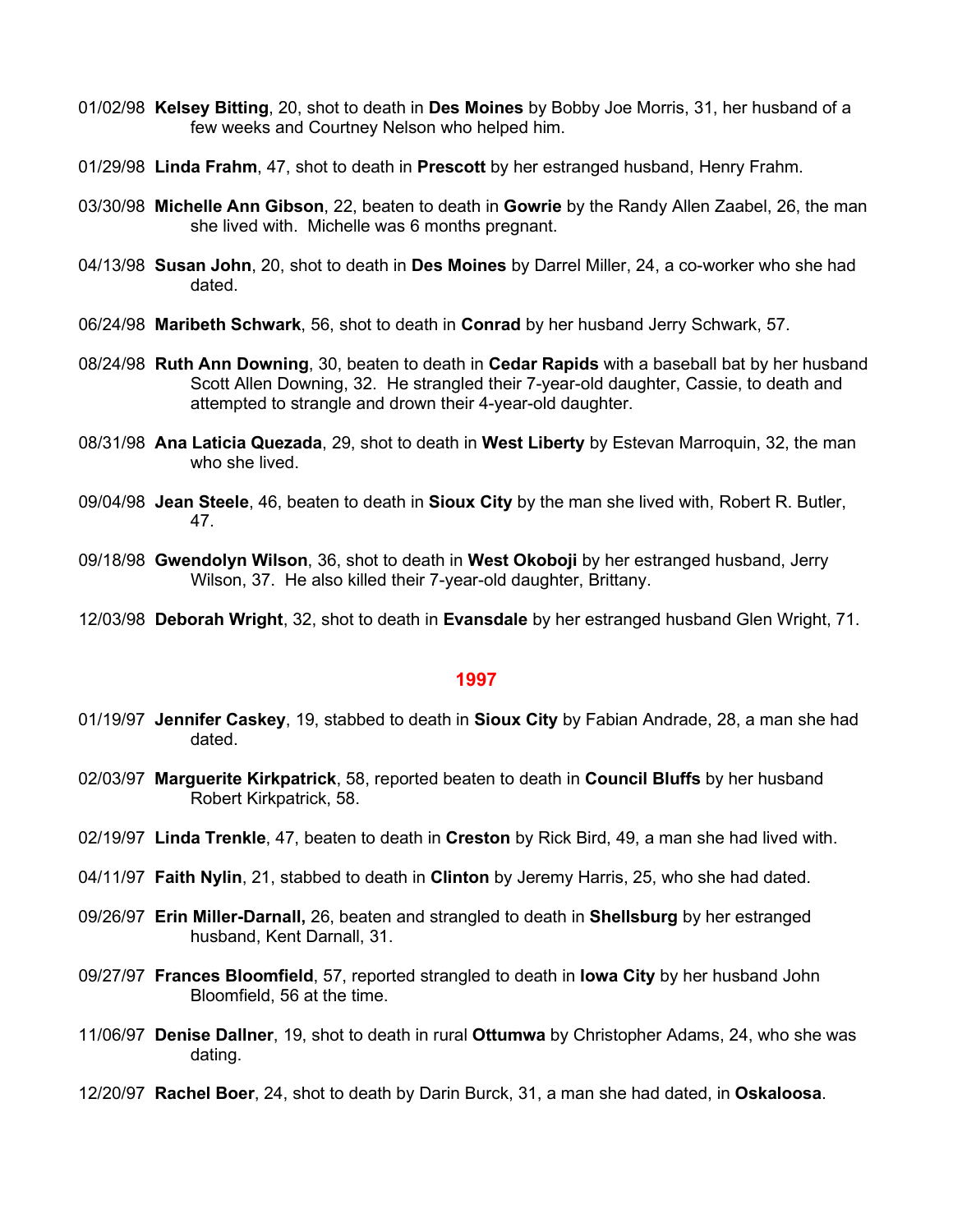02/25/96 **Janice Kay Crispin**, 53, shot to death by William Hesket, a man she lived with in **Des Moines**.

- 04/10/96 **Khong Sengaroun**, 31, shot to death in **Storm Lake** by Paeng Sengaroun, her estranged husband. He also killed her father.
- 06/18/96 **Kathryn Rowley**, 44, beaten to death in **Webster City** by Steven Rowley, her estranged husband.
- 06/20/96 **Elizabeth Luna-Todd**, 35, shot to death in **Indianola** by her husband, Christopher Todd.
- 07/25/96 **Jillene Long**, 41, shot to death in **Des Moines** by her estranged husband, Gerald Long.
- 11/06/96 **DeLane Buttz**, 38, shot to death in **Ankeny** by Larry Buttz, her husband. He also shot to death their children, 12-year-old Lindsey and 15-year-old Ryan.
- 11/04/96 **Krista Rankin**, 34, shot to death in **Gilbert** by Daniel Hillock, her husband.
- 12/26/96 **Sandra Keyes**, 26, burned to death in **Springville** by her husband, Stephen Keyes, who burned down their home, also killing their 2-year-old son Joshua.

#### **1995**

- 02/27/95 **Melissa Morrison**, 35, shot to death by her husband in **West Liberty**.
- 03/02/95 **Vicki Kimball**, 30, beaten to death by her husband, Daniel Duane Kimball in **Creston**.
- 03/04/95 **Alicia Hawkins**, 21, stabbed to death in **Marion** by Michael Couser, who she dated.
- 03/05/95 **Gail Marshall**, 35, shot to death by a man she was dating in **Davenport**.
- 08/06/95 **Kristin Tyrell**, 41, shot to death by her estranged husband in **Underwood**.
- 11/08/95 **Janine Venzke**, 47, beaten and strangled to death in **Independence** by her estranged husband, Gary Venzke.
- 11/10/95 **Lucille Rankin**, 41, shot to death by her estranged husband in **Des Moines**.
- 12/03/95 **Debbie Slycord**, 33, shot to death by her husband in **Pella**.

12/20/95 **Angela Marie (Wilson) Xayavong**, 24, shot to death by her estranged husband in **DeSoto**. He also killed their 4-year-old son.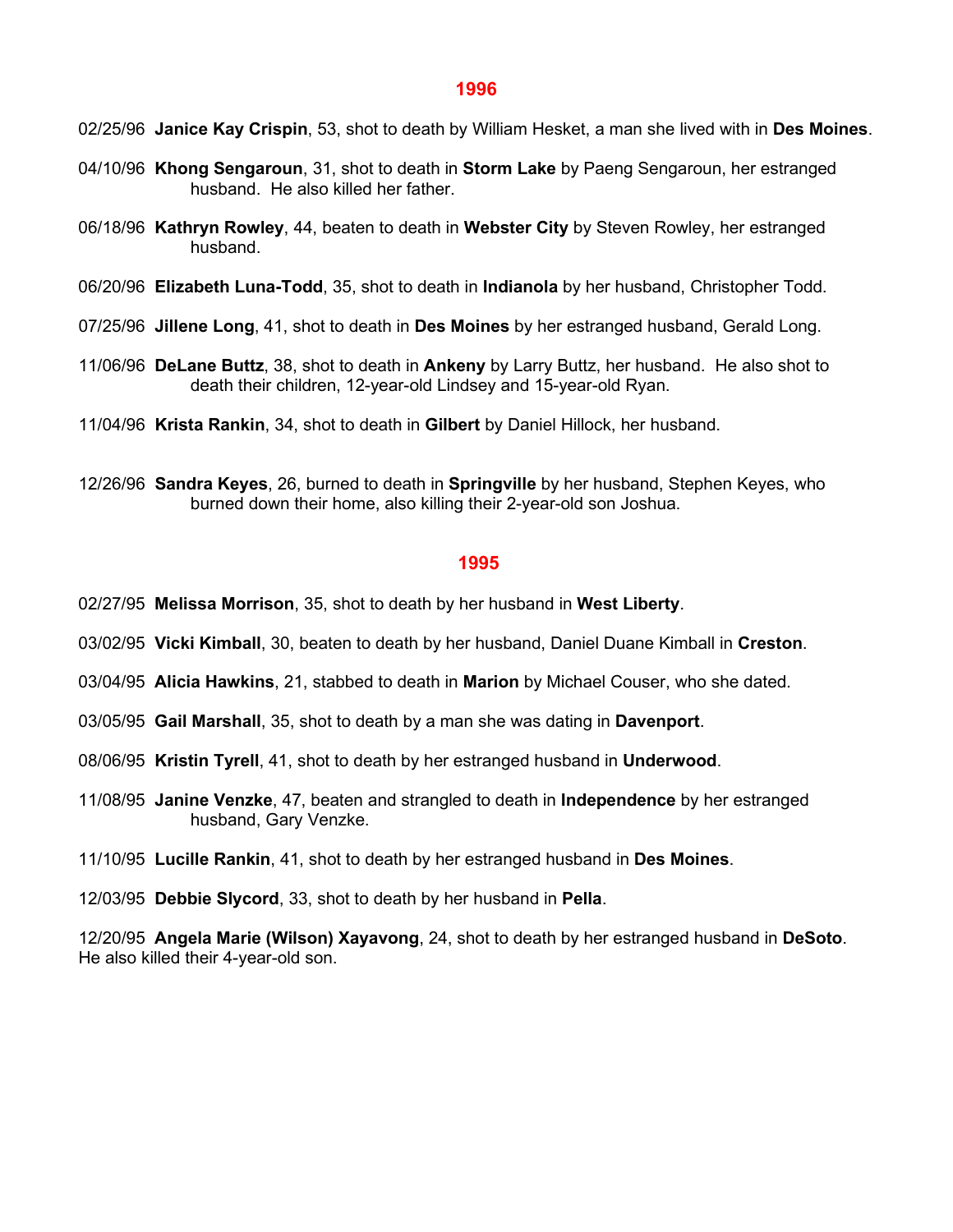# 9/2021 **ATTORNEY GENERAL'S OFFICE CRIME VICTIM ASSISTANCE DIVISION IOWA MEN MURDERED BY THEIR INTIMATE PARTNERS General Analysis of Cases\***

# **47 IOWA MEN HAVE BEEN KILLED IN DOMESTIC ABUSE MURDERS SINCE 1/1/95:**

2 men were killed in 1995; 3 men were killed in 1996; 0 men were killed in 1997; 0 men were killed in 1998; 1 man was killed in 1999; 2 men were killed in 2000; 2 men were killed in 2001; 3 men were killed in 2002; 0 men were killed in 2003; 1 man was killed in 2004;

0 man was killed in 2005; 1 man was killed in 2006; 5 men were killed in 2007; 3 men were killed in 2008; 1 man was killed in 2009; 3 men were killed in 2010; 1 man was killed in 2011; 0 men were killed in 2012; 2 men were killed in 2013; 4 men were killed in 2014;

0 men were killed in 2015; 2 men were killed in 2016; 2 men were killed in 2017; 2 men were killed in 2018; 0 men were killed in 2019; 3 men were killed in 2020; *4 men have been killed so far in 2021*.

# **Perpetrators who killed men:**

21 men were killed by a wife or former wife (4 women had accomplices: 1 woman, 5 men) 17 men were killed by a partner they had dated

9 men were killed by a partner they had lived with (1 woman had 1 male accomplice)

# **Perpetrator outcomes**

35 homicides resulted in convictions of homicide-related crimes

2 perpetrators committed suicide after the murder

3 perpetrators were not charged

2 perpetrators were acquitted of charges

5 perpetrators have pending charges

# **Relationship ended:**

11 men were **known** to have left, been leaving, or been left by the partner

# **Method of homicide:**

23 men were shot to death

18 men were stabbed to death

4 men were beaten, strangled, or suffocated

1 man was administered an overdose of medication

1 man was poisoned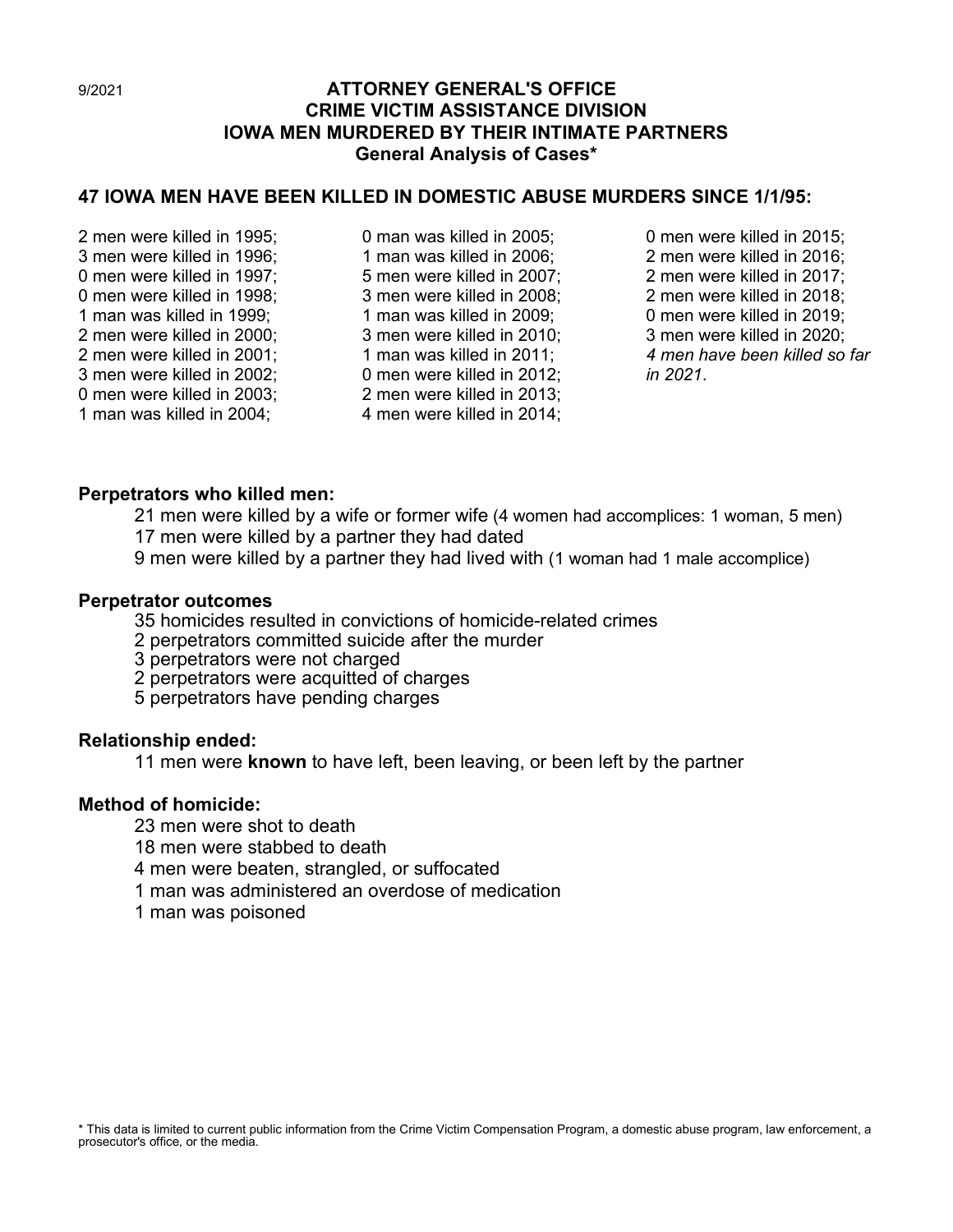# 9/2021 **Iowa Attorney General's Office Crime Victim Assistance Division Iowa Men Killed by Their Intimate Partners**

\* This data is limited to current public information from the Crime Victim Compensation Program, a domestic abuse program, law enforcement, a prosecutor's office, or the media.

#### **2021**

- 02/01/21 **Nicholas Brown**, 33, reported, being shot in the chest, in **Davenport**. According to reports, police responded to a domestic disturbance. Upon arrival, they found one gunshot victim who was later identified as Nicholas Brown. Brown was transported to a local hospital and was treated for life-threatening injuries. He died the following day in the hospital. No arrests have been made at this time. Nicholas is survived by 8 children.
- 02/08/21 **Devon Hierrezuelo**, 27, reported shot to death by his girlfriend, Danielle Weiner, in **Ryan**. First responders arrived at a call of a shooting to find Devon deceased. Weiner told law enforcement that Devon and another man had been arguing and the man shot him. Upon further investigation, law enforcement concluded that Weiner's statements did not line up with evidence as there was no sign of forced entry and no footprints or tracks in the snow to support her statement that someone else was there. Court documents state that Devon's body was also moved from where she said the shooting occurred. She was arrested and awaits trial for first-degree murder.
- 02/21/21 **Jeremy Frank**, 46, reported shot to death by his live-in girlfriend, Beth Guzman, in **Dow City**. Guzman told authorities that she and Jeremy had gotten into an argument at his job. Guzman went home where she waited for Jeremy with a handgun. According to court records, Guzman shot at Jeremy multiple times, striking him once. He fled to his car where he drove off but died from his injuries shortly after. Guzman was arrested and charged with first-degree murder. She awaits trial. Jeremy is survived by two children.
- 03/04/21 **Tremaine Williams**, 35, reported stabbed, by Jacqueline Holmes, In **Cedar Rapids.** Police responded to a report of a person suffering from a stab wound to the upper torso. Victim was taken to Unity Point Health-St. Lukes and was later pronounced dead. According to police, Holmes had allegedly stabbed Tremaine with a knife and was in a relationship with Tremaine. Jacqueline Holmes was arrested and charged with first degree murder. Holmes is currently awaiting trial.

#### **2020**

02/15/20 **Sun Woo Nam**, 41, reported suffocated by his wife, Gowun Park, 41, in **West Des Moines**. Police reported that Park tied her husband to a chair then duct-taped a towel over his head. According to court records, Park told police that Nam was abusive and gave Park permission to bind him when he became violent. Park reported that after binding Nam, she fell asleep watching a movie while drinking a glass of champagne. She reported that she found Nam an hour later lying face down with a chair on top of him. She states she cut Nam loose and called 911. Law enforcement arrived and found Nam unresponsive with ligature marks around his neck, wrist, ankle, and face. He was taken to the hospital where he was pronounced dead. Park has been charged with first-degree murder and first-degree kidnapping and awaits trial.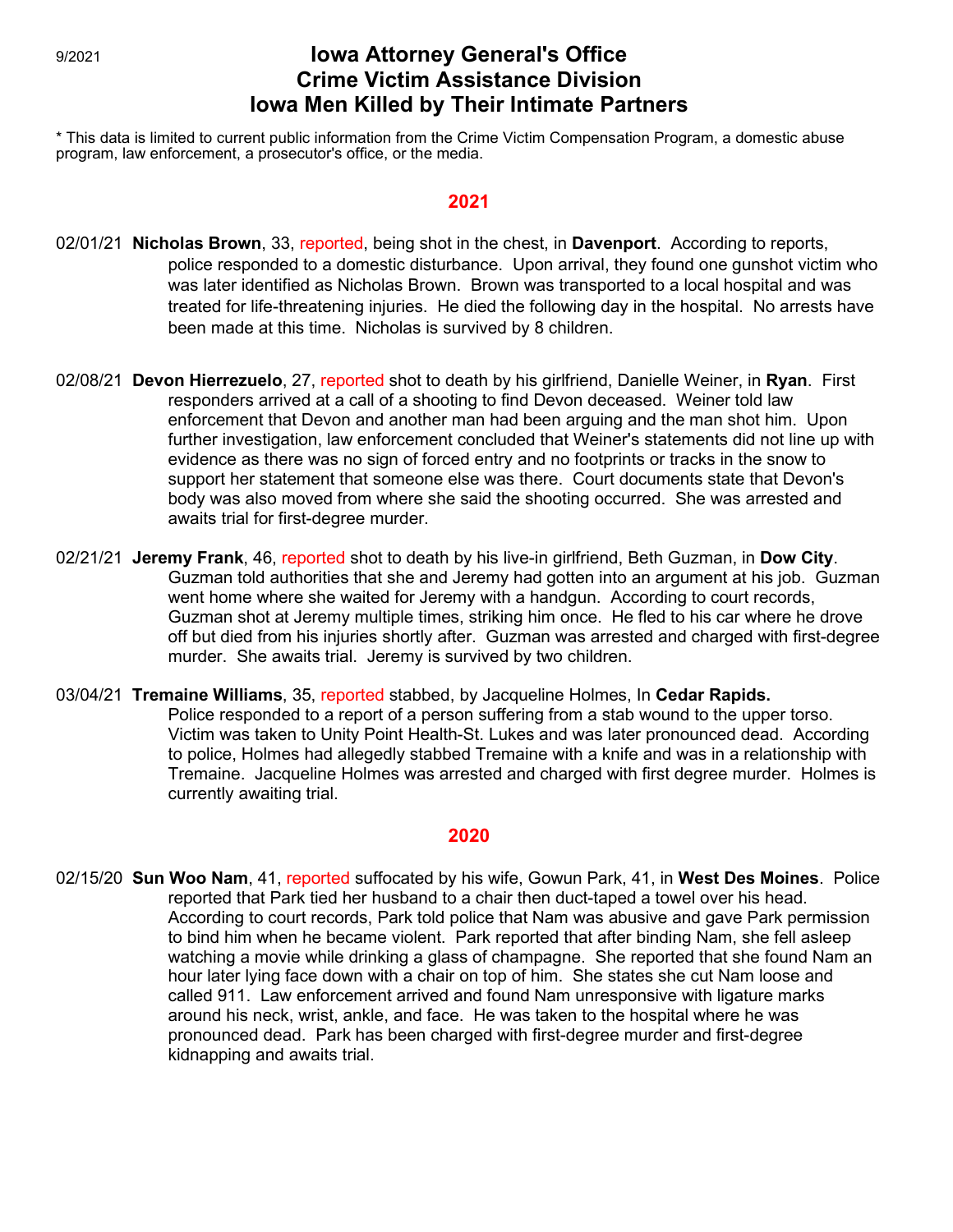- 04/29/20 **Steven Davis**, 55, reported shot to death by his wife, Carol Ann Davis, in **New Sharon**. Davis reported she shot Steven in the head while he slept after he had asked her to kill him in his sleep because he was stressed about work. Four days after killing Steven, Davis called 911 and reported that she had killed her husband and was thinking about killing herself, according to court records. Davis did not immediately identify herself or tell authorities her location. It took law enforcement almost three hours after her 911 call to finally enter her home. Media reports interviewed multiple friends, family members, and colleagues who stated that they don't believe that Steven ever wanted to die. Davis was charged with first-degree murder however, according to court reports, criminal proceedings against Davis have been suspended indefinitely. It was concluded that Davis is unable to assist in her own defense. Steven is survived by one adult child and five adult stepchildren.
- 09/02/20 **Sean Newman**, 36, reported shot to death at the request of Whitney Ann Davis, in **Des Moines**. Sean and Davis were in a relationship and had previously lived together. A little over an hour before Sean was killed, Davis and he got into an argument. Police responded to the argument and the couple separated, according to records. Davis then returned to "continue the dispute" at Sean's apartment. Reports stated that Davis brought with her an unidentified male who had a shotgun and shot and killed Sean. Davis is charged with first-degree murder and awaits trial. Sean is survived by seven minor children.

No men were murdered in intimate partner homicides in 2019.

# **2018**

- 01/14/18 **Joseph Wirth**, 65, stabbed to death by the woman he lived with, Mary Myers, 59 in **Boone.** Authorities reported that Myers came to the Boone police station where she told them she had stabbed Joseph during a fight. Authorities believe the stabbing occurred two days prior to Myer's reporting to police. Joseph died of multiple stab wounds. There were several prior incidents where Joseph had been accused of domestic abuse against Myers. Myers was initially charged with first-degree murder but pleaded to voluntary manslaughter and willful injury causing serious injury. She was sentenced to 10 years in prison.
- 05/05/18 **Timothy Pasa,** 50, poisoned by his wife, Barbara Pasa, 45, in **Centerville**. Authorities reported that Timothy and Barbara were in the initial stages of divorce and Barbara had recently taken out a \$200,000 life insurance policy on her husband. Authorities responded to a fire at the couple's home where they found Timothy's badly burned body and investigators determined the fire was intentionally started near his body. Barbara was convicted of first-degree murder and arson and was sentenced to life in prison. Timothy is survived by two minor children.

*\* Please note that the full stories of men killed by intimate partners between 1995-2017 have been archived and can be found at [www.iowaattorneygeneral.gov](http://www.iowaattorneygeneral.gov/) in the "Publications" folder on the Crime Victim Assistance Division's page.*

#### **2017**

01/02/17 **Andre Brown**, 52, stabbed to death by his girlfriend, Helen Frazier, 52, in **Des Moines**.

11/06/17 **Jason Hunziker**, 39, stabbed to death by his ex-wife, Hillary Hunziker, 32 in **Independence.**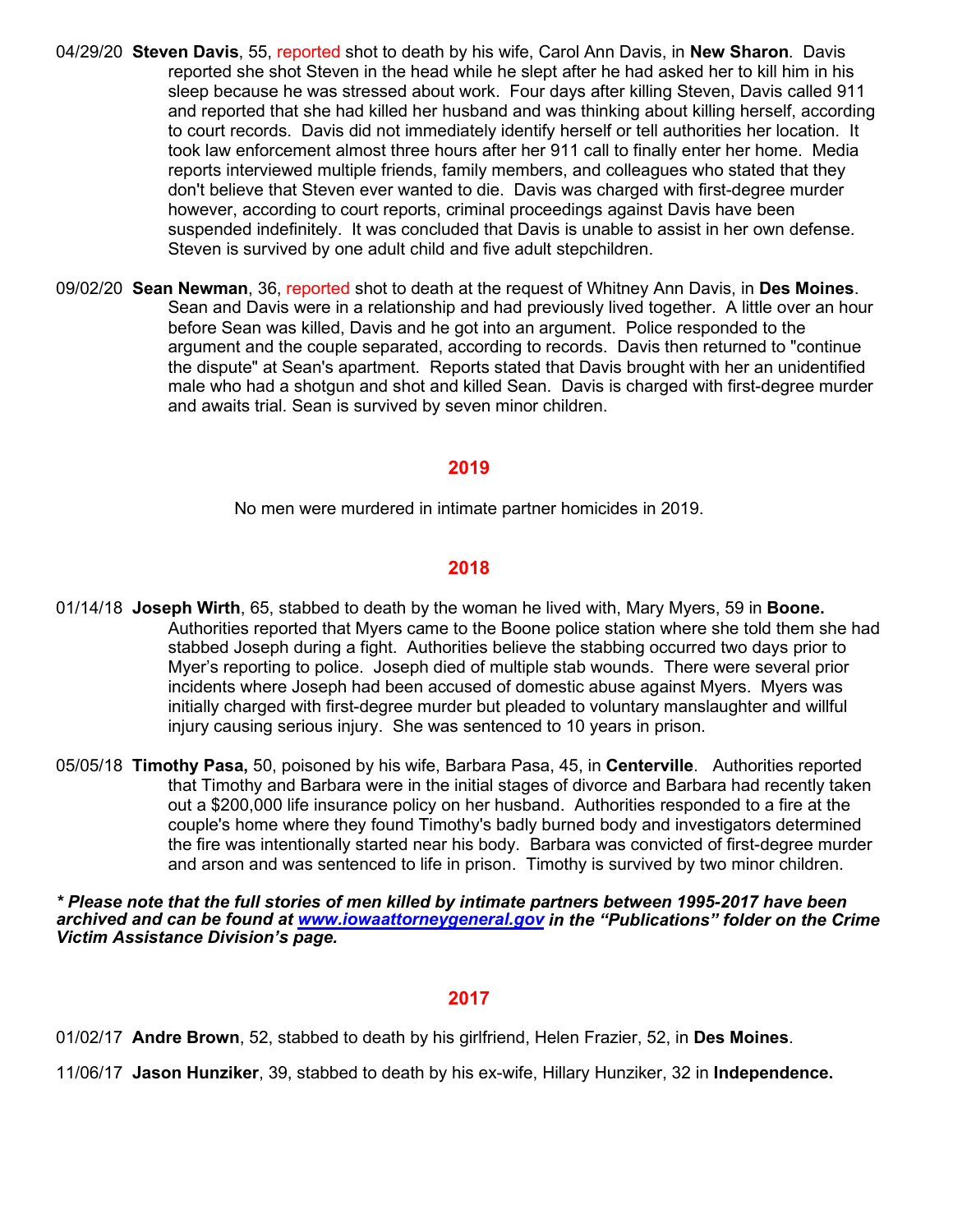01/04/16 **Gary Breckenridge**, 72, beaten to death in **Dubuque** by Dolores Flynn, 62, his ex-wife whom he lived with at the time.

10/21/16 **Harland Cummings**, 36, shot to death by his wife, Candace Cummings, 35, in **Ames**.

#### **2015**

No men were murdered in intimate partner homicides in 2015.

#### **2014**

- 04/23/14 **Steven Malson**, 56, shot to death in **Bedford** by his wife Cindy Malson and his son Zachary Malson.
- 05/31/14 **Jerry Brueggeman**, 36, strangled to death in **Des Moines** by his girlfriend Stephanie Moses.

07/04/14 **Douglas Richt**, 52, stabbed to death in **Council Bluffs** by his estranged girlfriend Jodie Sherman.

12/07/14 **Jack Duane Dennis**, 68, shot to death in **Des Moines** by his live-in girlfriend Pamela Bullington.

#### **2013**

- 03/25/13 **Keon Dale**, 38, stabbed to death in **Waterloo** by his estranged girlfriend Kristie Clark-Richardson, 35.
- 09/29/13 **John Ladale Bass**, 29, stabbed to death in **Waterloo** by his girlfriend Keisha Magee, 39.

#### **2012**

No men were murdered in intimate partner homicides in 2012.

#### **2011**

04/03/11 **Terry Sauser**, 59, shot to death in **Ryan** by his wife Revette Sauser, 42.

#### **2010**

- 02/28/10 **Levi Hofer**, 50, shot to death in **Rock Rapids** by the woman he lived with, Laura Lowe, 51.
- 06/15/10 **Michael Monegro Reyes**, 27, stabbed to death in **Muscatine** by his wife, Alishia Taylor, 25.
- 11/14/10 **Douglas Brake**, 19, stabbed to death in **Hamburg** by Jennifer Tierney, 17, his girlfriend, and Cayla Binder, 18.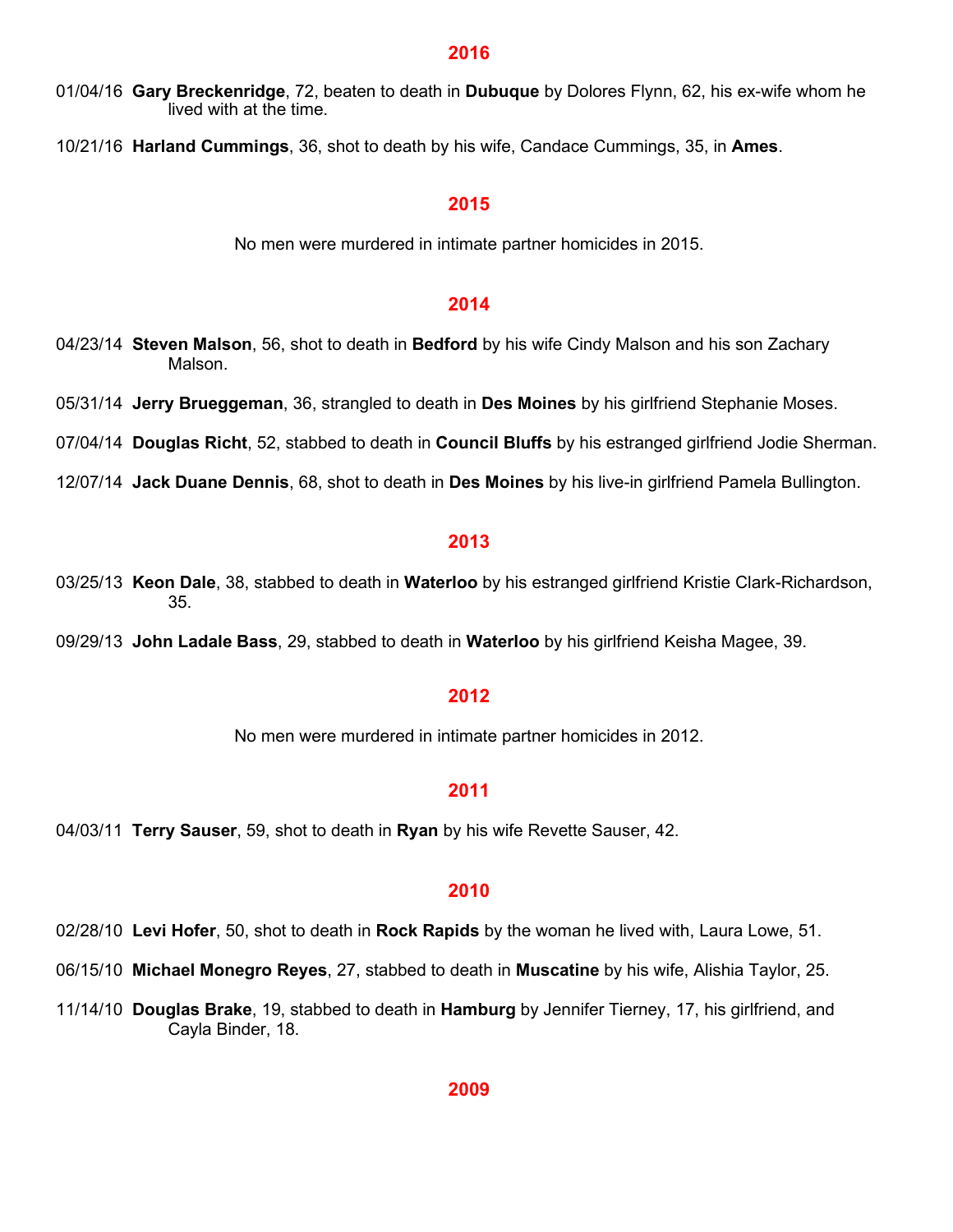09/19/09 **Curtis Bailey**, 33, beaten to death in **Marengo** by Denise Frei, 43, his common-law-wife, along with her son, Jacob Hilgendorf, 19, and his friend Jessica Dayton, 19.

#### **2008**

- 03/05/08 **Anthony Castro**, 46, stabbed to death in **Davenport** by a woman he had dated for two weeks, Vail Collins, 49.
- 07/10/08 **Mauricio Droguett**, 52, stabbed to death in **Davenport** by his former wife, Debi Joy Olson, 53.
- 09/06/08 **Vernon Lumpkin**, 49, stabbed to death in **Davenport** by Caroline Lumpkin, 47, his wife.

#### **2007**

- 01/05/07 **Allen Johnson**, 33, stabbed to death in **Davenport** by Megan Price, 21, a woman he dated.
- 02/07/07 **Barry Blanchard**, 42, shot to death with a rifle in **Muscatine** by Cathryn Linn, 43, a woman he dated.
- 05/28/07 **Michael Hill**, 30, shot to death in **Pilot Mound** by his wife, Jessica Hill, 24, her lover, Daniel Blair, 26, and Blair's roommate, Aron Moss, 26.
- 08/15/07 **Charles Denham,** 65, shot to death in **Ottumwa** by Sheri Locke, 50, his business partner and woman he dated.
- 08/25/07 **Larry Brown**, 39, stabbed to death in **Ames** by Catricia Shellburg, 33, the woman he lived.

#### **2006**

05/15/06 **Leo Stanley Lyman**, 64, shot to death in **Anthon** by his wife, June Betty Lyman, 63.

#### **2005**

No men were murdered in intimate partner homicides in 2005.

#### **2004**

07/11/04 **Frank Chiavetta**, 60, killed with insulin injections in **Cedar Rapids** by his wife, Kim Chiavetta, 36.

#### **2003**

No men were murdered in intimate partner homicides in 2003.

#### **2002**

02/13/02 **Robert Taylor**, 28, stabbed to death in **Independence** by a woman he had dated, Debra Wierck.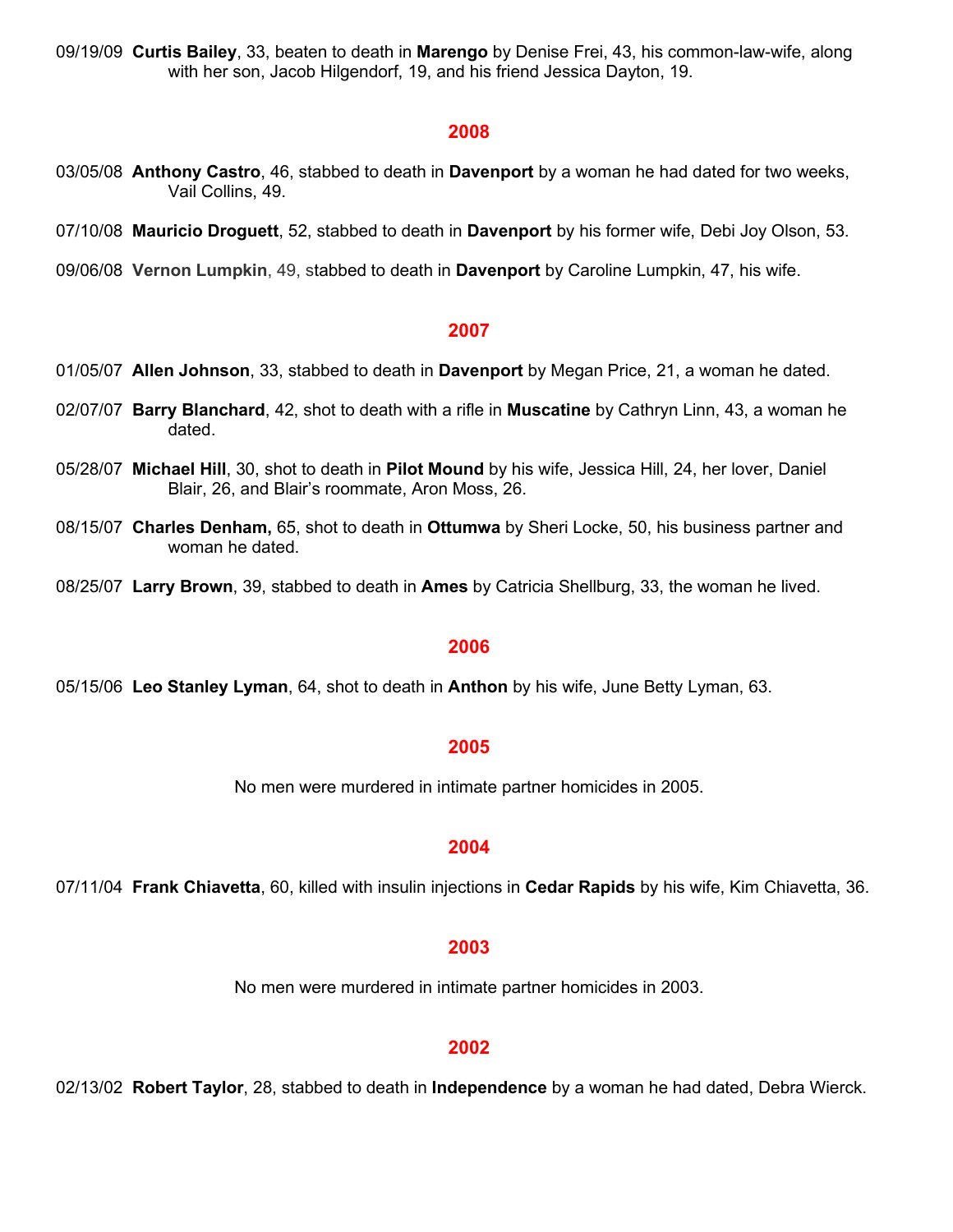03/30/02 **Jerry Walk**, 41, shot to death in **Council Bluffs** by his estranged wife Tracy Walk, 30.

08/29/02 **Scott Shanahan**, 40, shot to death in **Defiance** by his wife Dixie Shanahan, 36.

#### **2001**

01/16/01 **Larry Lee Curtis**, 57, shot to death in **Centerville** by his common-law wife, Cheryl Watts Curtis.

12/12/01 **Richard Nelson**, 54, stabbed to death in **Cedar Rapids** by his estranged wife, Phyllis Nelson.

#### **2000**

01/24/00 **Deontrae Wise**, 22, stabbed to death in **Waterloo** by his wife, Bonnie Jean Wise, 39.

07/27/00 **Robert Willers**, 43, stabbed to death in **Davenport** by Nancy Lee, 45, who he lived with.

#### **1999**

02/26/99 **Daniel Webb**, 33, shot to death in **New Hampton** by Jaqueline Goodman, a woman who he had dated.

#### **1998**

No men were murdered in intimate partner homicides in 1998.

#### **1997**

No men were murdered in intimate partner homicides in 1997.

#### **1996**

01/16/96 **Robert Foley**, 33, shot to death by his wife in **Ottumwa**.

02/14/96 **Larry Grove**, 29, shot to death in **Sigourney** by a man who was hired by a woman he had dated.

04/10/96 **Tracy Ash**, 38, shot to death by his wife, Julia Ann Ash, in **Strawberry Point**.

#### **1995**

05/31/95 **Jerome Gordon**, 40, shot to death by the ex-husband of the woman he lived with in **Davenport.**

07/20/95 **Ronald Howell**, 36, shot to death in **Adel** by Jill Waite, a woman with whom he had a child in common.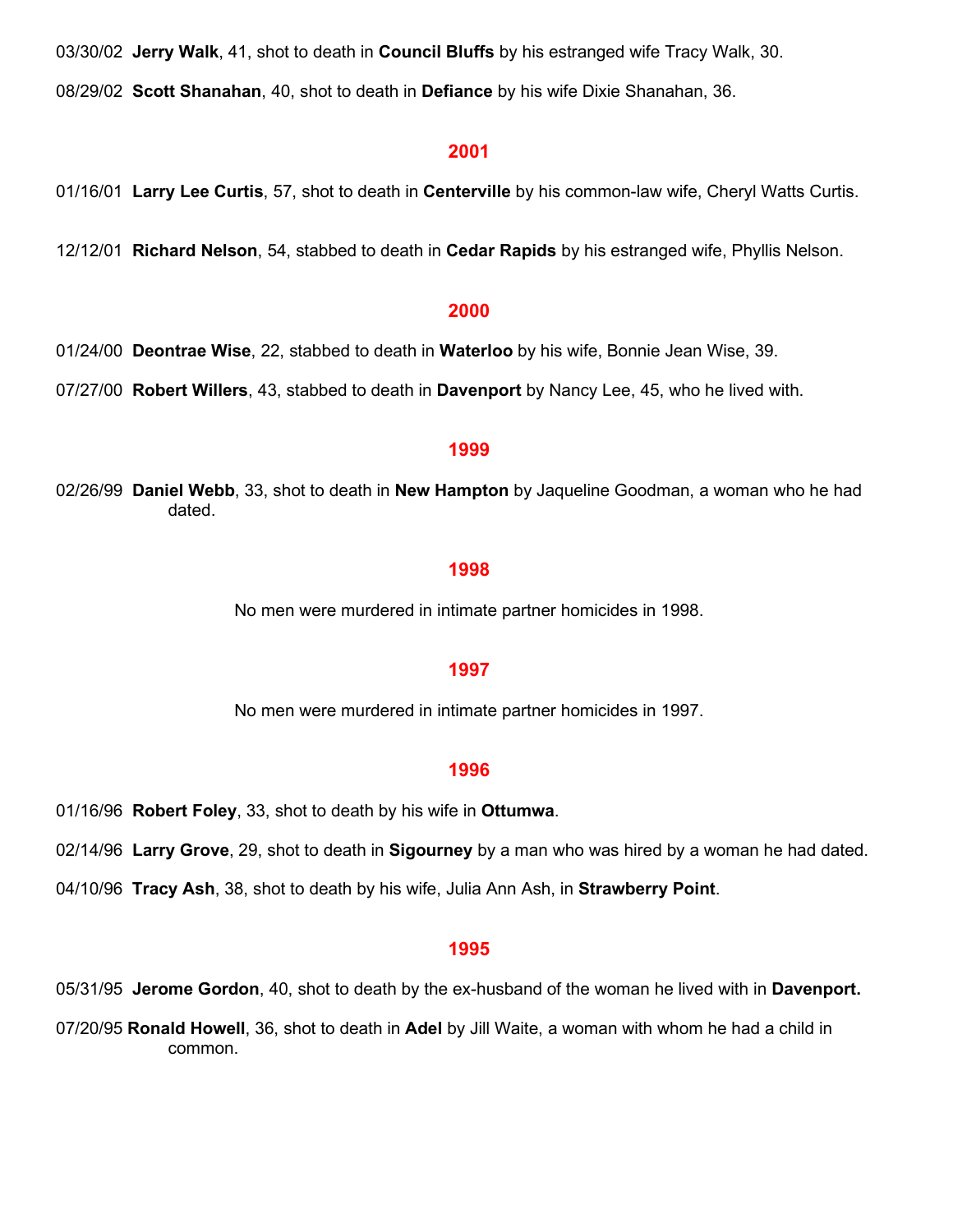# 9/2021 **IOWA ATTORNEY GENERAL'S OFFICE CRIME VICTIM ASSISTANCE DIVISION Bystanders Murdered: Related to Domestic Abuse of Intimate Partners General Analysis of Cases\***

# **69 IOWANS WERE BYSTANDERS KILLED IN DOMESTIC ABUSE CASES SINCE 1/1/95:**

- 2 bystanders killed in 1995; 5 bystanders killed in 1996; 1 bystander killed in 1997; 6 bystanders killed in 1998; 2 bystanders killed in 1999; 1 bystander killed in 2000; 7 bystanders killed in 2001; 1 bystander killed in 2002; 4 bystanders killed in 2003; 0 bystanders killed in 2004;
- 4 bystanders killed in 2005; 5 bystanders killed in 2006; 1 bystander killed in 2007; 7 bystanders killed in 2008; 0 bystanders killed in 2009; 2 bystanders killed in 2010; 0 bystanders killed in 2011; 3 bystanders killed in 2012; 0 bystanders killed in 2013; 2 bystanders killed in 2014;
- 1 bystander killed in 2015; 3 bystanders killed in 2016; 0 bystanders killed in 2017; 1 bystander killed in 2018; 4 bystanders killed in 2019; 5 bystanders killed in 2020; *2 bystanders have been killed so far in 2021*

# **Perpetrator's gender:**

2 bystanders were killed by a woman 67 bystanders were killed by men

# **35 Adult bystanders were killed:**

12 were killed by their current partner's former spouse/dating partner

8 were killed by their child's current or former spouse/dating partner

4 were killed by their friend's current or former dating partner

4 had no relationship to their killer

4 were killed by their sibling or cousin's current or former dating partner

3 were killed by their family member

# **34 Child bystanders were killed:**

21 children were killed by their father

5 in-utero fetuses were killed

1 child was killed by her stepfather

6 children were killed by a man that lived with them and their mother

1 child was killed by a man her mother was dating

# **Method of homicide:**

42 bystanders were shot to death

17 bystanders were strangled, beaten, or drowned to death

7 bystanders were stabbed to death

2 bystanders were burned to death in their home

1 bystander was killed in an intentional car crash

# **Outcome for the killer's partner (primary domestic abuse victims):**

46 men also killed the primary targeted domestic abuse victim

23 perpetrators did not kill the primary domestic violence victim

# **In cases where the perpetrator did not kill the primary victim:**

7 perpetrators committed suicide after the murder;

9 perpetrators were convicted of homicide-related crimes

1 perpetrator was convicted of non-homicide-related crimes

4 perpetrators have pending charges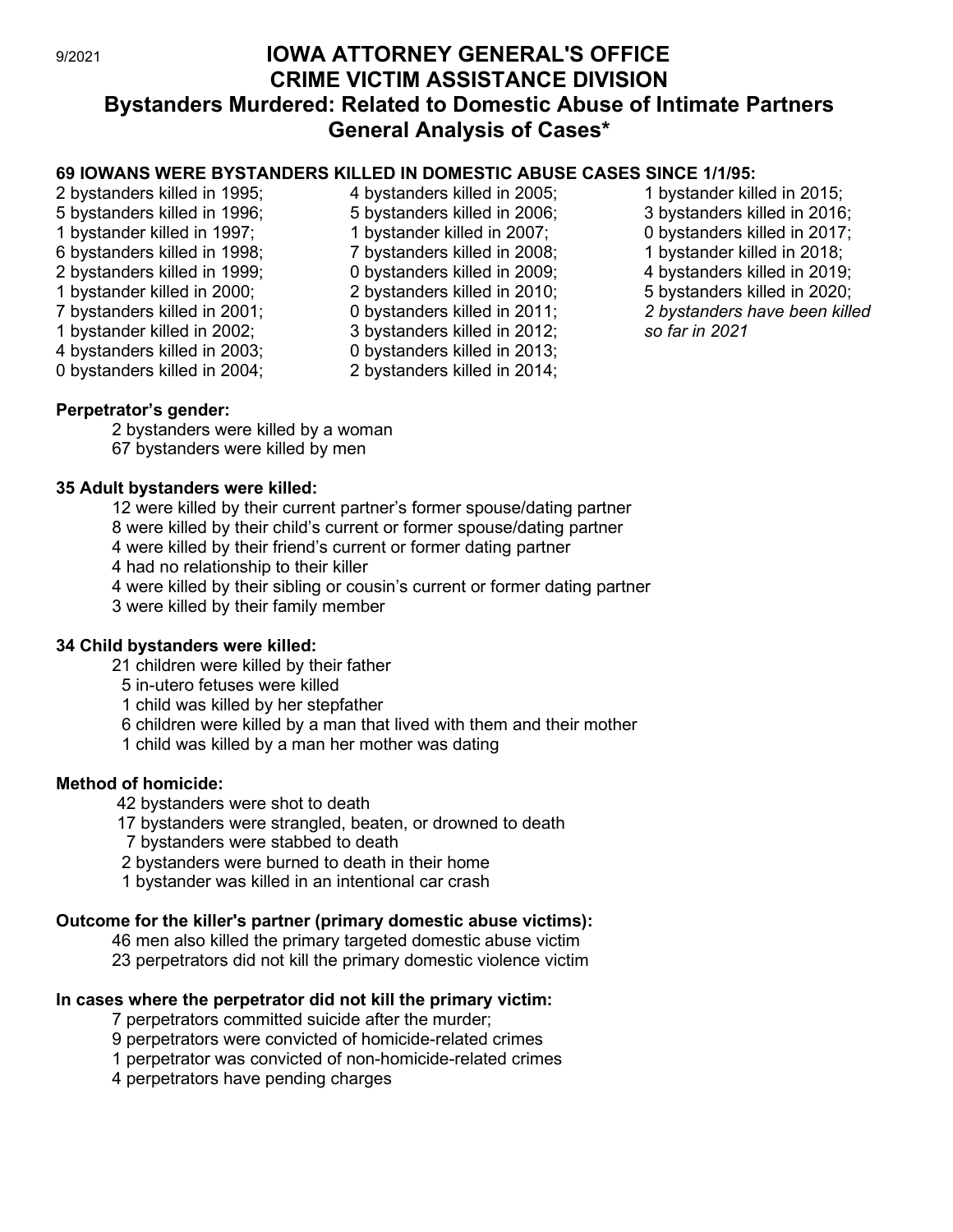#### *\*\*\* Please note: some numbers may not be accurately reflected in the total due to limited data.*

\* This data is limited to current public information from the Crime Victim Compensation Program, a domestic abuse program, law enforcement, a prosecutor's office, or the media.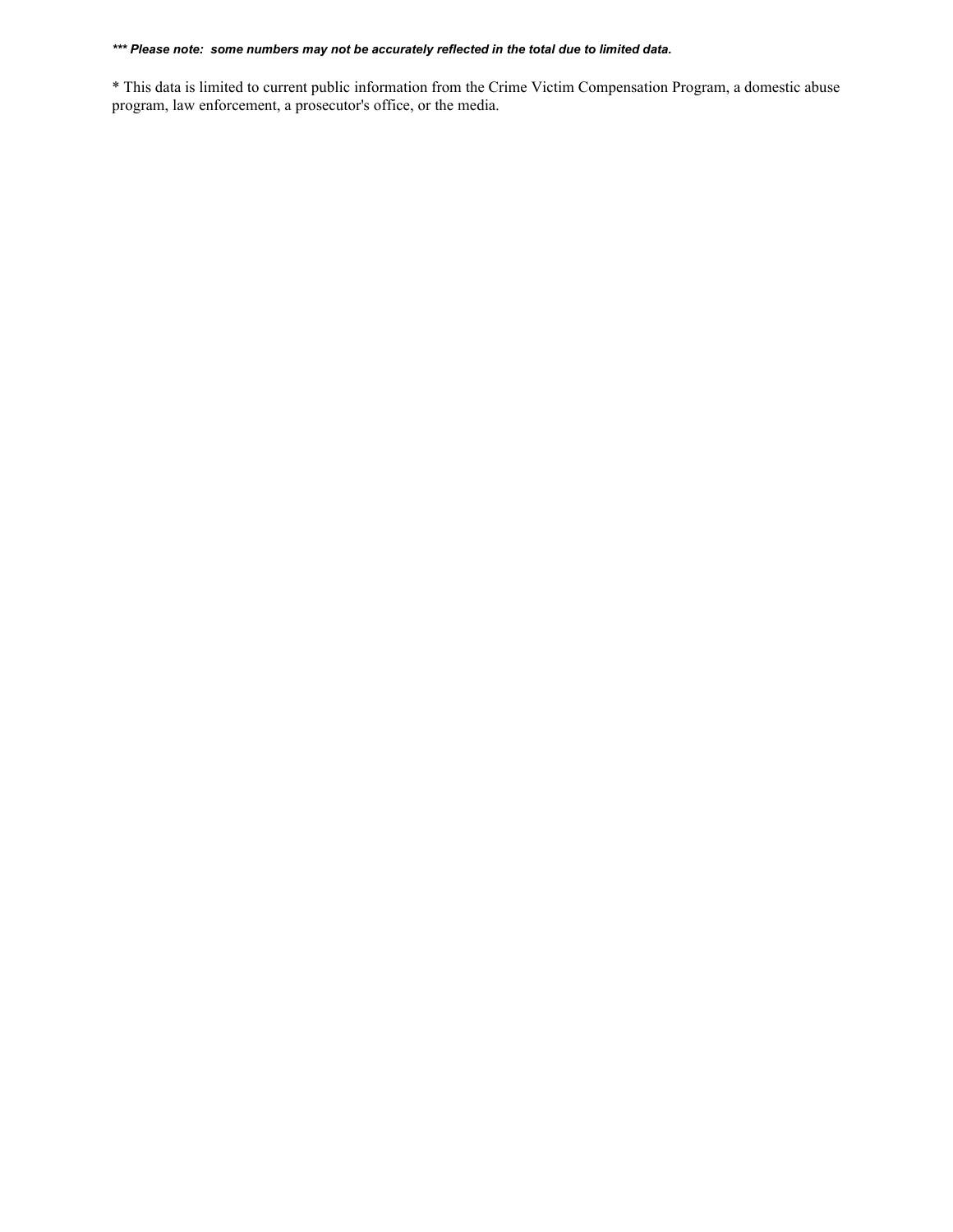# 9/2021 **Iowa Attorney General's Office Crime Victim Assistance Division Bystanders Murdered: Related to Domestic Abuse of Intimate Partners**

\* This data is limited to current public information from the Crime Victim Compensation Program, a domestic abuse program, law enforcement, a prosecutor's office, or the media.

#### **2021**

- 07/05/21 **Seth Phelan**, 3, shot to death by his father, Christopher Phelan, in **Algona.** Seth was found after Grace went to pick him and his sibling up from their father's house following a weekend visitation. Upon arrival, she discovered Seth, Logan and Christopher shot. Grace called emergency services, and upon their arrival it was determined that Seth, Logan, and, Christopher were deceased. Following an investigation conducted by the Iowa State Medical Examiner's office, it was determined all three died from gunshot wounds in an apparent murder-suicide.
- 07/05/21 **Logan Phelan**, 6, shot to death by his father, Christopher Phelan, in **Algona.** Logan was found after Grace went to pick him and his sibling up from their father's house following a weekend visitation. Upon arrival, she discovered Logan, Seth, and Christopher shot. Grace called emergency services, and upon their arrival it was determined that Logan, Seth, and, Christopher were deceased. Following an investigation conducted by the Iowa State Medical Examiner's office, it was determined all three died from gunshot wounds in an apparent murder-suicide.

- 01/20/20 **Angela McLeod**, 45, reported beaten to death by Mark Russell, her daughter's ex-boyfriend, in **Fort Dodge**. Russell and Angela's daughter had previously dated and were both living with Angela. According to records, Mark and Angela's daughter got into an argument and Mark broke Angela's cell phone. Angela's daughter called 911, and while on the phone, Russell allegedly beat Angela to death with a golf club. Russell told police that Angela "deserved what she got" and that he was thinking of killing her while beating her, according to court records. Russell has a history of domestic violence charges in the past. Russell was charged with firstdegree murder and awaits trial. Angela is survived by three adult children.
- 02/10/20 **Andrea Rochelle Anderson**, 41, reported shot to death by Matthew Dee Buford III, in **Waterloo**. Police responded to a report of a suspicious incident and found Andrea and her cousin, Tamica Takeisha Allison dead from apparent gunshot wounds. Tamica was dating Buford. Buford fled to Peoria, IL where he later turned himself in. He is charged with two counts of first-degree murder and awaits trial.
- 05/01/20 **King Grice**, in-utero fetus (2nd trimester), reported killed by Johnnie Osborne IV, in **Cedar Rapids**, when he shot King's mother, Asia Grice. According to media reports, Asia's roommate heard gunshots in their apartment. When she went out to see what was happening, Osborne also reportedly shot her in the head and arm. Her roommate survived, but Asia, who was pregnant with her unborn son, King, died from her gunshot wounds, as did her baby. Osborne faces charges of first-degree murder, non-consensual termination of pregnancy, attempted murder, and willful injury. He awaits trial.
- 05/11/20 **Kevin Juzek**, 51, reported shot to death by Thomas Knapp, his mother's husband, in **Merill**. According to court records, Knapp was assaulting his wife, beating her face and her hands so severely that he broke both of her hands. In a 911 call, Knapp's wife stated that Knapp was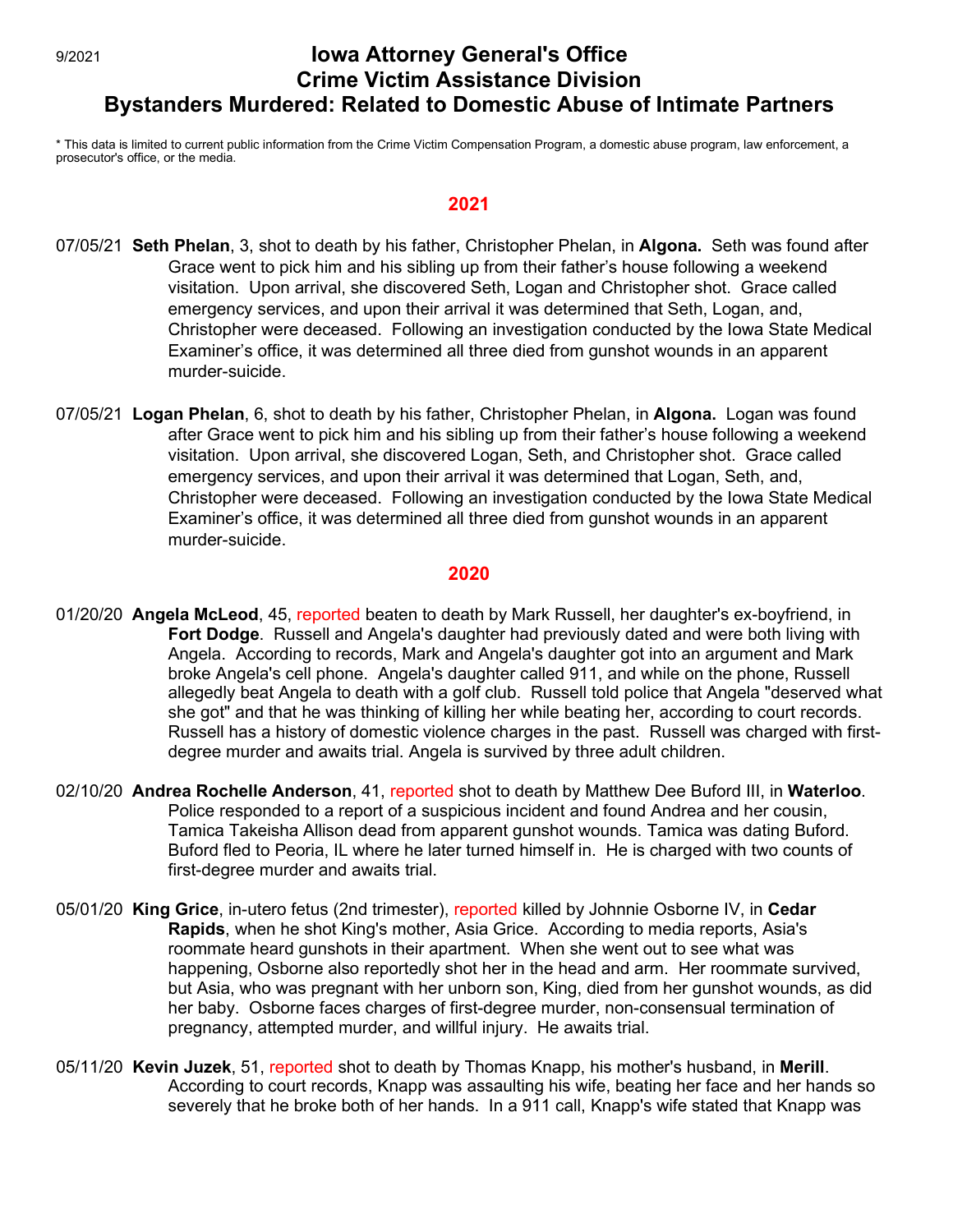assaulting her and her son with a stick and was pointing a shotgun at her. When authorities arrived, they found Kevin dead on the floor, with shotgun wounds to his abdomen and chest. After shooting Kevin once, Knapp nudged him and then said "oh you're not dead yet" before shooting him again, court records show. Knapp has been charged with domestic abuse assault and first-degree murder. His attorney has filed a motion to determine if he is mentally competent to stand trial, since that time, according to court reports, criminal proceedings against Knapp have been suspended indefinitely. It was concluded that Knapp is unable to assist in his own defense. Kevin is survived by a son.

05/18/20 **Tracy Mondabaugh**, 46, stabbed to death by Michelle Boat, her boyfriend's estranged wife, in **Pella**. According to records, after showing up at her estranged husband's work, in violation of a no-contact order her husband had against her, Boat followed Tracy to an apartment complex in Pella. Court records show that Boat allegedly stabbed Tracy to death while a witness heard her shout "He don't belong to you". Tracy's body was found slumped in her car after police responded to a disturbance call. Boat had a history of stalking her estranged husband and his girlfriend, according to court records, following him and Tracy around, assaulting him, and once following Tracy for 40 miles in her vehicle. In addition to four violations of a no-contact order, domestic abuse, and harassment, charges, Boat was also charged and convicted of first-degree murder and sentenced to life in prison without the possibility of parole. Tracy is survived by four adult children.

#### **2019**

- 06/15/19 **Prabhas Sunkara**, 14, shot to death at his home in **West Des Moines** along with his mom, Lavanya, and brother, Suhas, 10, by his dad, Chandrasekhar Sunkara. After killing his wife and their two sons, Chandrasekhar killed himself.
- 6/15/19 **Suhas Sunkara**, 10, shot to death at his home in **West Des Moines** along with his mom, Lavanya, and brother, Prabhas, 14, by his dad, Chandrasekhar Sunkara. After killing his wife and their two sons, Chandrasekhar killed himself.
- 7/12/19 **Mason Cederwall**, 22, shot to death in **Bancroft** by Austin Bernhard, who was his friend Amy Mann's ex-boyfriend. Bernhard also shot and killed Amy, 30. A week before their murders, Bernhard had broken into Amy's home and assaulted Mason, which resulted in burglary and assault charges. He was set to appear in court days before the killings. Bernhard killed himself after murdering Amy and Mason.
- 10/30/19 **Reginald Ward 27,** reported shot to death by Todd Ricky Jenkins, in **Cedar Rapids**. Jenkins' exgirlfriend was dating Reginald at the time of his death. According to police, Jenkins drove from Davenport to Cedar Rapids with a loaded gun and waited outside his ex-girlfriend's apartment until he confronted Reginald. Reginald and his girlfriend got in their vehicle and Jenkins chased them in his vehicle until they stopped at a convenience store. Jenkins then shot Reginald and fled to the Quad Cities. Reginald died later at the hospital. Jenkins was charged with first-degree murder and going armed with intent. He is currently awaiting a verdict.

# **2018**

01/28/18 **Felipe Negron Jr.**, 18, stabbed to death in **Sioux City** by Tran Walker, 18, ex-boyfriend of Felipe's friend, Paiten Sullivan. Felipe was a passenger in a vehicle with Paiten and Walker when Walker reportedly became upset and began stabbing Paiten, who later died due to the injuries. After Felipe attempted to intervene, he was stabbed and died as a result of his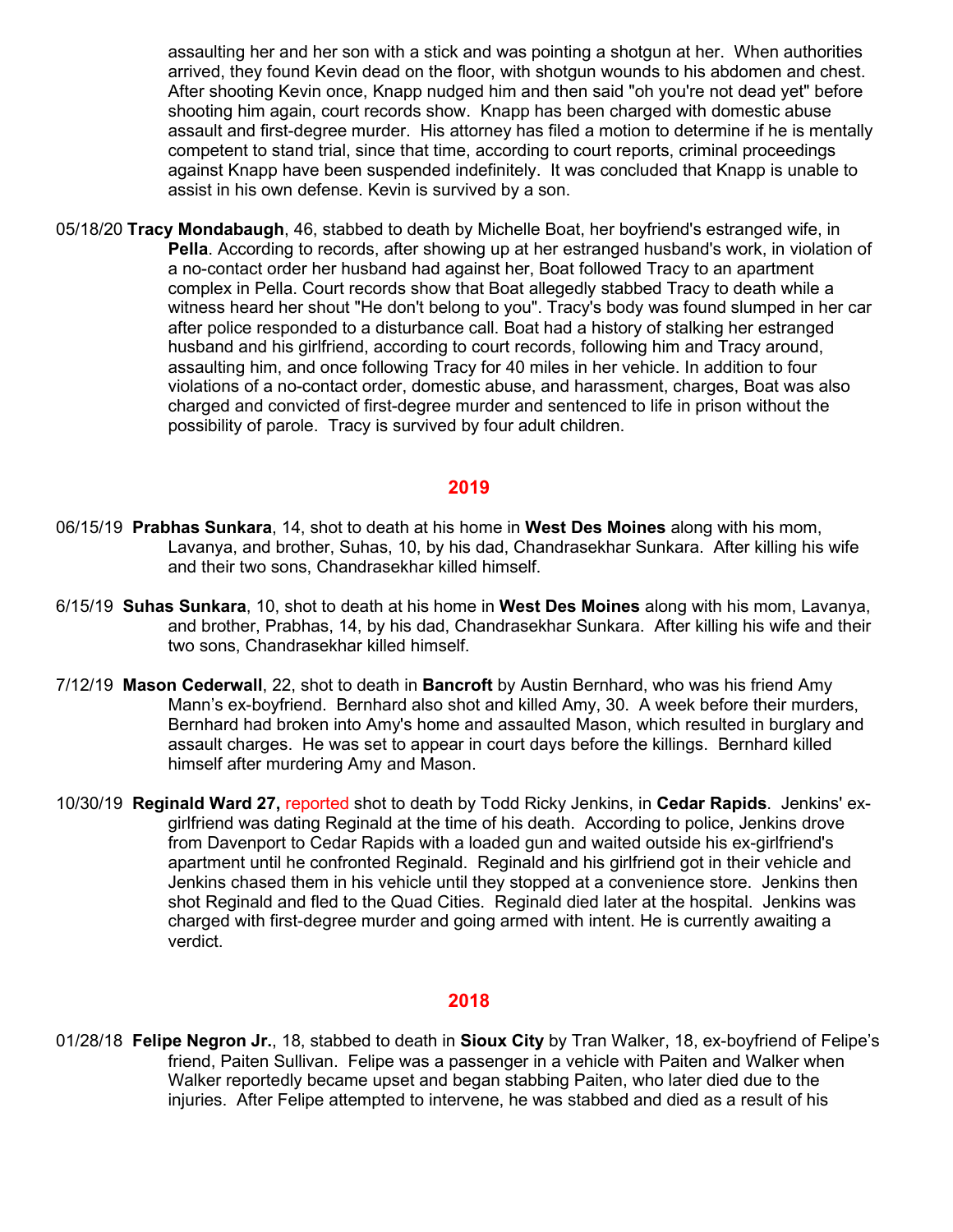injuries. Walker was convicted of with two counts of first-degree murder and sentenced to life in prison.

#### *\* Please note that the full stories of bystanders killed between 1995-2017 have been archived and can be found at [www.iowaattorneygeneral.gov](http://www.iowaattorneygeneral.gov/) in the "Publications" folder on the Crime Victim Assistance Division's page.*

#### **2017**

No bystanders were murdered in intimate partner homicides in 2017.

#### **2016**

- 04/29/16 **Wanda Dowell**, 62, shot to death in **Danville** by Robert Inghram, 60, the estranged husband of her daughter. He entered the home and shot both Wanda and her daughter Tiffany Inghram.
- 10/29/16 **Melany Barraza**, 14, stabbed to death in **Perry** with a machete by her mother's boyfriend, Carlos Hernandez-Ventura, 25. Hernandez-Ventura also killed Melany's mother, Lourdes, and their landlord, Juan Jimenez Tejeda.
- 10/29/16 **Juan Jimenez Tejeda**, 78, stabbed to death in Perry with a machete by his tenant's boyfriend, Carlos Hernandez-Ventura, 25. Hernandez-Ventura also killed his girlfriend, Lourdes Flor De Leake, and her daughter, Melany Barraza.

#### **2015**

11/22/15 **Amber Fraaken**, 16, shot to death in **Des Moines** by Barney Fraaken, 47, her father. Fraaken also killed Amber's mother, Amy Fraaken.

## **2014**

- 01/30/14 **Linda Huber**, 73, shot to death in **Cedar Rapids**, by her daughter's husband, Robert Livingston. Livingston also shot to death Linda's daughter, Ingrid Huber Livingston.
- 03/03/14 **Melisa Gregory**, 17, bludgeoned to death on March 3, 1983 note this is included in 2014 as the arrest of the offender happened this year. The victim's body was found on a ranch where her boyfriend Steven Fisher worked in **Jasper County**. Both Melisa and Steven were found beaten to death.
- 11/25/14 **Shawonyta Marquis "Marq" Norman, Sr**, 38, stabbed to death by his sister's boyfriend in **Waterloo**.

#### **2013**

No bystanders were murdered in intimate partner homicides in 2013.

#### **2012**

05/03/12 **Kay Straw**, 59, shot to death in **Waterloo**, by her daughter's fiancé, Kevin Ambrose, 33.

05/26/12 **Baby Techel**, 17 week in-utero fetus, shot to death in **Agency**, by her father, Seth Techel, 21. Techel also shot and killed Lisa Techel, his pregnant wife.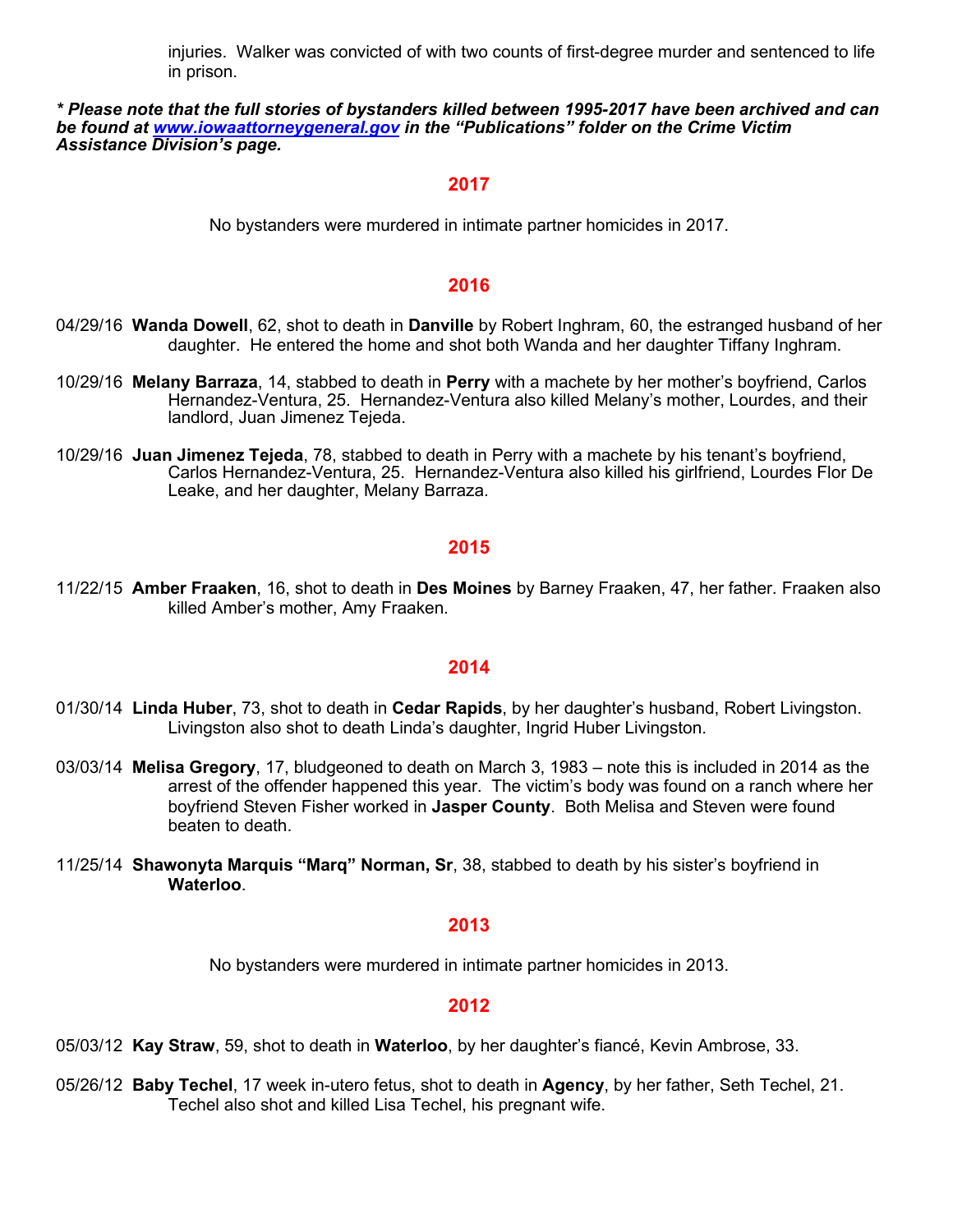06/17/12 **Baby Vanlo**, 2 month in-utero fetus beaten to death in **Des Moines**, by her father, Raymond Benitez. Benitez also beat to death Judy Vanlo, his pregnant girlfriend.

#### **2011**

No bystanders were murdered in intimate partner homicides in 2011.

#### **2010**

- 04/23/10 **Susan Overton**, 51, shot to death in **Burlington** by her son-in-law, Len Painter, 42.
- 06/11/10 **Heather Campbell**, 20, shot to death in **Lake City** by Luke Schleisman, 20, the fiancé of a friend. He also shot his fiancé, Paige Gallo, 19.

#### **2009**

No bystanders were murdered in intimate partner homicides in 2009.

#### **2008**

- 03/24/08 **Ethan Sueppel**, 10, beaten to death with a baseball bat in **Iowa City** by Steven Sueppel, 42, his father. The reported perpetrator also beat his wife, Sheryl Sueppel, 42, and other three children, Seth, 8, Mira, 5, and Eleanor, 3 to death.
- 03/24/08 **Seth Sueppel**, 8, beaten to death with a baseball bat in **Iowa City** by Steven Sueppel, 42, his father. The perpetrator also beat his wife, Sheryl Sueppel, 42, and other three children, Ethan, 10, Mira, 5, and Eleanor, 3 to death.
- 03/24/08 **Mira Sueppel**, 5, beaten to death with a baseball bat in **Iowa City** by Steven Sueppel, 42, her father. The perpetrator also beat his wife, Sheryl Sueppel, 42, and other three children, Ethan, 10, Seth, 8, and Eleanor, 3 to death.
- 03/24/08 **Eleanor Sueppel**, 3, beaten to death with a baseball bat in **Iowa City** by Steven Sueppel, 42, his father. The perpetrator also beat his wife, Sheryl Sueppel, 42, and other three children, Ethan, 10, Seth, 8, and Mira, 5 to death.
- 08/14/08 **Amelia "Mollie" Vasquez**, 60, shot to death in **Des Moines** by Nath Inthaboun, 31. The perpetrator also shot to death his common law wife, Bounpanh (Bunni) Xayavongchanh.
- 10/17/08 **Bryce Mercer**, 24, of **West Des Moines**, shot to death in rural Marshall County by Kyle Deemer, 27, the estranged husband of a woman he was dating. The offender also shot and killed Jessica Deemer, his estranged wife.
- 12/06/08 **Michael Odikiro,** 32, stabbed to death in **Ames** by Atiba Spellman, 33, a man who lived with his friend. The perpetrator also stabbed to death Shakena Varnell, 34, who he had lived with off and on since 2000.

### **2007**

04/30/07 **Gregory Alan White**, 38, shot to death in **Bayard** by Johnny Lee Johnson, the estranged husband of a woman he dated. The perpetrator also shot his estranged wife, Kimberly Johnson, 37.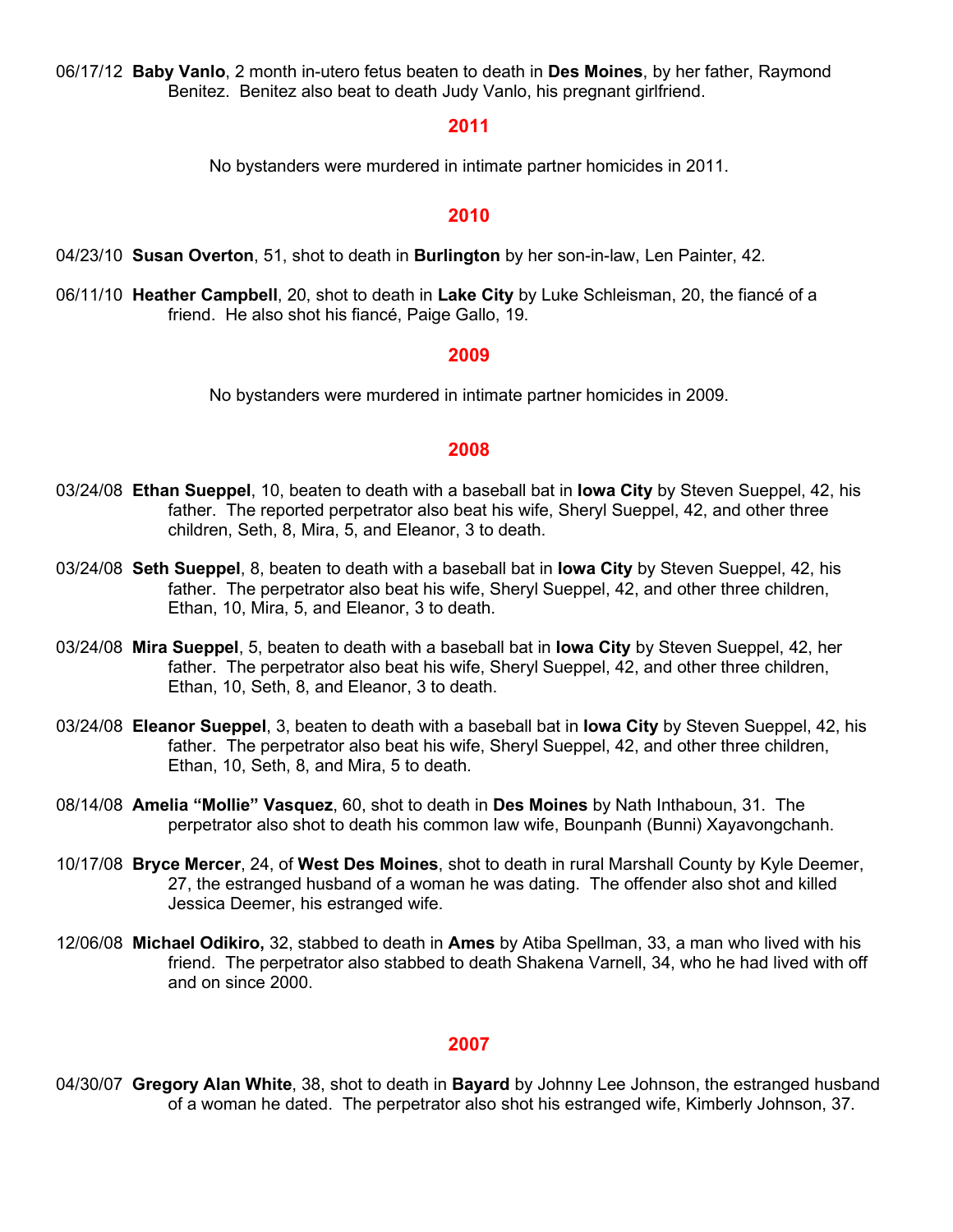- 01/06/06 **Evan Massey**, 4, shot to death in **Wapello** by Kirk Massey, 25, his father. The perpetrator also shot and killed Jessie Renae Smith, 22, the victim's mother.
- 05/10/06 **Shawn Hayden**, 17, shot to death in **Lemars** by his father, Tim Hayden, 39. The perpetrator also shot to death the victim's sister, Lindsay, 15, and his mother Marilyn Hayden, 37.
- 05/10/06 **Lindsay Hayden**, 15, shot to death in **Lemars** by her father, Tim Hayden, 39. The perpetrator also shot to death the victims brother Shawn, 17, and her mother Marilyn Hayden, 37.
- 10/15/06 **Gregory Lewis Jr.**, 27, stabbed to death in **Des Moines** by Ryan Mulcahy, 26, his sister's boyfriend.
- 10/22/06 **Baby Carmona**, 5-month in-utero fetus, beaten to death in **Muscatine** by her father, Victor Seratto, 20. Seratto also beat to death Miriam Carmona, his pregnant, estranged girlfriend.

#### **2005**

- 02/23/05 **Julio Cesar Sarole-Sepero**, 41, shot to death in **Muscatine** by Luis Gomez-Rodriguez, the estranged husband of Maria Antonia Revero, the woman he lived with. Gomez-Rodriguez also shot and killed Maria.
- 03/13/05 **Patricia Ann Baker**, 62, shot to death in **Murray** by Kevin Vander Linden, 49, her ex-son-in-law.
- 04/12/05 **Steven Kersey**, 32, shot to death in **Clinton** by Marice Walker Sr., the former husband of his livein partner. The perpetrator also shot to death Renee Walker, his former wife.
- 05/23/05 **Brenda Guyton**, 33, shot to death in **Davenport** by Willie Haynes, 34, the father of her sister's child.

#### **2004**

No bystanders were murdered in intimate partner homicides in 2004.

- 02/17/03 **Jordan Walker**, 8, strangled to death in **Dubuque** by his father, Michael Walker, 38, during visitation at his apartment. The father then suffocated his daughter Lindsay.
- 02/17/03 **Lindsay Walker**, 9, suffocated in **Dubuque** by Michael Walker, 38, her father, during visitation at his apartment. The father also strangled to death his son Jordan.
- 06/15/03 **Tyra Marie Doherty**, 2, shot to death in **Greenfield** by her father Troy James Doherty.
- 12/03/03 **Duncan Walker**, 30, shot to death in **Des Moines** by Jamon Allen, 30, the former husband of his girlfriend, Sheila Allen, 26.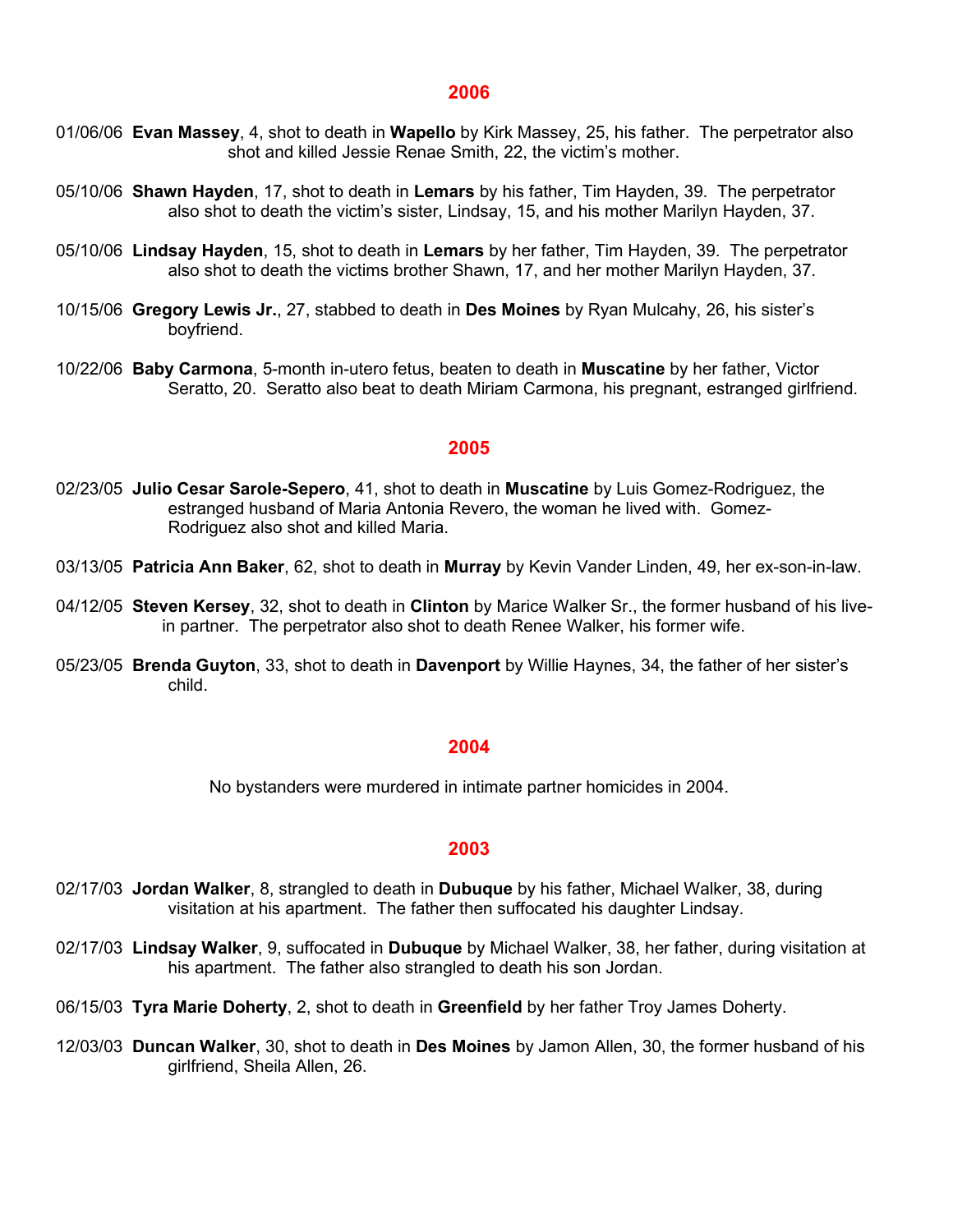02/25/02 **Edith Bice**, 94, killed by smoke inhalation in a fire set at her home in **St. Charles** by Howard Iseton, 28. The perpetrator also shot and killed Rachael Talli, the woman he lived with.

#### **2001**

- 07/09/01 **Ashley Lucas**, 8, strangled to death in **Cresco** by Clay Thomas, 25, a man her mother dated for about one month. He also strangled her mother, Angela Hyke, to death.
- 07/28/01 **Jacinto Caldera**, 29, shot to death in **Davenport** by Juan Lazano, 26, the former boyfriend of the woman he was dating.
- 08/27/01 **Claudia Saldana**, 12, beaten to death in **Sioux City** by Adam Moss, 23, a man who lived with her and her mother. The perpetrator also killed her 31-year-old mother, her 7-year-old sister and her 11, 9, and 6-year-old brothers.
- 08/27/01 **Michael Aguilar**, 6, beaten to death in **Sioux City** by Adam Moss, 23, a man who lived with him and his mother. The perpetrator also killed his 31 year-old-mother, his 12- and 7-year-old sisters and his 11- and 9-year-old brothers.
- 08/27/01 **Lisa Saldana**, 7, beaten to death in **Sioux City** by Adam Moss, 23, a man who lived with her and her mother. The perpetrator also killed her 31-year-old mother, her 12-year-old sister and her 11, 9, and 6-year-old brothers.
- 08/27/01 **Larry Saldana**, 9, beaten to death in **Sioux City** by Adam Moss, 23, a man who lived with him and his mother. The perpetrator also killed his 31 year-old-mother, his 12- and 7-year-old sisters and his 11- and 6-year-old brothers.
- 08/27/01 **Zach Saldana**, 11, beaten to death in **Sioux City** by Adam Moss, 23, a man who lived with him and his mother. The perpetrator also killed his 31 year-old-mother, his 12- and 7-year-old sisters and his 9- and 6-year-old brothers.

#### **2000**

05/28/00 **Jerry Williams**, 25, shot to death in **Belle Plaine** by Ricardo Jackson Jr. 25, a man who had previously dated his current dating partner, Roberta Abernathy. The perpetrator also shot and killed Roberta.

- 03/17/99 **Ammy Douangsibounthan** 15, shot to death in **Sergeant Bluff** by her stepfather, Sounthaly Keosay. He also killed her mother, Anna Keosay, 35.
- 04/04/99 **Helenjane Rassmussen**, 67, shot to death in **West Des Moines** by her daughter's estranged husband, Michael Donahue, 41, who also shot and killed his wife, Pamela Donahue, 46.